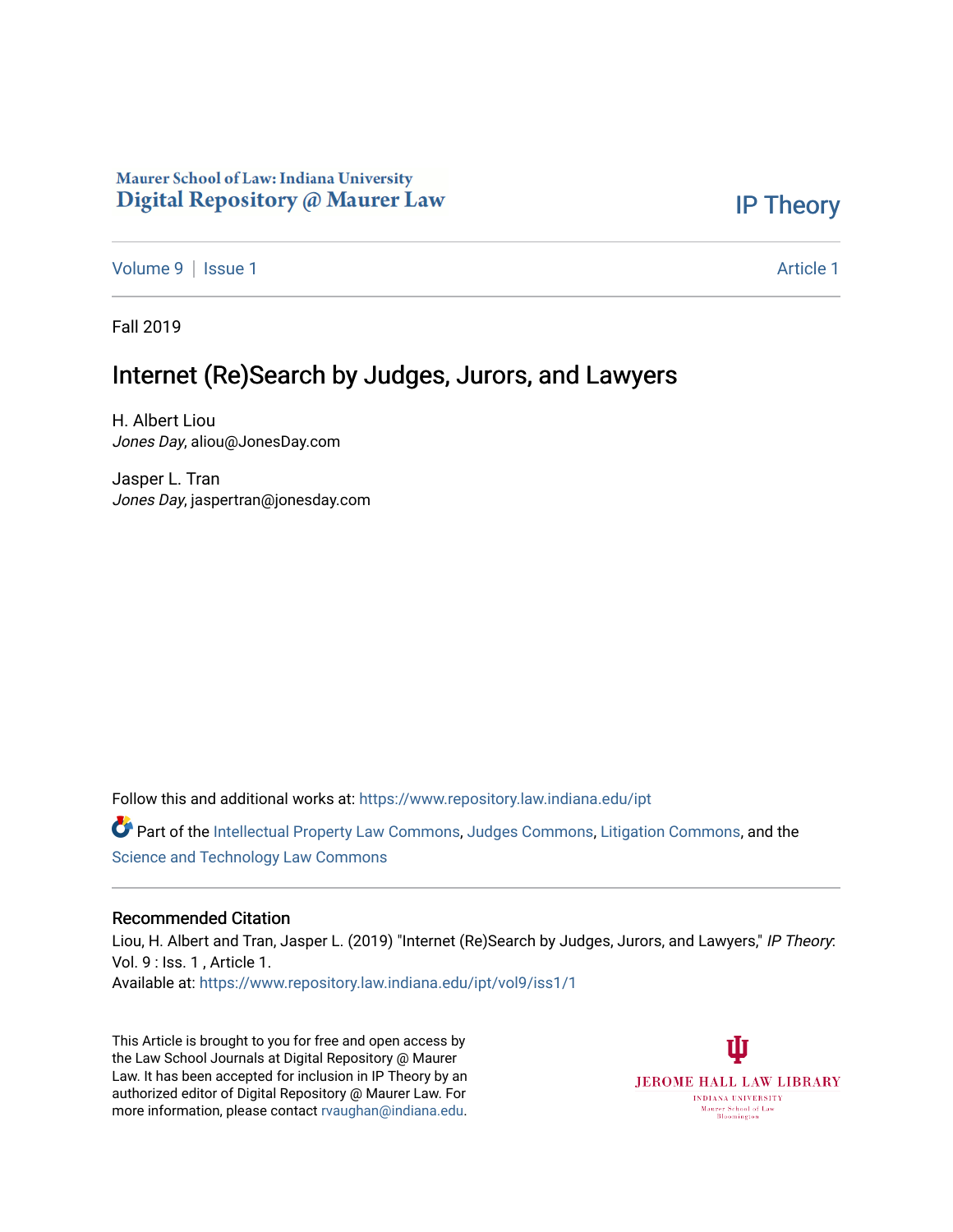# Internet (Re)Search by Judges, Jurors, and Lawyers

# Cover Page Footnote

Many thanks to Daneille C. Devlin for her editorial assistance. The views set forth herein are the personal views of the authors and do not necessarily reflect those of Jones Day or its current/former clients.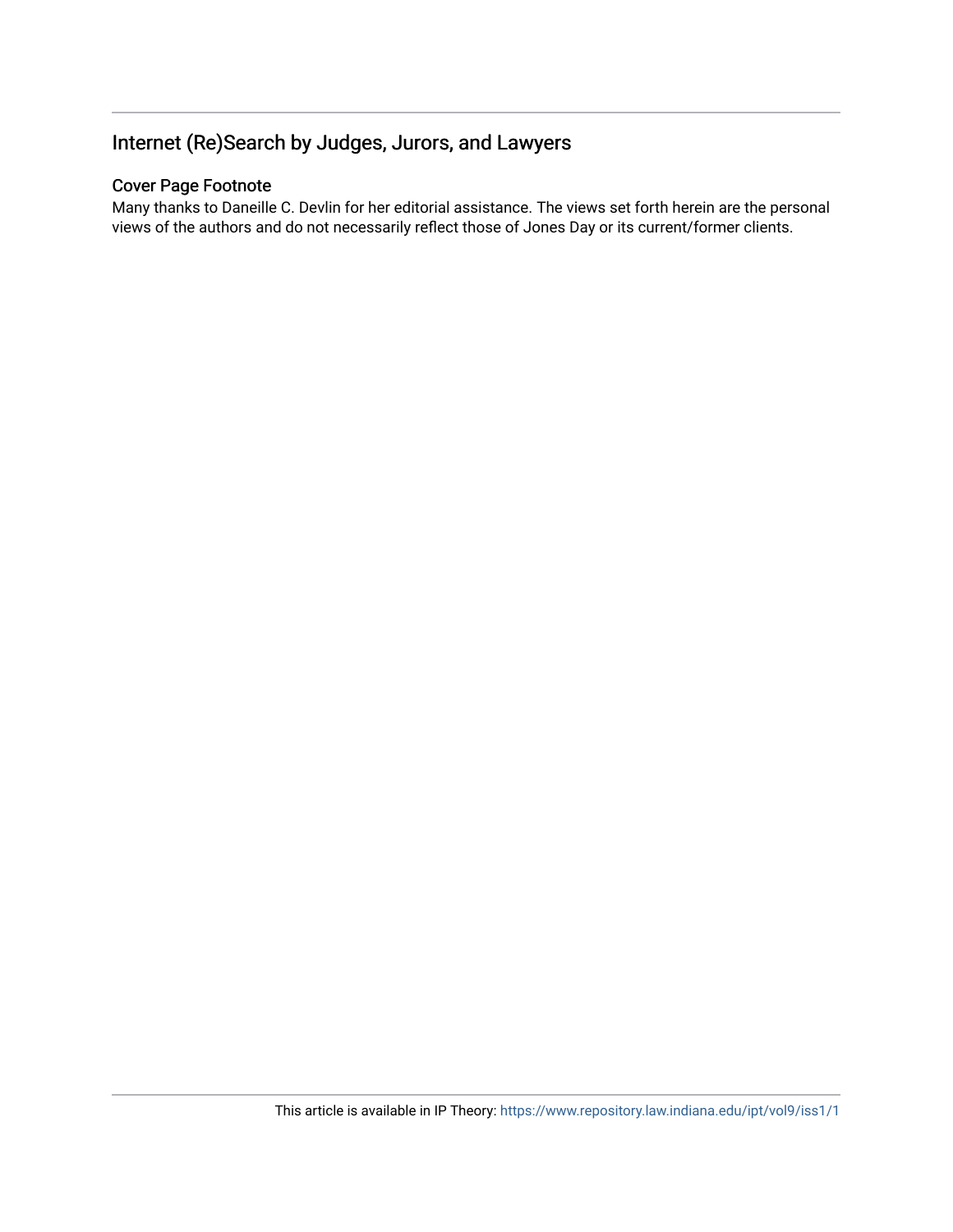# **Internet (Re)Search by Judges, Jurors, and Lawyers**

H. ALBERT LIOU & JASPER L. TRAN\*

### ABSTRACT

*How can Internet research be used properly and reliably in law? This paper analyzes several key and very different issues affecting judges, jurors, and lawyers. With respect to judges, this paper discusses the rules of judicial conduct and how they guide the appropriate use of the Internet for research; the standards for judicial notice; and whether judges can consider a third category of non-adversarially presented, non-judicially noticed factual evidence. With respect to jurors, this paper discusses causes of and deterrents to jurors conducting Internet research during trials; and the recourse available to parties who are adversely impacted by such behavior. With respect to lawyers, this paper discusses reliance on and potential pitfalls of using free Internet resources to conduct legal research; the dangers of rotten Internet links; and evidentiary considerations in citing to Internet evidence.*

### **TABLE OF CONTENTS**

| $\mathbf{I}$ .  |                                                                                   |  |
|-----------------|-----------------------------------------------------------------------------------|--|
| A.              |                                                                                   |  |
| <b>B.</b>       |                                                                                   |  |
| C.              | Independent Factual Research to Confirm a Genuine Issue of Fact: A Third Category |  |
| П.              |                                                                                   |  |
| A.              |                                                                                   |  |
| <b>B.</b>       |                                                                                   |  |
|                 | 1.                                                                                |  |
|                 | 2.                                                                                |  |
| III.            |                                                                                   |  |
| A.              |                                                                                   |  |
| <b>B.</b>       |                                                                                   |  |
| $\mathcal{C}$ . |                                                                                   |  |
| IV.             |                                                                                   |  |

<sup>\*</sup>Many thanks to Daneille C. Devlin for her editorial assistance. The views set forth herein are the personal views of the authors and do not necessarily reflect those of Jones Day or its current/former clients.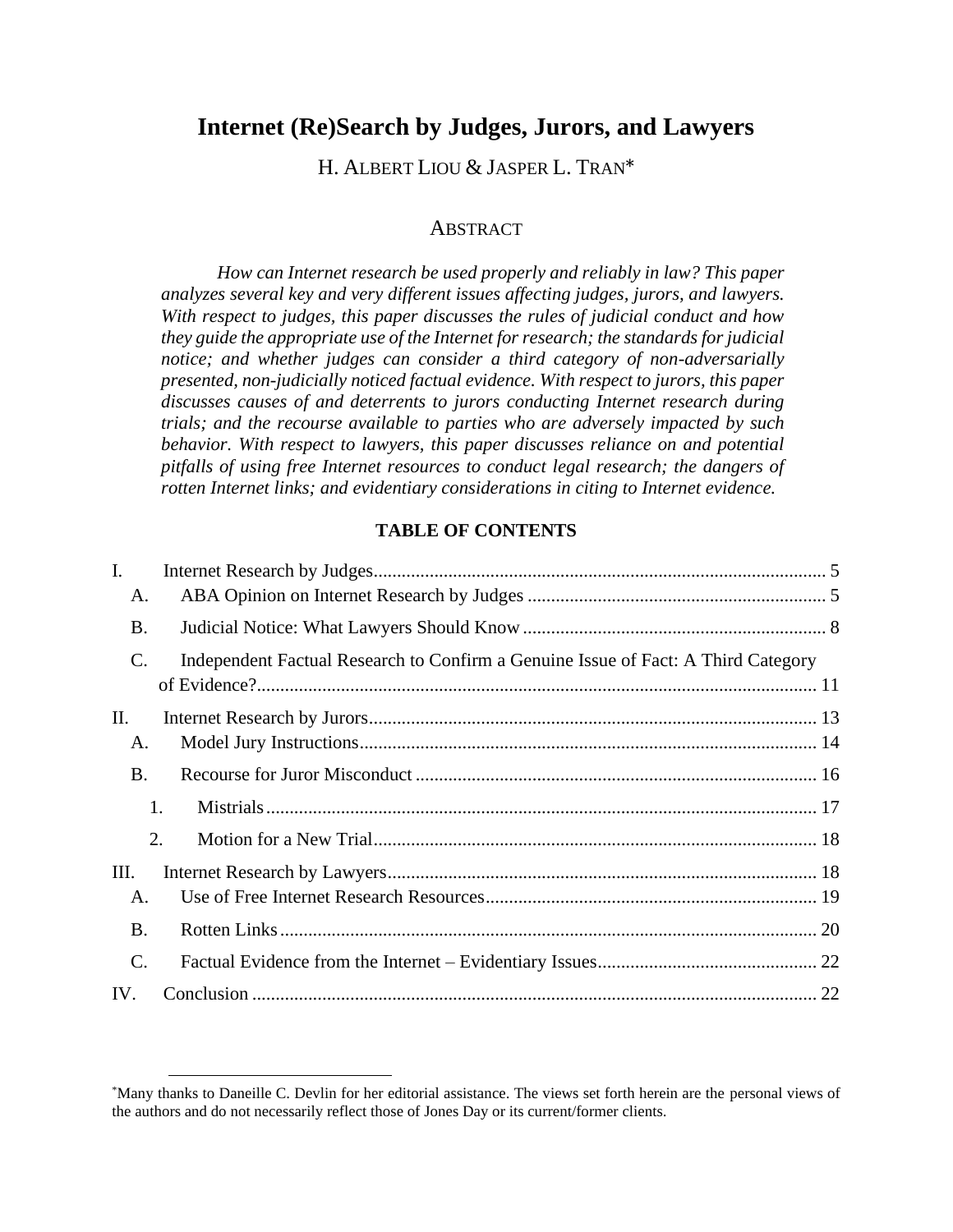### 2 *IP THEORY* [Vol. 9:1

## "*Don't believe everything you read on the Internet.*" 1

The Internet, the world's most accessible research tool, provides the public with a sea of information that is increasing every day.<sup>2</sup> But along with its conveniences, it also introduces new and sometimes unwanted influences on the American system of litigation.<sup>3</sup> This paper analyzes frequently encountered issues relating to the conduct of research on the Internet.

Legal research once required physically making a trip to the law library and perusing reporters and hardbound treatises. Similarly, factual research involved reviewing entries in encyclopedias, news articles, and other physical publications. These activities have been rendered archaic with the proliferation of the Internet in the past three decades, $4$  which now conveniently allows for legal and factual research to be performed in the comfort of a person's own office or home, or even in transit.<sup>5</sup>

But advances in technology do not exist in a vacuum; they raise new challenges as well.<sup>6</sup> As the amount of information published on the Internet has increased, has its reliability and

<sup>&</sup>lt;sup>1</sup> [Remarks by President Obama at YSEALI Town Hall](https://1.next.westlaw.com/Document/IF75C8C9122ED11E6B71FD1AFA37DCC76/View/FullText.html?transitionType=UniqueDocItem&contextData=(sc.UserEnteredCitation)&userEnteredCitation=2016+WL+2997085) (May 25, 2016), *available at* 2016 WL 2997085, at \*14; William D. Toronto, *[Fake News and Kill-Switches: The U.S. Government's Fight to Respond to and Prevent Fake](https://1.next.westlaw.com/Document/I15d2a0c4bdf211e8a5b3e3d9e23d7429/View/FullText.html?transitionType=UniqueDocItem&contextData=(sc.UserEnteredCitation)&userEnteredCitation=79+A.F.+L.+REV.+167)  [News](https://1.next.westlaw.com/Document/I15d2a0c4bdf211e8a5b3e3d9e23d7429/View/FullText.html?transitionType=UniqueDocItem&contextData=(sc.UserEnteredCitation)&userEnteredCitation=79+A.F.+L.+REV.+167)*, 79 A.F. L. REV. 167, 169, 169 n.2 (2018) (sarcastically quoting President Abraham Lincoln). The running joke, especially in light of the proliferation of "fake news," is that people nowadays believe everything they read on the Internet.

<sup>2</sup> *E.g.*, [Reno v. Am. Civil Liberties Union,](https://1.next.westlaw.com/Document/Ib5b2d2d19a1011d9bdd1cfdd544ca3a4/View/FullText.html?transitionType=UniqueDocItem&contextData=(sc.UserEnteredCitation)&userEnteredCitation=521+U.S.+844) 521 U.S. 844, 844 (1997) (recognizing the Internet as "an international network of interconnected computers that enables millions of people to communicate with one another in 'cyberspace' and to access vast amounts of information from around the world."); Jonathan H. Blavin & I. Glenn Cohen, *[Gore,](https://1.next.westlaw.com/Document/Id500b00149b211dba16d88fb847e95e5/View/FullText.html?transitionType=UniqueDocItem&contextData=(sc.UserEnteredCitation)&userEnteredCitation=16+HARV.+J.L.+%26+TECH.+265)  [Gibson, and Goldsmith: The Evolution of Internet Metaphors in Law and Commentary](https://1.next.westlaw.com/Document/Id500b00149b211dba16d88fb847e95e5/View/FullText.html?transitionType=UniqueDocItem&contextData=(sc.UserEnteredCitation)&userEnteredCitation=16+HARV.+J.L.+%26+TECH.+265)*, 16 HARV. J.L. & TECH. 265, 269, 269 n.22 (2002) (crediting Al Gore for coining the term "information superhighway" in the early 1990s to introduce the Internet to the public); Al Gore, *[Infrastructure for the Global Village](https://www.jstor.org/stable/pdf/24938724.pdf?seq=1#page_scan_tab_contents)*, 265 SCI. AM. 150, 150–53 (1991) (viewing the Internet as a technology "that enhance[s] the ability to create and understand information"); *see also* Anupam Chander, *[How Law Made Silicon Valley](https://1.next.westlaw.com/Document/Iebdf62a2a96611e398db8b09b4f043e0/View/FullText.html?transitionType=UniqueDocItem&contextData=(sc.Search)&userEnteredCitation=63+EMORY+L.J.+639)*, 63 EMORY L.J. 639, 643 (2014) ("Internet innovations . . . rely fundamentally on empowering individuals to share with each other."). Nevertheless, people were skeptical of the Internet in its early days. For instance, Judge Easterbrook initially viewed cyberlaw (Internet law) as "law of the horse." Frank H. Easterbrook, *[Cyberspace and the Law of the Horse](https://1.next.westlaw.com/Document/I59dcbdf14b2a11db99a18fc28eb0d9ae/View/FullText.html?transitionType=UniqueDocItem&contextData=(sc.UserEnteredCitation)&userEnteredCitation=1996+U.+CHI.+LEGAL.+F.+207)*, 1996 U. CHI. LEGAL. F. 207, 207–08, 211, 214 ("Most behavior in cyberspace is easy to classify under current property principles. . . . [L]et the world of cyberspace evolve as it will."). *But see* Lawrence Lessig, *[The Law of the Horse: What Cyberlaw Might Teach](https://1.next.westlaw.com/Document/I25a097c149ed11db99a18fc28eb0d9ae/View/FullText.html?transitionType=UniqueDocItem&contextData=(sc.UserEnteredCitation)&userEnteredCitation=113+HARV.+L.+REV.+501)*, 113 HARV. L. REV. 501(1999) (defending cyberlaw in response to Judge Easterbrook).

<sup>3</sup> *See, e.g.*, Orna Rabinovich-Einy, *[Balancing the Scales: The Ford-Firestone Case, the Internet, and the Future](https://1.next.westlaw.com/Document/Id6f238c14b1011dba16d88fb847e95e5/View/FullText.html?transitionType=UniqueDocItem&contextData=(sc.Search)&userEnteredCitation=6+YJLT+1)  [Dispute Resolution Landscape](https://1.next.westlaw.com/Document/Id6f238c14b1011dba16d88fb847e95e5/View/FullText.html?transitionType=UniqueDocItem&contextData=(sc.Search)&userEnteredCitation=6+YJLT+1)*, 6 YALE J.L. & TECH. 1, 2 (2004) ("[V]irtual courts are the clearest manifestation of the Internet's influence on dispute resolution, but its influence extends beyond the immediate online environment."). <sup>4</sup> *See, e.g.*, Janet Abbate, *[Privatizing the Internet: Competing Visions and Chaotic Events, 1987–1995](https://ieeexplore.ieee.org/document/5430757)*, 32 IEEE ANNALS HIST. COMPUTING 10, 11, 15 (2010) (citing The High Performance Computing Act of 1991, *codified at* 15 U.S.C. § 5501 *et seq.*) (discussing the Internet's history, including how its infrastructure was financed by the High Performance Computing Act of 1991).

<sup>5</sup> *See also* Mark A. Lemley, *[IP in a World Without Scarcity](https://1.next.westlaw.com/Document/Id2f042e3eb1c11e498db8b09b4f043e0/View/FullText.html?transitionType=UniqueDocItem&contextData=(sc.Search)&userEnteredCitation=90+N.Y.U.+L.+REV.+460)*, 90 N.Y.U. L. REV. 460, 473 (2015) (discussing what "the computer industry did in 1976—a set of large, expensive machines used by businesses and a fringe of cheap, homemade computers used primarily by hobbyists. But computers rapidly joined the mainstream in the 1980s as processing power increased and size and cost decreased, making a personal computer a plausible investment.").

<sup>6</sup> *See* Gore, *supra* note 2 at 150–53 (analyzing "changes in the traditional legal concepts of property, ownership, originality, privacy, and intellectual freedom" in light of the arrival of the Internet). *But see* Brad A. Greenberg, *[Rethinking Technology Neutrality](https://1.next.westlaw.com/Document/I4138c01912a911e698dc8b09b4f043e0/View/FullText.html?transitionType=UniqueDocItem&contextData=(sc.UserEnteredCitation)&userEnteredCitation=100+MINN.+L.+REV.+1495)*, 100 MINN. L. REV. 1495, 1501 (2016) ("Skeptics . . . argued that the Internet is merely a focal point for the study of numerous already established areas of law (e.g., tort, contract, criminal procedure).").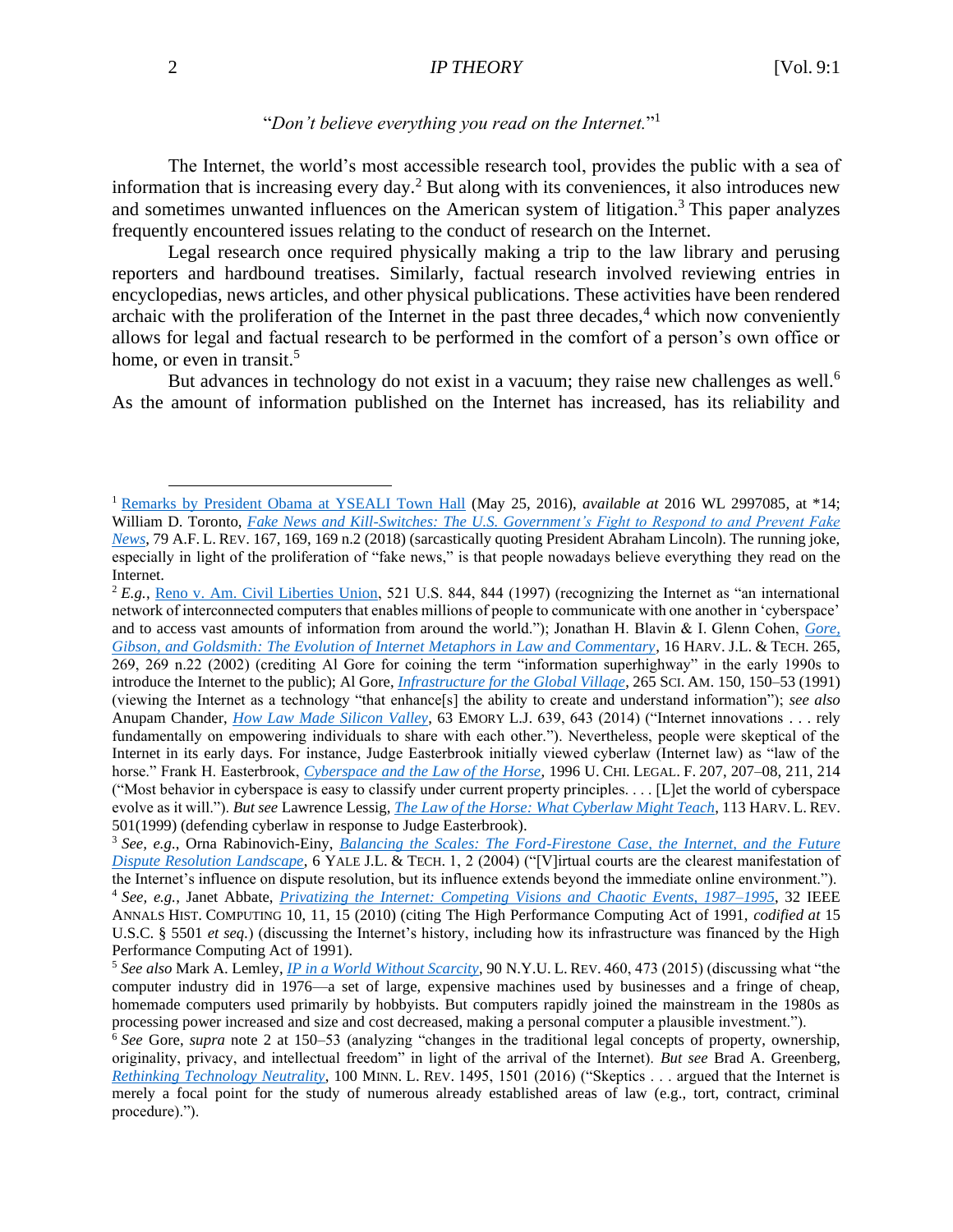accuracy decreased?<sup>7</sup> Can too much access to information have negative consequences in the law? A federal judge once stated:

While some look to the Internet as an innovative vehicle for communication, the Court continues to warily and wearily view it largely as one large catalyst for rumor, innuendo, and misinformation. So as to not mince words, the Court reiterates that this so-called Web provides no way of verifying the authenticity of the alleged contentions that Plaintiff wishes to rely upon in his [brief]. There is no way Plaintiff can overcome the presumption that the information he discovered on the Internet is inherently untrustworthy. Anyone can put anything on the Internet. No web-site is monitored for accuracy and *nothing* contained therein is under oath or even subject to independent verification absent underlying documentation. Moreover, the Court holds no illusions that hackers can adulterate the content on *any* web-site from *any* location at any time. For these reasons, any evidence procured off the Internet is adequate for almost nothing, even under the most liberal interpretation of the hearsay exception rules found in FED. R. EVID. 807.<sup>8</sup>

Twenty years have passed since that "famous skepticism."<sup>9</sup> The Internet is no longer viewed as an unknown frontier to be conquered, but is now relied upon as a staple resource necessary for everyday living.<sup>10</sup> Many judges and attorneys routinely consult, rely on, and cite to Internet sources in their professions.<sup>11</sup> Jurors will typically have unfettered access to the Internet before and after

<sup>10</sup> *See also* [discussion,](https://www.westlaw.com/Document/Id2f042e3eb1c11e498db8b09b4f043e0/View/FullText.html?transitionType=Default&contextData=(sc.Default)&VR=3.0&RS=cblt1.0) *supra* note [5.](https://www.westlaw.com/Document/Id2f042e3eb1c11e498db8b09b4f043e0/View/FullText.html?transitionType=Default&contextData=(sc.Default)&VR=3.0&RS=cblt1.0)

<sup>7</sup> *See, e.g.*, [Commonwealth v. Pon,](https://1.next.westlaw.com/Document/Iee3047be246711e490d4edf60ce7d742/View/FullText.html?transitionType=UniqueDocItem&contextData=(sc.UserEnteredCitation)&userEnteredCitation=469+Mass.+296) 469 Mass. 296, 304 (2014) (recognizing the "reliance on potentially inaccurate sources of criminal history information made possible by technological advances . . . [w]here criminal records are increasingly available on the Internet."); Sofia Grafanaki, *[Drowning in Big Data: Abundance of Choice, Scarcity of](https://1.next.westlaw.com/Document/Ic9392f752cda11e89bf099c0ee06c731/View/FullText.html?navigationPath=Search%2Fv1%2Fresults%2Fnavigation%2Fi0ad740140000016d040598bc3b898af1%3FNav%3DMULTIPLECITATIONS%26fragmentIdentifier%3DIc9392f752cda11e89bf099c0ee06c731%26parentRank%3D0%26startIndex%3D1%26contextData%3D%2528sc.Search%2529%26transitionType%3DUniqueDocItem&listSource=Search&listPageSource=d260256cb7b5f77e484daaea72a666ff&list=MULTIPLECITATIONS&sessionScopeId=00682c6621d39522fc5ce27c4e02587e9191f700832fecd9b7bcde837d90b590&originationContext=NonUniqueFindSelected&transitionType=UniqueDocItem&contextData=%28sc.Search%29)  [Attention and the Personalization Trap, a Case for Regulation](https://1.next.westlaw.com/Document/Ic9392f752cda11e89bf099c0ee06c731/View/FullText.html?navigationPath=Search%2Fv1%2Fresults%2Fnavigation%2Fi0ad740140000016d040598bc3b898af1%3FNav%3DMULTIPLECITATIONS%26fragmentIdentifier%3DIc9392f752cda11e89bf099c0ee06c731%26parentRank%3D0%26startIndex%3D1%26contextData%3D%2528sc.Search%2529%26transitionType%3DUniqueDocItem&listSource=Search&listPageSource=d260256cb7b5f77e484daaea72a666ff&list=MULTIPLECITATIONS&sessionScopeId=00682c6621d39522fc5ce27c4e02587e9191f700832fecd9b7bcde837d90b590&originationContext=NonUniqueFindSelected&transitionType=UniqueDocItem&contextData=%28sc.Search%29)*, 24 RICH. J.L. & TECH. 1, 1, 1 n.5 (2017) ("Today's Internet is Optimized for Noise." (citation omitted)).

<sup>8</sup> [Lorraine v. Markel Am. Ins. Co.,](https://1.next.westlaw.com/Document/Idbd83478fa8711dbaba7d9d29eb57eff/View/FullText.html?transitionType=UniqueDocItem&contextData=(sc.UserEnteredCitation)&userEnteredCitation=241+F.R.D.+534) 241 F.R.D. 534, 555 n.30 (D. Md. 2007) (quoting "the famous skepticism expressed in St. Clair v. Johnny's Oyster & Shrimp, Inc., 76 F. Supp. 2d 773, 773 (S.D. Tex. 1999)" (citing FED. R. EVID. 807)); *see also* [Philip Morris USA, Inc. v. Pollari,](https://1.next.westlaw.com/Document/Ica166d808e1e11e7a9cdf8f74902bf96/View/FullText.html?transitionType=UniqueDocItem&contextData=(sc.UserEnteredCitation)&userEnteredCitation=228+So.+3d+115) 228 So. 3d 115, 128 (Fla. Dist. Ct. App. 2017) ("The internet . . . lack[s] effective formal mechanisms of authentication. Despite advances in technology and the ability to fact-check more readily, separating fact from fiction nonetheless remains a daunting task for the average consumer of internet information. With that comes the inherent risk that inaccurate information can appear legitimate, and may inadvertently be perpetuated despite the best of intentions. Understanding that reality, holding a purveyor of web content accountable for providing its viewers access to a broad range of information would open a 'Pandora's Box' where they could be legally bound by almost any statement or content found on a linked webpage or document including unfiltered visitor comments, third-party advertising, or additional links to other sources—all without regard to whether that content is disputed, controversial, or conflicting. This would serve no purpose other than to chill the dissemination of information by deterring website owners or operators from incorporating any third-party content for fear of tying themselves to the yoke of those sources.")[; Nordstrom, Inc. v. NoMoreRack Retail Grp., Inc.](https://1.next.westlaw.com/Document/Ieda71fde960211e2981ea20c4f198a69/View/FullText.html?transitionType=UniqueDocItem&contextData=(sc.UserEnteredCitation)&userEnteredCitation=2013+WL+1196948), No. 12-cv-1853, 2013 WL 1196948, at \*13 (W.D. Wash. Mar. 25, 2013) ("The majority of complaints are from anonymous Internet users that have posted on various blogs and forums online . . . designed to facilitate negative feedback from disgruntled customers or even competitors, who can write multiple reviews across multiple forums. The evidence is not persuasive."); [In re Easysaver Rewards Litig.,](https://1.next.westlaw.com/Document/Ie461a3d1aba211df84cb933efb759da4/View/FullText.html?transitionType=UniqueDocItem&contextData=(sc.UserEnteredCitation)&userEnteredCitation=737+F.+Supp.+2d+1159) 737 F. Supp. 2d 1159, 1168 (S.D. Cal. 2010) ("Information from the internet does not necessarily bear an indicia of reliability and therefore must be properly authenticated by affidavit.")[; Trademark Properties, Inc. v. A & E Television Networks,](https://1.next.westlaw.com/Document/Ic708c20bac1a11ddbc7bf97f340af743/View/FullText.html?transitionType=UniqueDocItem&contextData=(sc.UserEnteredCitation)&userEnteredCitation=2008+WL+4811461) No. 06-cv-2195, 2008 WL 4811461, at \*2 n.2 (D.S.C. Oct. 28, 2008) ("The accuracy and reliability of information from the Internet is highly questionable."). <sup>9</sup> *Lorraine*[, 241 F.R.D. at 555.](https://www.westlaw.com/Document/Idbd83478fa8711dbaba7d9d29eb57eff/View/FullText.html?transitionType=Default&contextData=(sc.Default)&VR=3.0&RS=cblt1.0)

<sup>11</sup> *See, e.g.*, Coleen M. Barger, *On the Internet, Nobody Knows You're a [Judge: Appellate Courts' Use of Internet](https://www.westlaw.com/Document/Ie5d12f205adf11dbbe1cf2d29fe2afe6/View/FullText.html?transitionType=Default&contextData=(sc.Default)&VR=3.0&RS=cblt1.0)  [Materials](https://www.westlaw.com/Document/Ie5d12f205adf11dbbe1cf2d29fe2afe6/View/FullText.html?transitionType=Default&contextData=(sc.Default)&VR=3.0&RS=cblt1.0)*, 4 J. APP. PRAC. & PROCESS 417, 418, 418 n.3 (2002) (collecting "the opinions written by Supreme Court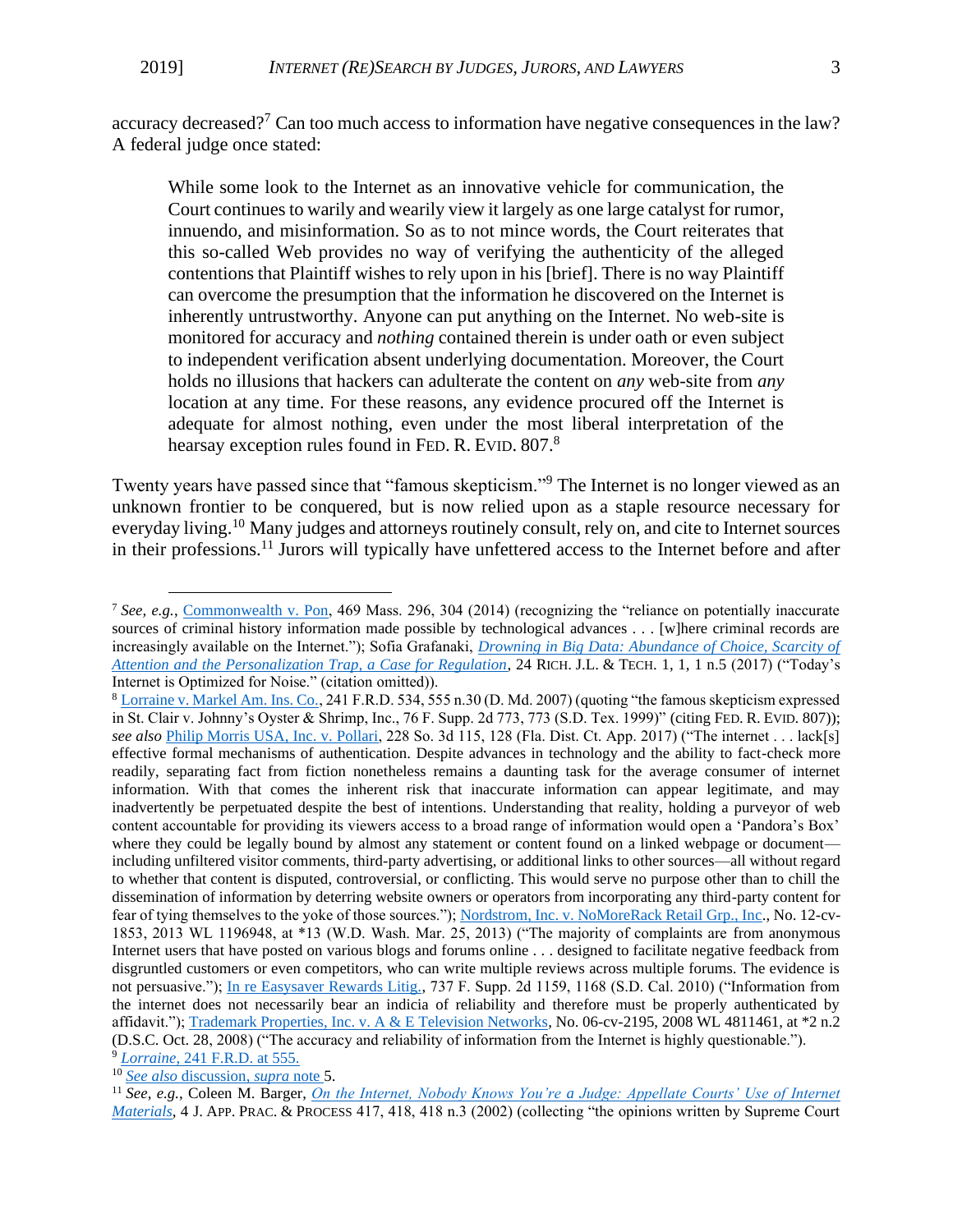trial, and they sometimes even have access during trial. For most people, the Internet is the first place they turn to when they have a question about anything.<sup>12</sup>

How can Internet research be used properly and reliably in law? While this ethical issue is not new, its scholarship is rather dispersed and lacks one go-to reference for quick consultation. Legal scholars have previously examined *individual* topics on judges' independent Internet research,<sup>13</sup> jurors' Internet use during trial,<sup>14</sup> or lawyers' Internet search of potential jurors during jury selection for *voir dire*. <sup>15</sup> This paper contributes to the existing literature by serving as a single, consolidated study of numerous legal and practical issues encountered by lawyers, judges, *and* jurors with respect to Internet research in chambers, in the courtroom, or in the office. Moreover, recent guidance issued by the American Bar Association in Formal Opinion 478 on "Independent Factual Research by Judges via the Internet,"<sup>16</sup> has memorialized prior thinking and attempts to bring consistency to judges' conduct. This paper further contributes to the legal literature by analyzing ABA Opinion 478 (including the cases that have cited to ABA Opinion 478 with approval) and other recent developments from this broad area of law in depth.

This paper consists of three parts. *With respect to judges*, Part I discusses the rules of judicial conduct and how they guide the appropriate use of the Internet for research; the standards for judicial notice; and whether judges can consider a third category of non-adversarially presented, non-judicially noticed factual evidence. *With respect to jurors*, Part II discusses causes

justices and federal circuit judges that cite sources found on the Internet[:] There are at least 361 distinct citations to web sites by federal appellate courts in their opinions from 1996 to 2001").

<sup>12</sup> *See* [discussion,](https://www.westlaw.com/Document/I15d2a0c4bdf211e8a5b3e3d9e23d7429/View/FullText.html?transitionType=Default&contextData=(sc.Default)&VR=3.0&RS=cblt1.0) *supra* not[e 1;](https://www.westlaw.com/Document/I15d2a0c4bdf211e8a5b3e3d9e23d7429/View/FullText.html?transitionType=Default&contextData=(sc.Default)&VR=3.0&RS=cblt1.0) *see also* Allison Orr Larsen, *[Confronting Supreme Court Fact Finding](https://www.westlaw.com/Document/Id5741c5811a811e28b05fdf15589d8e8/View/FullText.html?transitionType=Default&contextData=(sc.Default)&VR=3.0&RS=cblt1.0)*, 98 VA. L. REV. [1255, 1260–61 \(2012\)](https://www.westlaw.com/Document/Id5741c5811a811e28b05fdf15589d8e8/View/FullText.html?transitionType=Default&contextData=(sc.Default)&VR=3.0&RS=cblt1.0) (discussing how "[s]ocial science studies, raw statistics, and other data are all just a Google search away" from the Justices and their law clerks and that such legislative facts are often cited in Court opinions or raised at oral argument).

<sup>13</sup> *See, e.g.*, Carolyn A. Dubay, *[Public Confidence in the Courts in the Internet Age: The Ethical Landscape for Judges](https://www.westlaw.com/Document/Ic4fc345d74e711e8a5b3e3d9e23d7429/View/FullText.html?transitionType=Default&contextData=(sc.Default)&VR=3.0&RS=cblt1.0)  [in the Post-Watergate Era](https://www.westlaw.com/Document/Ic4fc345d74e711e8a5b3e3d9e23d7429/View/FullText.html?transitionType=Default&contextData=(sc.Default)&VR=3.0&RS=cblt1.0)*, 40 CAMPBELL L. REV. 531, 558–63 (2018) ("The use of social media in particular, is extremely useful because of the 'unprecedented need for judges to respond with educational efforts that will ameliorate the public's misconceptions about the justice system and strengthen its commitment to an independent judiciary.'" (quoting CYNTHIA GRAY, STATE JUSTICE INST., WHEN JUDGES SPEAK UP 1 (1998))); Arthur Selwyn Miller & Jerome A. Barron, *[The Supreme Court, the Adversary System, and the Flow of Information to the Justices: A Preliminary](https://heinonline-org.proxyiub.uits.iu.edu/HOL/Page?public=true&handle=hein.journals/valr61&div=52&start_page=1187&collection=journals&set_as_cursor=0&men_tab=srchresults)  [Inquiry](https://heinonline-org.proxyiub.uits.iu.edu/HOL/Page?public=true&handle=hein.journals/valr61&div=52&start_page=1187&collection=journals&set_as_cursor=0&men_tab=srchresults)*, 61 VA. L. REV. 1187, 1215–16 (1975) ("[Justices] conduct . . . independent research; they send their law clerks scurrying through the libraries and elsewhere . . . to add to the totality of knowledge about the social issues that they must decide as lawyers.").

<sup>14</sup> *See, e.g.*, Thaddeus Hoffmeister, *[Preventing Juror Misconduct in a Digital World](https://1.next.westlaw.com/Document/I28763a11358f11e598dc8b09b4f043e0/View/FullText.html?transitionType=Default&contextData=(sc.Default)&VR=3.0&RS=cblt1.0&__lrTS=20190912012031121)*, 90 CHI.-KENT L. REV. 981 (2015); Robbie Manhas, *[Responding to Independent Juror Research in the Internet Age: Positive Rules, Negative](https://1.next.westlaw.com/Document/I0a115719a9c011e398db8b09b4f043e0/View/FullText.html?transitionType=Default&contextData=(sc.Default)&VR=3.0&RS=cblt1.0&__lrTS=20190912012026802)  [Rules, and Outside Mechanisms](https://1.next.westlaw.com/Document/I0a115719a9c011e398db8b09b4f043e0/View/FullText.html?transitionType=Default&contextData=(sc.Default)&VR=3.0&RS=cblt1.0&__lrTS=20190912012026802)*, 112 MICH. L.REV. 809 (2014); Patrick M. Delaney, *[Sorry Linus, I Need Your Security](https://www.westlaw.com/Document/Id8e6cd58442111e28578f7ccc38dcbee/View/FullText.html?transitionType=Default&contextData=(sc.Default)&VR=3.0&RS=cblt1.0)  [Blanket: How the Smartphone, Constant Connectivity with the Internet, and Social Networks Act as Catalysts for](https://www.westlaw.com/Document/Id8e6cd58442111e28578f7ccc38dcbee/View/FullText.html?transitionType=Default&contextData=(sc.Default)&VR=3.0&RS=cblt1.0)  [Juror Misconduct](https://www.westlaw.com/Document/Id8e6cd58442111e28578f7ccc38dcbee/View/FullText.html?transitionType=Default&contextData=(sc.Default)&VR=3.0&RS=cblt1.0)*, 24 ST. THOMAS L. REV. 473 (2012).

<sup>15</sup> *See, e.g.*, Michael Begovich, *[Voir Dire in a Digital World: A Model for Ethical Internet Investigation of the Venire](https://www.westlaw.com/Document/If751b385843411e498db8b09b4f043e0/View/FullText.html?transitionType=Default&contextData=(sc.Default)&VR=3.0&RS=cblt1.0)*, 36 T.JEFFERSON L. REV. 227 (2014); Eric P. Robinson, *[Virtual Voir Dire: The Law and Ethics of Investigating Jurors](https://www.westlaw.com/Document/If8e52ee4f11611e28578f7ccc38dcbee/View/FullText.html?transitionType=Default&contextData=(sc.Default)&VR=3.0&RS=cblt1.0)  [Online](https://www.westlaw.com/Document/If8e52ee4f11611e28578f7ccc38dcbee/View/FullText.html?transitionType=Default&contextData=(sc.Default)&VR=3.0&RS=cblt1.0)*, 36 AM. J. TRIAL ADVOC. 597 (2013).

<sup>&</sup>lt;sup>16</sup> [ABA Comm. on Ethics & Prof'l Resp., Formal Op. 478 \(2017\)](https://www.americanbar.org/content/dam/aba/administrative/professional_responsibility/aba_formal_opinion_478.pdf) [hereinafter "ABA Opinion 478"]. Worth noting is the term "opinion" of the American *Bar Association*, which is simply *advisory*, not binding, on lawyers and judges because the ABA and its Committee on Professional Discipline, by their own admission, "have no regulatory authority over lawyers and judges." *See* Standing Committee on Professional Discipline, AM. BAR ASS'N, https://web.archive.org/web/20141223171846/https://www.americanbar.org/groups/professional\_responsibility/com mittees\_commissions/disciplinecommittee.html (captured on Dec. 23, 2014). Notwithstanding, at least three cases have cited ABA Opinion 478 with approval: [Commodity Futures Trading Comm'n v. McDonnell,](https://www.westlaw.com/Document/I7027f960220c11e88202f11efd70eed2/View/FullText.html?transitionType=Default&contextData=(sc.Default)&VR=3.0&RS=cblt1.0) 287 F. Supp. 3d 213, 230 (E.D.N.Y. 2018)[; People for Ethical Treatment of Animals, Inc. v. Tri-State Zoological Park of W. Maryland,](https://www.westlaw.com/Document/I0152b4801d1b11e8a03499277a8f1f0a/View/FullText.html?transitionType=Default&contextData=(sc.Default)&VR=3.0&RS=cblt1.0) [Inc.,](https://www.westlaw.com/Document/I0152b4801d1b11e8a03499277a8f1f0a/View/FullText.html?transitionType=Default&contextData=(sc.Default)&VR=3.0&RS=cblt1.0) No. MJG-17-2148, 2018 WL 1083641, at \*2 (D. Md. Feb. 28, 2018); and [Commonwealth v. Hilaire,](https://www.westlaw.com/Document/Ic6b8fcf0171e11e8b0f5f1ddd5677a94/View/FullText.html?transitionType=Default&contextData=(sc.Default)&VR=3.0&RS=cblt1.0) 95 N.E.3d 278, 283 n.7 (Mass. App. Ct. 2018).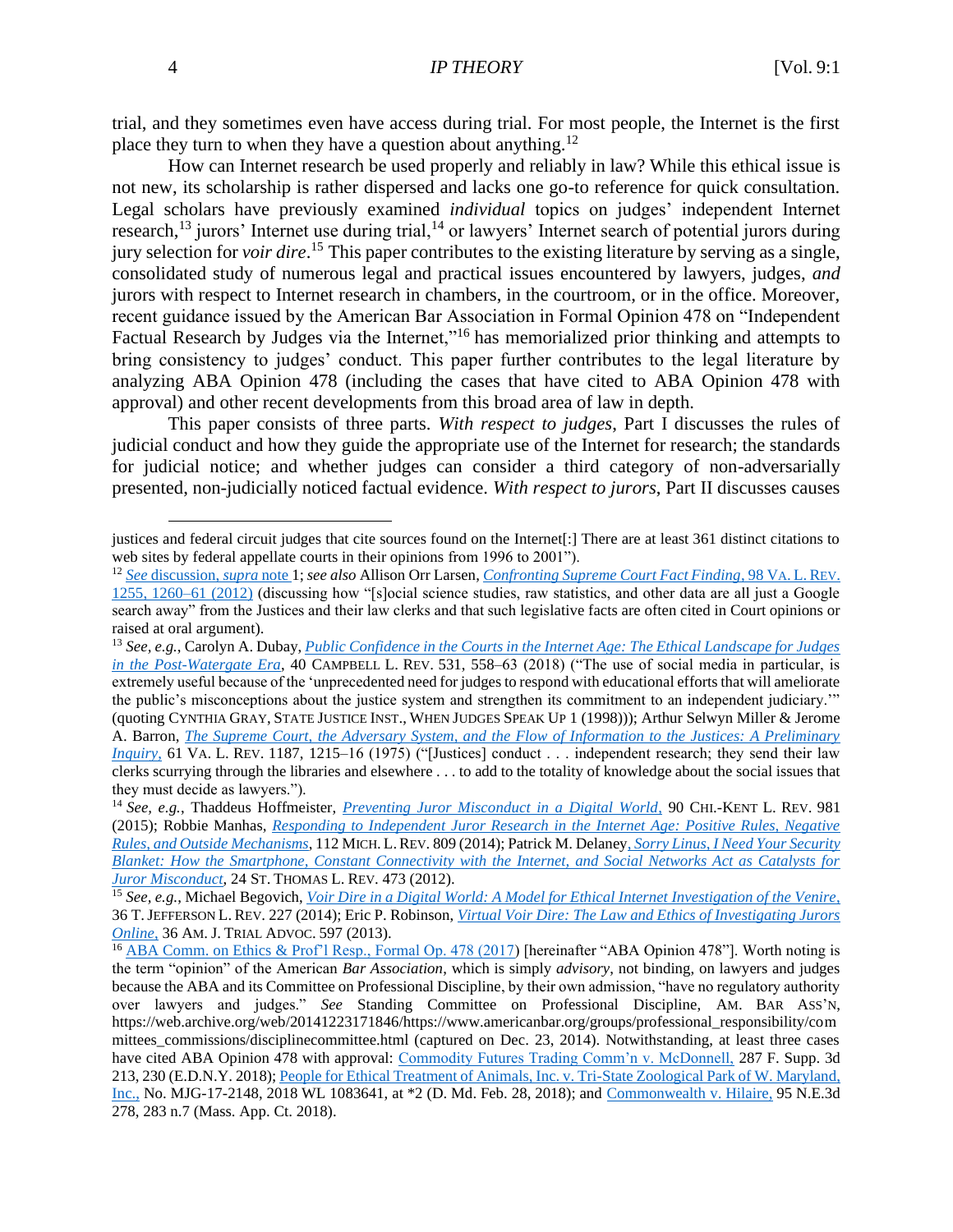of and deterrents to jurors conducting Internet research during trials; and the recourse available to parties who are adversely impacted by jurors conducting Internet research during trial. *With respect to lawyers*, Part III discusses reliance on and potential pitfalls of using free Internet resources to conduct legal research; the dangers of reliance on Internet links; and evidentiary considerations in citing to Internet evidence. The authors' conclusions follow.<sup>17</sup>

### <span id="page-6-0"></span>I. INTERNET RESEARCH BY JUDGES

Judges have always been free to conduct independent legal research beyond the parties' submissions. "It is no revelation that courts look to cases, statutes, regulations, treatises, scholarly articles, legislative history, treaties and other legal materials in figuring out what the law is and resolving legal issues."<sup>18</sup> The conduct of factual research by judges, however, raises ethical questions involving the fairness of a court's decision making, potential bias, and judicial advocacy.

Both the Judicial Conference's Code of Judicial Conduct for United States Judges and the American Bar Association's *Model Code of Judicial Conduct* prescribe that a judge should perform the duties of her office impartially and diligently.<sup>19</sup> The burden is on the parties to a litigation, and not the judge (or her clerk), to put forth evidence supporting their respective cases and create a factual record sufficient for the judge to decide the case.<sup>20</sup> The judge's job is to judge, not to do the parties' jobs for them.<sup>21</sup> Else, the judge runs the risk of bias in favor of one side over the other, or giving the appearance of such.

### <span id="page-6-2"></span>*a. ABA Opinion on Internet Research by Judges*

<span id="page-6-1"></span>U.S. circuit judges, district judges, and magistrate judges must abide by the Code of Conduct for United States Judges.<sup>22</sup> Unlike Rule 2.9(C) of the *ABA Model Code*, however, the

<sup>&</sup>lt;sup>17</sup> This paper primarily focuses on how federal law has interpreted these issues.

<sup>18</sup> [de Fontbrune v. Wofsy,](https://www.westlaw.com/Document/I49774d90845911e6b8b9e1ce282dafae/View/FullText.html?transitionType=Default&contextData=(sc.Default)&VR=3.0&RS=cblt1.0) 838 F.3d 992, 999 (9th Cir. 2016).

<sup>&</sup>lt;sup>19</sup> MODEL CODE OF JUD. CONDUCT [Canon 2 \(A](https://www.americanbar.org/groups/professional_responsibility/publications/model_code_of_judicial_conduct/)M. BAR ASS'N 2011); CODE OF CONDUCT FOR U.S. JUDGES Canon 3 (Judicial Conference 2019), <http://www.uscourts.gov/judges-judgeships/code-conduct-united-states-judges> [perma.cc/W3HC-BA6K].

<sup>&</sup>lt;sup>20</sup> *See* MODEL CODE OF JUD. CONDUCT [r. 2.9\(C\)](http://www.uscourts.gov/judges-judgeships/code-conduct-united-states-judges) ("A judge shall not investigate facts in a manner independently, and shall consider only the evidence presented and any facts that may properly be judicially noticed.").

<sup>21</sup> Stephen Ellmann, *[Truth and Consequences](https://www.westlaw.com/Document/I2a3b7ea149d711db99a18fc28eb0d9ae/View/FullText.html?transitionType=Default&contextData=(sc.Default)&VR=3.0&RS=cblt1.0)*, 69 FORDHAM L. REV. 895, 918 (2000) (quoting ANTHONY G. AMSTERDAM, 1 TRIAL MANUAL 4 FOR THE DEFENSE OF CRIMINAL CASES § 80 (1984)); *see also* [United States v.](https://www.westlaw.com/Document/Iebd24e43968711d9bc61beebb95be672/View/FullText.html?transitionType=Default&contextData=(sc.Default)&VR=3.0&RS=cblt1.0)  [Dunkel, 927 F.2d 955, 956 \(7th Cir. 1991\) \(per curiam\)](https://www.westlaw.com/Document/Iebd24e43968711d9bc61beebb95be672/View/FullText.html?transitionType=Default&contextData=(sc.Default)&VR=3.0&RS=cblt1.0) ("Judges are not like pigs, hunting for truffles buried in briefs."); [Nw. Nat. Ins. Co. v. Baltes, 15 F.3d 660, 662–63 \(7th Cir. 1994\)](https://www.westlaw.com/Document/I4d7fe89d970111d9bdd1cfdd544ca3a4/View/FullText.html?transitionType=Default&contextData=(sc.Default)&VR=3.0&RS=cblt1.0) ("[J]udges are not archaeologists. They need not excavate masses of papers in search of revealing tidbits-not only because the rules of procedure place the burden on the litigants, but also because their time is scarce.").

<sup>&</sup>lt;sup>22</sup> CODE OF C[ONDUCT FOR](http://www.uscourts.gov/judges-judgeships/code-conduct-united-states-judges) U.S. JUDGES intro. (stating that judges have "a duty to follow the law"). Samuel L. Bray, *[Multiple Chancellors: Reforming the National Injunction](https://1.next.westlaw.com/Document/Iebfac5d0e22f11e79bf099c0ee06c731/View/FullText.html?transitionType=UniqueDocItem&contextData=(sc.Default)&userEnteredCitation=131+HARV.+L.+REV.+417)*, 131 HARV. L. REV. 417, 451 (2017) (citing PHILIP HAMBURGER, LAW AND JUDICIAL DUTY (2008)); *see also* Richard A. Epstein, *[The Natural Law Influences on the First](https://chicagounbound.uchicago.edu/journal_articles/4050/)  [Generation of American Constitutional Law: Reflections on Philip Hamburger's Law and Judicial Duty](https://chicagounbound.uchicago.edu/journal_articles/4050/)*, 6 J. L., PHIL. & CULTURE 103, 122 n.71 (2011) (explaining that the holding in Marbury v. Madison, 5 U.S. 137 (1803), was "further evidence of how judges could do their duty"). [Vasina v. Grumman Corp., 644 F.2d 112, 121 \(2d Cir. 1981\)](https://www.westlaw.com/Document/Ia17a06cf927811d9bdd1cfdd544ca3a4/View/FullText.html?transitionType=Default&contextData=(sc.Default)&VR=3.0&RS=cblt1.0) (showing that same goes for a sworn jury after the judge "instruct[s] the jury that it was their duty to follow the law as it was stated by him"); *accord* [United States v. Godwin, 765 F.3d 1306, 1315 \(11th Cir. 2014\);](https://www.westlaw.com/Document/I1f91603f338711e4b4bafa136b480ad2/View/FullText.html?transitionType=Default&contextData=(sc.Default)&VR=3.0&RS=cblt1.0) [E.E.O.C. v. Boh Bros. Const.](https://www.westlaw.com/Document/Ic2fde9a729d511e38911df21cb42a557/View/FullText.html?transitionType=Default&contextData=(sc.Default)&VR=3.0&RS=cblt1.0)  [Co., 731 F.3d 444, 459 n.14 \(5th Cir. 2013\);](https://www.westlaw.com/Document/Ic2fde9a729d511e38911df21cb42a557/View/FullText.html?transitionType=Default&contextData=(sc.Default)&VR=3.0&RS=cblt1.0) [United States v. Holmes, 409 F. App'x 545, 554 n.3 \(3d Cir. 2010\);](https://cite.case.law/f-appx/409/545/#footnote_2_3) [Ledbetter v. City of Topeka, 318 F.3d 1183, 1190 \(10th Cir. 2003\);](https://www.westlaw.com/Document/Ib65a7d1389c011d98b51ba734bfc3c79/View/FullText.html?transitionType=Default&contextData=(sc.Default)&VR=3.0&RS=cblt1.0) [United States v. Bruce, 109 F.3d 323, 327 \(7th](https://www.westlaw.com/Document/Ia2a7a4ae941511d9a707f4371c9c34f0/View/FullText.html?transitionType=Default&contextData=(sc.Default)&VR=3.0&RS=cblt1.0)  [Cir. 1997\) \(citing Seventh Circuit Pattern Instruction No. 1.01\).](https://www.westlaw.com/Document/Ia2a7a4ae941511d9a707f4371c9c34f0/View/FullText.html?transitionType=Default&contextData=(sc.Default)&VR=3.0&RS=cblt1.0)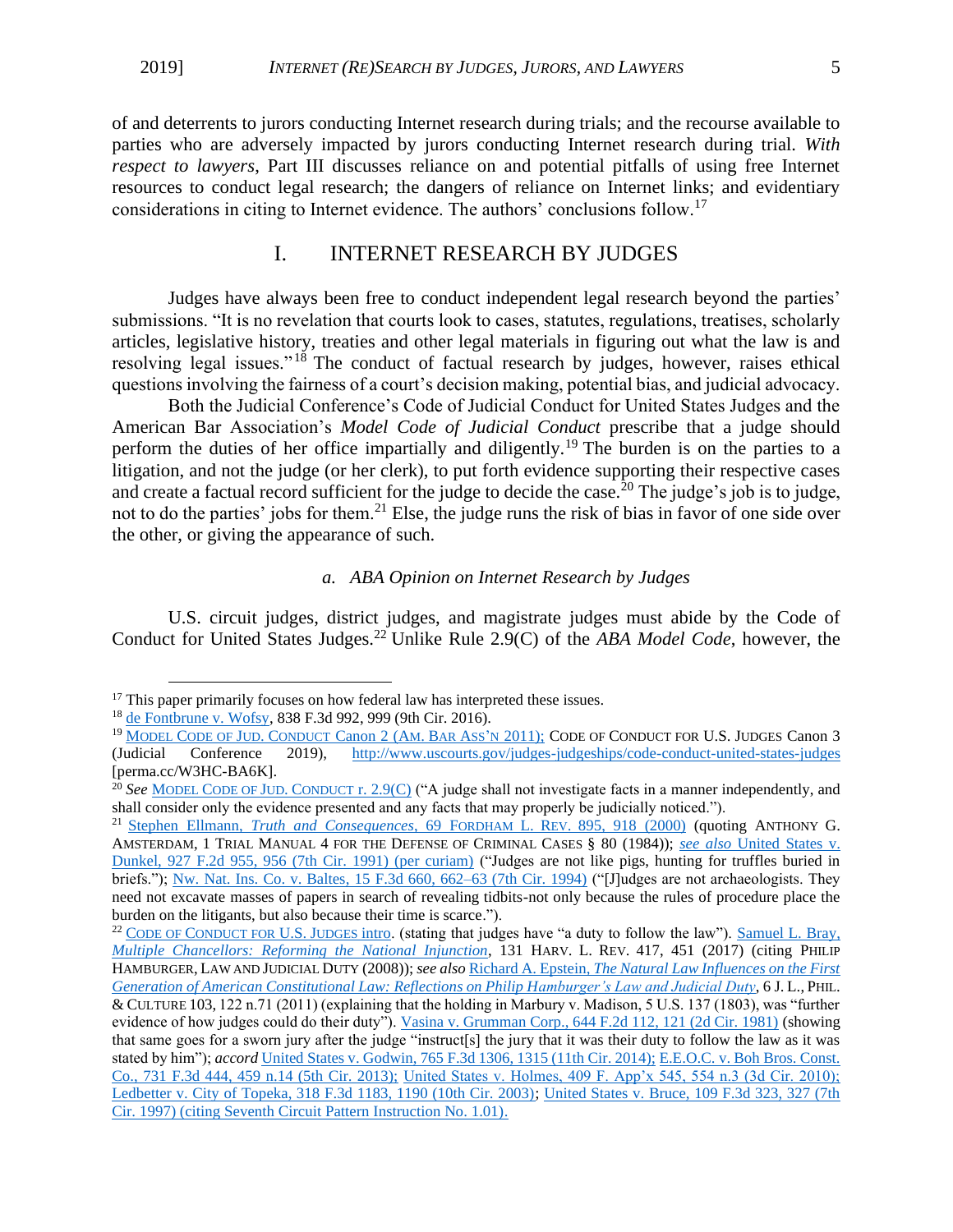### 6 *IP THEORY* [Vol. 9:1

Code of Conduct for United States Judges, does not include any provisions directed specifically to the propriety of factual research by judges.<sup>23</sup> When the Code of Conduct for United States Judges was first created in 1973, it essentially adopted the ABA model at the time, although the two codes have diverged since.<sup>24</sup> Nevertheless, the *ABA Model Code* remains influential on federal judges, and it has been adopted in 36 states.<sup>25</sup>

On December 8, 2017, the Standing Committee on Ethics and Professional Responsibility of the American Bar Association released Formal Opinion 478 on "Independent Factual Research by Judges via the Internet," which set forth guidance on what constitutes proper and improper Internet factual research by judges.<sup>26</sup> The opinion cited heavily to the *ABA Model Code of Judicial Conduct*. The opinion made clear that "[j]udges *risk* violating the Model Code of Judicial Conduct by searching the Internet for information related to participants or facts in a proceeding."<sup>27</sup>

The opinion analyzed the provisions of the *ABA Model Code* with respect to Internet research.<sup>28</sup> First, it noted that the ban on *ex parte* communication under Model Rule 2.9(A) ensures that judges review and rule based only on the facts and evidence presented in the case.<sup>29</sup> Next, it emphasized that Model Rule 2.9(C) precludes judges from engaging in independent *factual* research, although judges are permitted to conduct *legal* research beyond the cases and authorities cited by the parties.<sup>30</sup> Model Rule 2.9(C) permits judges to consider only the evidence presented to them or facts "that may properly be judicially noticed."<sup>31</sup> As noted in the opinion, Federal Rule of Evidence 201(a) allows judicial notice of adjudicative facts (*i.e.*, factual issues), not legislative facts.<sup>32</sup> It explained that:

<sup>28</sup> [ABA Opinion 478,](https://www.americanbar.org/content/dam/aba/administrative/professional_responsibility/aba_formal_opinion_478.pdf) *see supra* note 16, at 2–5.

<sup>31</sup> [ABA Opinion 478,](https://www.americanbar.org/content/dam/aba/administrative/professional_responsibility/aba_formal_opinion_478.pdf) see supra note 16, at 3–4 (citing MODEL CODE OF JUD. CONDUCT r. 2.9(C)).

<sup>23</sup> *Compare* MODEL CODE OF JUD. CONDUCT [r. 2.9\(C\),](http://www.uscourts.gov/judges-judgeships/code-conduct-united-states-judges) *with* CODE OF C[ONDUCT FOR](http://www.uscourts.gov/judges-judgeships/code-conduct-united-states-judges) U.S. JUDGES.

<sup>24</sup> Andrew J. Lievense & Avern Cohn, *[The Federal Judiciary and the](https://www.ncsc.org/~/media/Files/PDF/Publications/Justice%20System%20Journal/Federal%20Judiciary%20and%20the%20ABA%20Model.ashx)* ABA Model Code*: The Parting of the Ways*, 28 JUST. SYS. J. 3, 271 (2007).

<sup>25</sup> *See Jurisdictional Adoption of Revised Model Code of Judicial Conduct*, AM. BAR ASS'N (October 17, 2018), https://www.americanbar.org/groups/professional\_responsibility/resources/judicial\_ethics\_regulation/map/ [perma.cc/F53F-PSZV].

<sup>26</sup> *See* discussion in *supra* note 16.

<sup>&</sup>lt;sup>27</sup> [ABA Opinion 478,](https://www.americanbar.org/content/dam/aba/administrative/professional_responsibility/aba_formal_opinion_478.pdf) see supra note 16, at 1, 1 n.1 (emphasis added). Nevertheless, "there are two opposing canons on almost every point." Karl N. Llewellyn, *[Remarks on the Theory of Appellate Decision and the Rules or Canons](http://www.nylslawreview.com/wp-content/uploads/sites/16/2013/11/50-4.Sinclair.pdf)  [About How Statutes Are to Be Construed](http://www.nylslawreview.com/wp-content/uploads/sites/16/2013/11/50-4.Sinclair.pdf)*, 3 VAND. L. REV. 395, 401 (1950); *see also* Bray, *supra* note [22,](#page-6-2) at 445 ("[T]here is always a principle on each side"). *But see* Antonin Scalia, *[Common-Law Courts in a Civil-Law System:](https://www.jstor.org/stable/j.ctt7t4dg)  [The Role of United States Federal Courts in Interpreting the Constitution and Laws](https://www.jstor.org/stable/j.ctt7t4dg)*, *in* A MATTER OF INTERPRETATION 3, 26–27 (Amy Gutmann ed., 1997) (responding to Llewellyn that "there really are not two opposite canons on 'almost every point'—unless one enshrines as a canon whatever vapid statement has ever been made by a willful, law-bending judge. . . . Every canon is simply *one indication* of meaning; and if there are more contrary indications (perhaps supported by other canons) it must yield. But that does not render the entire enterprise a fraud —not, at least, unless the judge wishes to make it so." (emphasis in original)).

<sup>&</sup>lt;sup>29</sup> *Id.* at  $2-3$  (citing MODEL CODE OF JUD. CONDUCT r. 2.9(A)).

<sup>30</sup> [ABA Opinion 478,](https://www.americanbar.org/content/dam/aba/administrative/professional_responsibility/aba_formal_opinion_478.pdf) *see supra* note 16, at 3–4 (citing MODEL CODE OF JUD. CONDUCT r. 2.9(C)); *see also Hilaire*, 95 N.E.3d at 284 n.7 (citing ABA Opinion 478, *see supra* note 16) (stressing that "judges should use great caution before conducting independent research into factual matters, particularly on the [I]nternet.").

<sup>32</sup> [ABA Opinion 478,](https://www.americanbar.org/content/dam/aba/administrative/professional_responsibility/aba_formal_opinion_478.pdf) *see supra* note 16, at 4 (citing FED. R. EVID. 201(a)). *See also* Brianne J. Gorod, *[The Adversarial](https://www.westlaw.com/Document/I052ea2c4f0a411e08b05fdf15589d8e8/View/FullText.html?transitionType=Default&contextData=(sc.Default)&VR=3.0&RS=cblt1.0)  [Myth: Appellate Court Extra-Record Factfinding](https://www.westlaw.com/Document/I052ea2c4f0a411e08b05fdf15589d8e8/View/FullText.html?transitionType=Default&contextData=(sc.Default)&VR=3.0&RS=cblt1.0)*, 61 DUKE L.J. 1, 39–40 (2011) (describing "adjudicative facts" as those specific and relevant to the parties and the issues to be decided, whereas legislative facts deal with general information, such as important background information, legislative history, or generalized data and studies); Elizabeth G. Thornburg, *[The Curious Appellate Judge: Ethical Limits on Independent Research](https://www.westlaw.com/Document/I185c78d2e9ec11dd93e9a76b30106ace/View/FullText.html?transitionType=Default&contextData=(sc.Default)&VR=3.0&RS=cblt1.0)*, 28 REV. LITIG. 131, 149–53 (2008) (describing the history of and meaning of adjudicative versus legislative facts). *But see* RICHARD A. POSNER, R[EFLECTIONS ON](https://1.next.westlaw.com/Document/I510dc18474a111e598dc8b09b4f043e0/View/FullText.html?navigationPath=Search%2Fv1%2Fresults%2Fnavigation%2Fi0ad73aa50000016d25a4b7bd2b70663a%3FNav%3DANALYTICAL%26fragmentIdentifier%3DI510dc18474a111e598dc8b09b4f043e0%26parentRank%3D0%26startIndex%3D1%26contextData%3D%2528sc.Search%2529%26transitionType%3DSearchItem&listSource=Search&listPageSource=b1cb0e8b1974959e0dff35ccd7fe1a10&list=ANALYTICAL&rank=1&sessionScopeId=234ae7362099937c7dfc7eaee51ae9f3269a3716aa8920570cc85a8c21c3705c&originationContext=Search%20Result&transitionType=SearchItem&contextData=%28sc.Search%29) JUDGING 136–37 (2013) (describing four categories of "facts" in litigation: adjudicative facts, legislative facts, incontestable facts that can be judicially noticed, and background facts).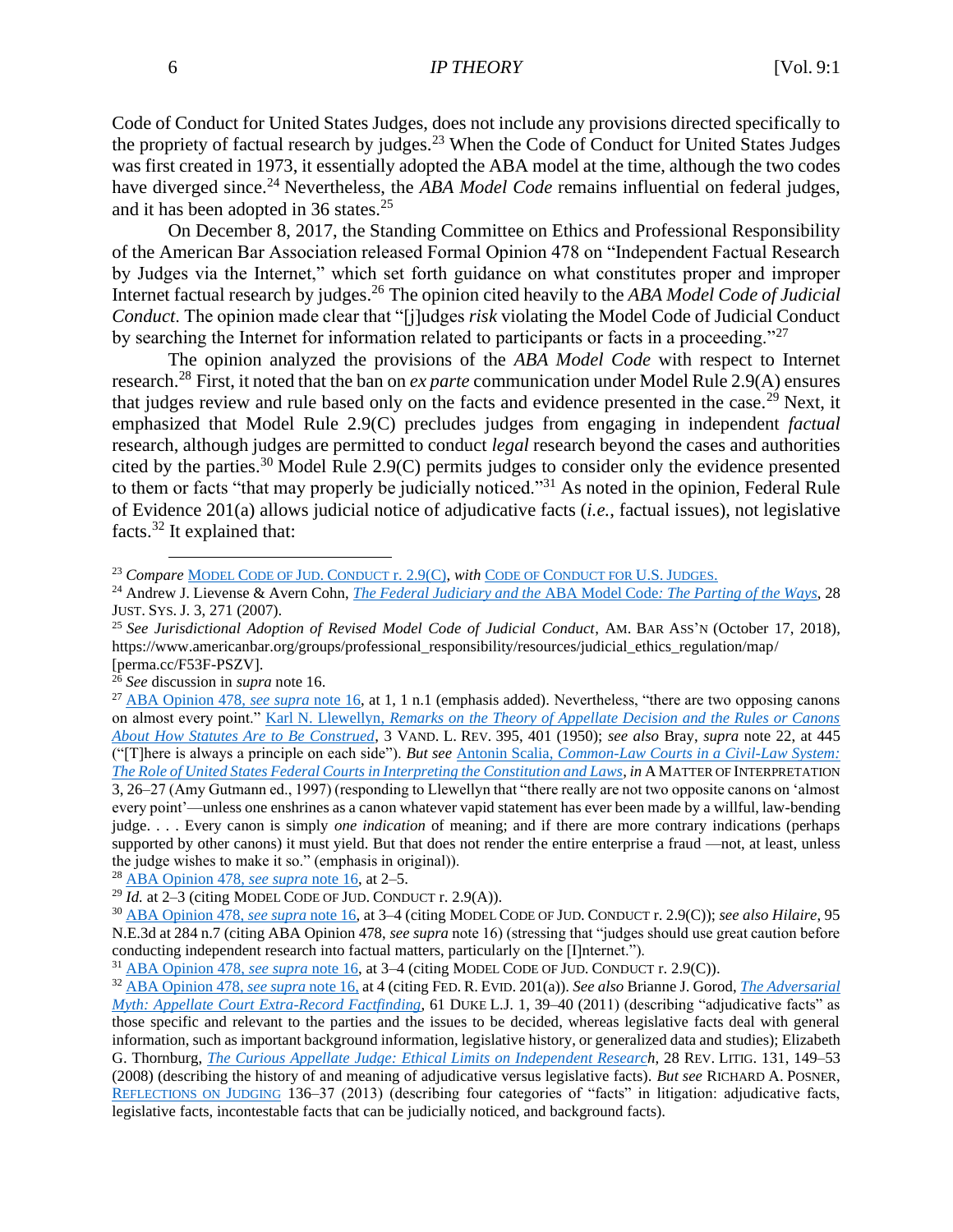[A]djudicative facts are those to which the law is applied in the process of adjudication. They are the facts that normally go to the jury in a jury case. They relate to the parties, their activities, their properties, their businesses. "Legislative facts," on the other hand, "do not usually concern the immediate parties but are general facts which help the tribunal decide questions of law and policy and discretion."<sup>33</sup>

Finally, Model Rule 2.9(D) imposes upon a judges a duty to supervise and requires that judges take steps to prevent court staff and officials from performing improper independent investigations into facts.<sup>34</sup>

ABA Opinion 478 also provided the following guidelines for judges to follow when deciding whether independent judicial *factual* research via the Internet is appropriate:

- 1. Is additional information necessary to decide the case? If so, this type of information generally must be provided by counsel or the parties, or must be subject to proper judicial notice.
- 2. Is the purpose of the judge's inquiry to corroborate facts, discredit facts, or fill a factual gap in the record? If the facts are adjudicative, it is improper for a judge to do so.
- 3. Is the judge seeking general or educational information that is useful to provide the judge with a better understanding of a subject unrelated to a pending or impending case? If so, the inquiry is appropriate. Judges may use the Internet as they would other educational sources, like judicial seminars and books.
- 4. Is the judge seeking background information about a party or about the subject matter of a pending or impending case? If so, the information may represent adjudicative facts or legislative facts, depending on the circumstances. The key inquiry here is whether the information to be gathered is of factual consequence in determining the case. If it is, it must be subject to testing through the adversary process.<sup>35</sup>

The opinion analyzes several hypotheticals. Some key takeaways from the hypotheticals are identified below:

*First*, judges may educate themselves about general topics of interest, even on topics that may come before the judge.<sup>36</sup> This is akin to attending judicial seminars or reading books, so long

<sup>&</sup>lt;sup>33</sup> [ABA Opinion 478,](https://www.americanbar.org/content/dam/aba/administrative/professional_responsibility/aba_formal_opinion_478.pdf) see supra note 16, at 5 (quoting KENNETH CULP DAVIS, 2 ADMINISTRATIVE LAW TREATISE 353 § 15.03 (West 1958) and Usery v. Tamiami Trail Tours, Inc*.*, 531 F.2d 224, 245 & n.52 (5th Cir. 1976)).

<sup>&</sup>lt;sup>34</sup> [ABA Opinion 478,](https://www.americanbar.org/content/dam/aba/administrative/professional_responsibility/aba_formal_opinion_478.pdf) *see supra* note 16, at 5 (citing MODEL CODE OF JUD. CONDUCT r. 2.9(D)).

<sup>35</sup> ABA Opinion 478, *see supra* note 16, at 6; *see also* [People for Ethical Treatment of Animals, Inc. v. Tri-State](https://1.next.westlaw.com/Document/I0152b4801d1b11e8a03499277a8f1f0a/View/FullText.html?transitionType=Default&contextData=(sc.Default)&VR=3.0&RS=cblt1.0&__lrTS=20190912132735296)  [Zoological Park of W. Maryland, Inc.](https://1.next.westlaw.com/Document/I0152b4801d1b11e8a03499277a8f1f0a/View/FullText.html?transitionType=Default&contextData=(sc.Default)&VR=3.0&RS=cblt1.0&__lrTS=20190912132735296), No. MJG-17-2148, 2018 WL 1083641, at \*2 (D. Md. Feb. 28, 2018) (citing ABA Opinion 478, *supra* note 16, at 6) ("There is no prohibition against a federal judge's access to the Internet to obtain background information regarding the subject of a case before the Court.").

<sup>36</sup> *See* [Commodity Futures Trading Comm'n v. McDonnell, 287 F. Supp. 3d 213, 230 \(E.D.N.Y. 2018\)](https://www.westlaw.com/Document/I7027f960220c11e88202f11efd70eed2/View/FullText.html?transitionType=Default&contextData=(sc.Default)&VR=3.0&RS=cblt1.0) (citing ABA Opinion 478, *see supra* note 16 ("In deciding jurisdictional, standing and other issues fundamental to the present litigation, the court has engaged in extensive background research, but not on the specific frauds charged. This is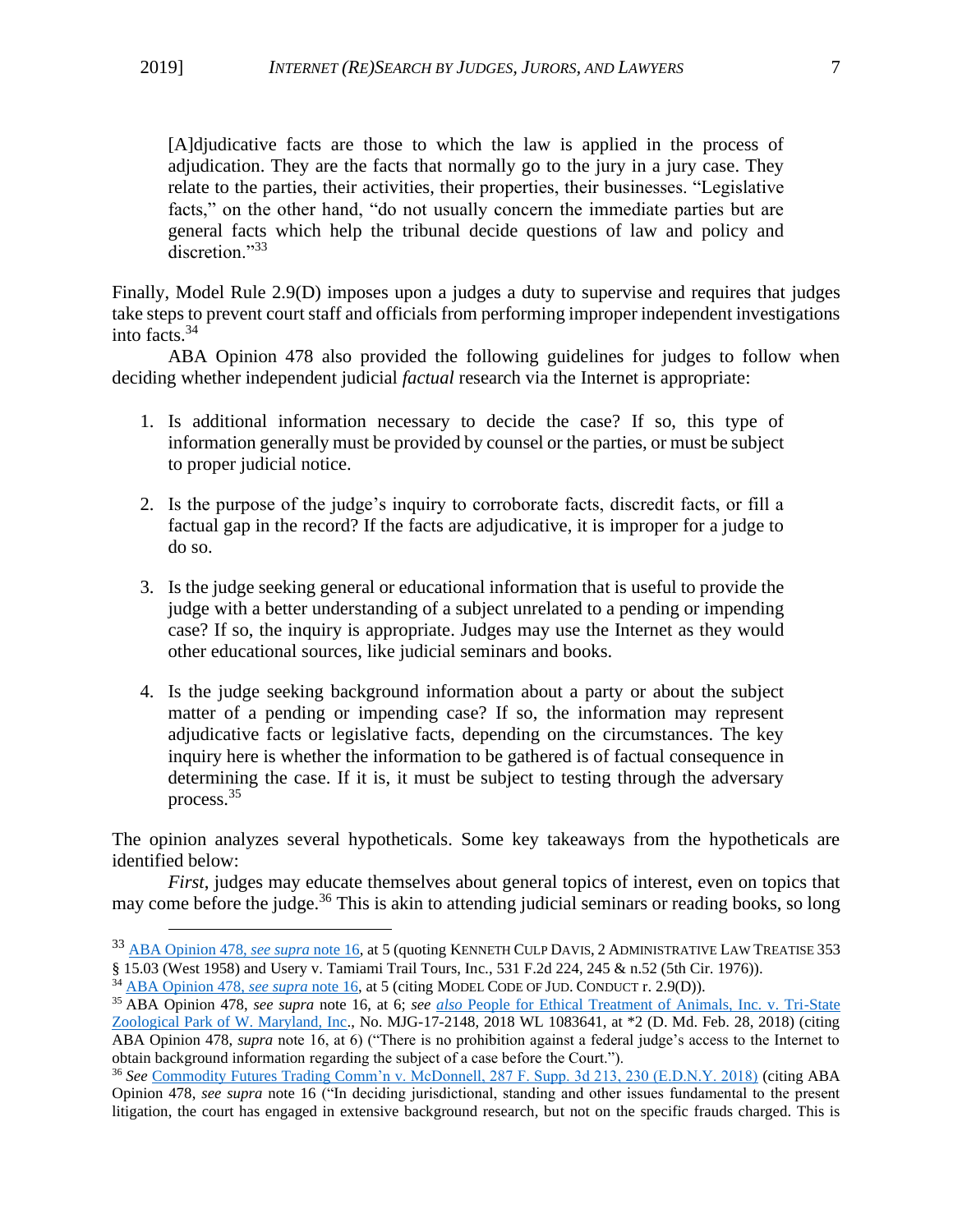as there is reason to believe the source is reliable. For example, in a judicial district where many environmental contamination cases are filed, a judge in that district may read online background information about environmental law before a case is assigned to that judge.<sup>37</sup> Judges cannot independently research information, or even conduct general subject-area searches, during a pending case to make an adjudicative decision of material fact.

*Second*, judges may not research factual issues that normally go to the jury or involve weighing the parties' respective expert testimony. For example, if a party asserts in a case involving overtime pay that the restaurant at issue does not open during weekends, checking websites like Yelp and Google for the restaurant's business hours would violate Model Rule 2.9(C) because such information is key to decide whether that party could prevail on the claim of unpaid overtime.<sup>38</sup> Similarly, where a judge has heard testimony from competing experts about their investigations and opinions as to the cause of a fire that destroyed a plaintiff's property in an insurance coverage dispute, a judge abiding by Model Rule 2.9(C) may not conduct independent reading on techniques for investigating fires of unknown origin.<sup>39</sup>

*Third*, a judge conducting online research to gather information about a juror or party in a pending or impending case would violate Model Rule  $2.9(C)$ .<sup>40</sup> For example, a judge may not review the social media and websites of each party in a pending case to learn background information about the parties. On the other hand, judges are not as restricted from researching attorneys appearing before the court. For example, a judge may gather information about an outof-state lawyer simply to become familiar with counsel who appear before the court via a legal directory like Martindale Hubbell. Such information gathering about a lawyer becomes impermissible, however, if it would affect the judge's weighing or considering of adjudicative  $facts.<sup>41</sup>$ 

#### *b. Judicial Notice: What Lawyers Should Know*

<span id="page-9-0"></span>Courts may take judicial notice of facts that are not subject to reasonable dispute because they are generally known or can be accurately and readily determined from sources whose

appropriate. . . . It is appropriate and necessary for the judge to do research required by a case in order to understand the context and background of the issues involved so long as the judge indicates to the parties the research and conclusions, by opinions and otherwise, so they may contest and clarify. It would be a misapprehension of the ABA rule to conclude otherwise.") (internal citation omitted)). "Context always matters. Let us not forget, however, *why* context matters: It is a tool for understanding the terms of the la[w." King v. Burwell, 135 S. Ct. 2480,](https://www.westlaw.com/Document/Ib76fbc5d1b4311e5a795ac035416da91/View/FullText.html?transitionType=Default&contextData=(sc.Default)&VR=3.0&RS=cblt1.0) 2497 (2015) (Scalia, J., dissenting); *see also* JOHN DICKINSON, ADMINISTRATIVE J[USTICE AND THE](https://1.next.westlaw.com/Document/I3dbd96cd4a7f11de9b8c850332338889/View/FullText.html?navigationPath=Search%2Fv1%2Fresults%2Fnavigation%2Fi0ad73aa50000016d25db7ed22b70966d%3FNav%3DANALYTICAL%26fragmentIdentifier%3DI3dbd96cd4a7f11de9b8c850332338889%26parentRank%3D0%26startIndex%3D1%26contextData%3D%2528sc.Search%2529%26transitionType%3DSearchItem&listSource=Search&listPageSource=5d75c7a426d5c6348ab4d395a19ceda2&list=ANALYTICAL&rank=2&sessionScopeId=f30d01127a5feab49ca6636387dd3c3e9cdae18eb4c7cbee8896be4411a52f40&originationContext=Smart%20Answer&transitionType=SearchItem&contextData=%28sc.Search%29) SUPREMACY OF LAW IN THE U[NITED](https://1.next.westlaw.com/Document/I3dbd96cd4a7f11de9b8c850332338889/View/FullText.html?navigationPath=Search%2Fv1%2Fresults%2Fnavigation%2Fi0ad73aa50000016d25db7ed22b70966d%3FNav%3DANALYTICAL%26fragmentIdentifier%3DI3dbd96cd4a7f11de9b8c850332338889%26parentRank%3D0%26startIndex%3D1%26contextData%3D%2528sc.Search%2529%26transitionType%3DSearchItem&listSource=Search&listPageSource=5d75c7a426d5c6348ab4d395a19ceda2&list=ANALYTICAL&rank=2&sessionScopeId=f30d01127a5feab49ca6636387dd3c3e9cdae18eb4c7cbee8896be4411a52f40&originationContext=Smart%20Answer&transitionType=SearchItem&contextData=%28sc.Search%29) STATES 135 n.45 (1927) ("In actual fact, whenever it comes to defining a legal concept, or stating a legal rule, the difficulty of treating them as clean-cut independent entities at once becomes apparent. Almost every legal concept or principle is found to be but the terminal of a scale which shades at its opposite extremity into another of exactly contrary tendency, and the line between the two oscillates from specific case to case according to the context."); *cf.*  [Am. Banana Co. v. United Fruit Co., 213 U.S. 347, 356 \(1909\)](https://www.westlaw.com/Document/Ied4bd3d19cba11d991d0cc6b54f12d4d/View/FullText.html?transitionType=Default&contextData=(sc.Default)&VR=3.0&RS=cblt1.0) (Holmes, J.) ("Law is a statement of the circumstances.").

<sup>37</sup> [ABA Opinion 478,](https://www.americanbar.org/content/dam/aba/administrative/professional_responsibility/aba_formal_opinion_478.pdf) *see supra* note 16, at 7 (Hypothetical #2).

<sup>38</sup> *See id.* at 6–7 (citing MODEL CODE OF JUD. CONDUCT r. 2.9(C)) (Hypothetical #1).

<sup>39</sup> *See* [ABA Opinion 478,](https://www.americanbar.org/content/dam/aba/administrative/professional_responsibility/aba_formal_opinion_478.pdf) *see supra* note 16, at 8–9 (Hypothetical #4).

<sup>40</sup> *See* [ABA Comm. on Ethics & Prof'l Responsibility, Formal Op. 462 at 2 \(2013\)](https://www.americanbar.org/content/dam/aba/administrative/professional_responsibility/formal_opinion_462.authcheckdam.pdf) (citing MODEL CODE OF JUD. CONDUCT r. 2.9(C)) ("[A] judge must . . . avoid using any [electronic social media] site to obtain information regarding a matter before the judge.").

<sup>41</sup> *See* ABA Opinion 478, *see supra* note 16, at 7–8 (Hypothetical #3).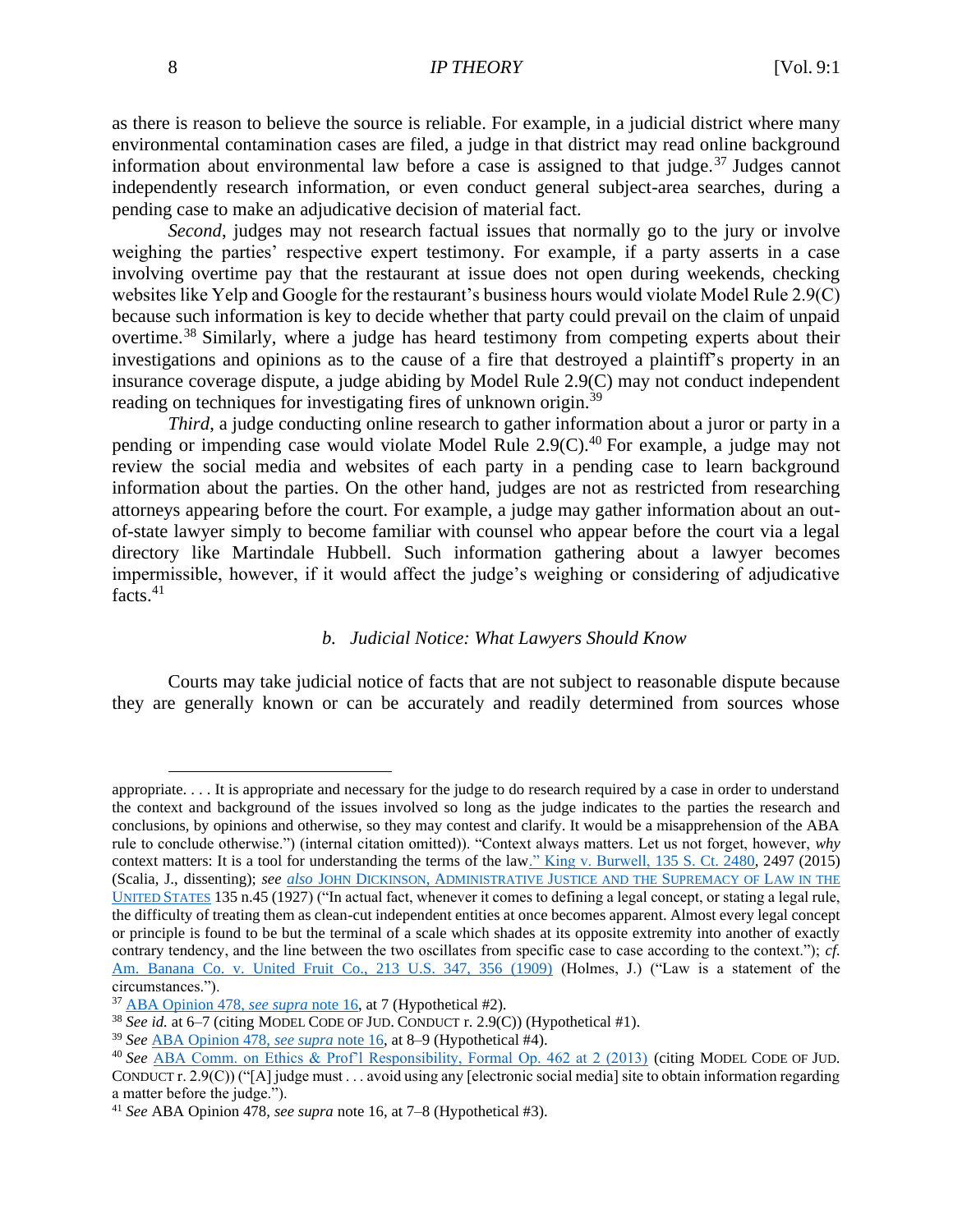accuracy cannot reasonably be questioned.<sup>42</sup> Courts may take judicial notice on their own, or must take judicial notice if a party requests it and the court is supplied with the necessary information.<sup>43</sup> Upon request, however, any party is entitled to be heard on the propriety of the taking of the judicial notice.<sup>44</sup> "[I]t is not uncommon for courts to take judicial notice of factual information found on Internet websites."<sup>45</sup> Prior examples of judicially noticed facts, as recognized by appellate courts, include:

- the American Psychiatric Association's Diagnostic and Statistical Manual of Mental Disorders;
- an online PDF of the Massachusetts Commercial Automobile Insurance Manual;
- historical retirement fund earnings of a corporation as shown on its website;
- a term defined on the website of the National Association of Securities Dealers, Inc.;
- a definition of "Adjustment Disorder" in the American Psychiatric Association's Diagnostic and Statistical Manual of Mental Disorders; and
- Bushmaster Firearms International, LLC's Bushmaster Operating and Safety Instruction Manual for All Bushmaster XM15 and C15 Models that is publicly available on Bushmaster's official website.<sup>46</sup>

On the other hand, judges have refused to take judicial notice of "facts" taken from the Internet due to inaccuracy or the inability to confirm the accuracy. For example, a court refused to take judicial notice of a printout from a website that was captured in November 2015 where "the relevant time period for the claims [wa]s from roughly July 2014 through May 2015."<sup>47</sup> Courts regularly deny requests to take judicial notice of information from Wikipedia.<sup>48</sup> Many courts have acknowledged the inherent unreliability of Wikipedia, with one court summarizing the flaws as follows:

A review of the Wikipedia website reveals a pervasive and, for our purposes, disturbing series of disclaimers, among them, that: (i) any given Wikipedia article may be, at any given moment, in a bad state: for example it could be in the middle of a large edit or it could have been recently vandalized; (ii) Wikipedia articles are also subject to remarkable oversights and omissions; (iii) Wikipedia articles (or series of related articles) are liable to be incomplete in ways that would be less usual in a more tightly controlled reference work; (iv) "[a]nother problem with a lot of content on Wikipedia is that many contributors do not cite their sources, something

<sup>42</sup> FED.R. EVID. [201\(b\);](https://www.law.cornell.edu/rules/fre/rule_201) *see, e.g.*[, Zhang Jingrong v. Chinese Anti-Cult World All.,](https://www.westlaw.com/Document/Id5d63a5064f211e88808c81b5a222cba/View/FullText.html?transitionType=Default&contextData=(sc.Default)&VR=3.0&RS=cblt1.0) 314 F. Supp. 3d 420, 442 (E.D.N.Y. 2018) ("In the instant case, where the relationship between commerce and religion is observable through judicial notice, explicit congressional findings are unneeded.").

<sup>43</sup> FED. R. EVID. [201\(c\);](https://www.law.cornell.edu/rules/fre/rule_201) *see also* [Commonwealth v. Hilaire, 95 N.E.3d 278, 283 \(Mass. App. Ct. 2018\)](https://1.next.westlaw.com/Document/Ic6b8fcf0171e11e8b0f5f1ddd5677a94/View/FullText.html?originationContext=typeAhead&transitionType=Default&contextData=(sc.Default)) ("Even in situations where judicial notice is appropriate, it should not be taken without notice to the parties and an opportunity to be heard.").

<sup>44</sup> FED. R. EVID. [201\(e\).](https://www.law.cornell.edu/rules/fre/rule_201)

<sup>45</sup> [Juniper Networks, Inc. v. Shipley,](https://1.next.westlaw.com/Document/Ie5e5a61ec22711df89d8bf2e8566150b/View/FullText.html?transitionType=UniqueDocItem&contextData=(sc.Search)&userEnteredCitation=394+F.+App%27x+713) No. 2010-1327, 2010 WL 3591783, at \*1 (Fed. Cir. Sep. 10, 2010) (citing O'Toole v. Northrop Grumman Corp., 499 F.3d 1218, 1225 (10th Cir. 2007)).

<sup>46</sup> [United States v. Flores,](https://1.next.westlaw.com/Document/I2fb5693043e511e888d5f23feb60b681/View/FullText.html?navigationPath=Search%2Fv1%2Fresults%2Fnavigation%2Fi0ad604ac0000016ce39b16451fbaff90%3FNav%3DCASE%26fragmentIdentifier%3DI2fb5693043e511e888d5f23feb60b681%26parentRank%3D0%26startIndex%3D1%26contextData%3D%2528sc.Search%2529%26transitionType%3DSearchItem&listSource=Search&listPageSource=e6aa7717509f53d208135fb2c032a7e8&list=CASE&rank=1&sessionScopeId=6cdf3eb172246fb2d3a67ab1ff3a3243ea9d18e3da62545a22ae9fb79efb2dca&originationContext=Search%20Result&transitionType=SearchItem&contextData=%28sc.Search%29&isSnapSnippetLink=true#co_snip_1926) No. 16-40622, 2018 WL 1864956, at \*2 (5th Cir. Apr. 18, 2018) (collecting cases).

<sup>47</sup> [Hsu v. Puma Biotechnology, Inc.,](https://1.next.westlaw.com/Document/I2c9c89a08ce311e6b8b9e1ce282dafae/View/FullText.html?navigationPath=Search%2Fv1%2Fresults%2Fnavigation%2Fi0ad604ac0000016ce3a9457d1fbb0aea%3FNav%3DCASE%26fragmentIdentifier%3DI2c9c89a08ce311e6b8b9e1ce282dafae%26parentRank%3D0%26startIndex%3D1%26contextData%3D%2528sc.Search%2529%26transitionType%3DSearchItem&listSource=Search&listPageSource=8c6dbc265706af0bafd16be209088d37&list=CASE&rank=1&sessionScopeId=6cdf3eb172246fb2d3a67ab1ff3a3243ea9d18e3da62545a22ae9fb79efb2dca&originationContext=Search%20Result&transitionType=SearchItem&contextData=%28sc.Search%29) 213 F. Supp. 3d 1275, 1283 (C.D. Cal. 2016).

<sup>48</sup> *See* [Gerritsen v. Warner Bros. Entm't Inc., 112 F. Supp. 3d 1011,](https://1.next.westlaw.com/Document/Ie6ed915723f011e5b4bafa136b480ad2/View/FullText.html?navigationPath=Search%2Fv1%2Fresults%2Fnavigation%2Fi0ad604ac0000016ce3af30931fbb0e39%3FNav%3DCASE%26fragmentIdentifier%3DIe6ed915723f011e5b4bafa136b480ad2%26parentRank%3D0%26startIndex%3D1%26contextData%3D%2528sc.Search%2529%26transitionType%3DSearchItem&listSource=Search&listPageSource=4bc119fdd9cac358220fc9ba5081ea78&list=CASE&rank=1&sessionScopeId=6cdf3eb172246fb2d3a67ab1ff3a3243ea9d18e3da62545a22ae9fb79efb2dca&originationContext=Smart%20Answer&transitionType=SearchItem&contextData=%28sc.Search%29) 1028 (C.D. Cal. 2015) (collecting cases).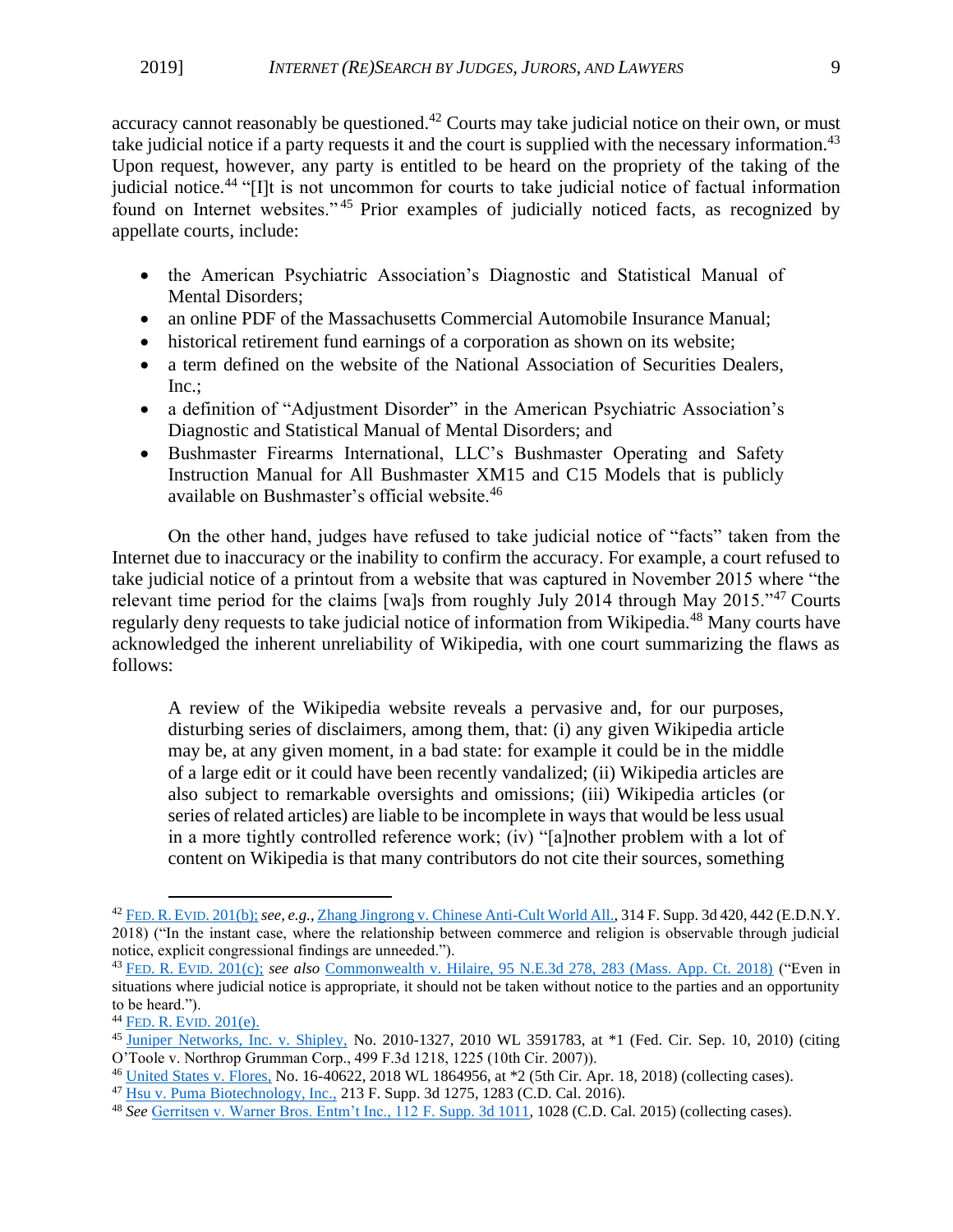that makes it hard for the reader to judge the credibility of what is written; and (v) "many articles commence their lives as partisan drafts" and may be caught up in a heavily unbalanced viewpoint.<sup>49</sup>

A court may refuse to take judicial notice of information on a webpage that has been taken down.<sup>50</sup> At the same time, some courts are willing to take judicial notice of archived webpages from the Internet Archive.<sup>51</sup> For example, in *Dzinesquare, Inc. v. Armano Luxury Alloys, Inc.*, the patentee, Dzinesquare, Inc. (d/b/a "2 Crave"), asserted a design patent covering a patented design for aftermarket wheels.<sup>52</sup> The defendant moved for summary judgment that 2 Crave's patent was invalid and requested that the court take judicial notice of information submitted from various websites, including archived webpages from the Internet Archive, showing 2 Crave's own wheels to be offered for sale and in public use.<sup>53</sup> The defendant submitted an affidavit of the office manager of the Internet Archive to attest to the date of the submitted webpages and the Internet Archive's procedures for archiving webpages.<sup>54</sup> The court took judicial notice of the various webpage exhibits and relied on those exhibits to grant summary judgment due to 2 Crave's products being on sale and in public use before the critical date of the patent.<sup>55</sup>

While a court may take judicial notice at any stage of the proceeding,<sup>56</sup> the ability of a court to do so can be particularly useful to lawyers filing a Federal Rule of Civil Procedure 12(b)(6) motion to dismiss, where the case is decided on the pleadings.<sup>57</sup> Judicial notice can thus help a movant meet its burden of proof at a stage of the case where substantive discovery has not yet been taken. But "[b]ecause the effect of judicial notice is to deprive a party of the opportunity to use rebuttal evidence, cross-examination, and argument to attack contrary evidence, caution must be used in determining that a fact is beyond controversy under Rule 201(b).<sup>558</sup>

Finally, lawyers can appeal a judge's decision on judicial notice. A district court's decision to take, or refusal to take, judicial notice is reviewed for abuse of discretion.<sup>59</sup> In *American Prairie Construction Co. v. Hoich*, the Eighth Circuit held that the district court erred by taking judicial notice of certain business records of one defendant and a book written by another defendant, and relying on those facts to find that the defendants were bound to a \$2.5 million settlement

<sup>&</sup>lt;sup>49</sup> *Id.* at 1028–29 (citing Campbell ex rel. Campbell v. Sec'y of Health & Human Servs., 69 Fed. Cl. 775, 781 (2006)). <sup>50</sup> *See, e.g.*[, Keithly v. Intelius Inc., 764 F. Supp. 2d 1257, 1261 \(W.D. Wash. 2011\)](https://1.next.westlaw.com/Document/Idd8db5fb3a8811e088699d6fd571daba/View/FullText.html?originationContext=typeAhead&transitionType=Default&contextData=(sc.Default)) ( "The Court's inability to confirm the accuracy of the facts presented in these [screen shots] suggests that judicial notice is not appropriate.").

<sup>51</sup> In re Methyl Tertiary Butyl Ether (MTBE) Prods. Liab. Litig., No. 00-1898 MDL No. 1358 (SAS), 2013 WL [6869410, at \\*4 n.65 \(S.D.N.Y. Dec. 30, 2013\) \(collecting cases\),](https://1.next.westlaw.com/Document/I2770e3b273c811e381b8b0e9e015e69e/View/FullText.html?originationContext=typeAhead&transitionType=Default&contextData=(sc.Default)) *vacated in part*, For an example, see the link cited in *supra* note 16.

<sup>52</sup> [No. 14-cv-01918, 2014 WL 12597154, at \\*1 \(C.D. Cal. Dec. 22, 2014\).](https://1.next.westlaw.com/Document/I93b97bc0afca11e6b27be1b44e7e7e5b/View/FullText.html?transitionType=UniqueDocItem&contextData=(sc.Search)&userEnteredCitation=2014+WL+12597154)

<sup>53</sup> *Id.* [at \\*3.](https://1.next.westlaw.com/Document/I93b97bc0afca11e6b27be1b44e7e7e5b/View/FullText.html?transitionType=UniqueDocItem&contextData=(sc.Search)&userEnteredCitation=2014+WL+12597154)

<sup>54</sup> *Id.* [at \\*3 n.4.](https://1.next.westlaw.com/Document/I93b97bc0afca11e6b27be1b44e7e7e5b/View/FullText.html?transitionType=UniqueDocItem&contextData=(sc.Search)&userEnteredCitation=2014+WL+12597154)

 $\frac{55}{1}$   $\frac{1}{6}$  [at \\*3, \\*6.](https://1.next.westlaw.com/Document/I93b97bc0afca11e6b27be1b44e7e7e5b/View/FullText.html?transitionType=UniqueDocItem&contextData=(sc.Search)&userEnteredCitation=2014+WL+12597154)

<sup>56</sup> FED. R. EVID. [201\(d\).](https://www.law.cornell.edu/rules/fre/rule_201)

<sup>57</sup> *See* [Tellabs, Inc. v. Makor Issues & Rights, Ltd., 551 U.S. 308, 322 \(2007\)](https://1.next.westlaw.com/Document/Ic37dd7791fdd11dc9b239dfedc9bb45f/View/FullText.html?originationContext=typeAhead&transitionType=Default&contextData=(sc.Default)) ("[C]ourts must consider the complaint in its entirety, as well as other sources courts ordinarily examine when ruling on Rule 12(b)(6) motions to dismiss, in particular, documents incorporated into the complaint by reference, and matters of which a court may take judicial notice.").

<sup>58</sup> [Int'l Star Class Yacht Racing Ass'n v. Tommy Hilfiger U.S.A., Inc., 146 F.3d 66, 70 \(2d Cir. 1998\) \(citing F](https://1.next.westlaw.com/Document/I0574d805944811d9bc61beebb95be672/View/FullText.html?navigationPath=Search%2Fv1%2Fresults%2Fnavigation%2Fi0ad740130000016ce48300b3252e91a6%3FNav%3DCASE%26fragmentIdentifier%3DI0574d805944811d9bc61beebb95be672%26parentRank%3D0%26startIndex%3D1%26contextData%3D%2528sc.Search%2529%26transitionType%3DSearchItem&listSource=Search&listPageSource=d26f7a33fe900b6c50b31ee80f835501&list=CASE&rank=1&sessionScopeId=bf1856e5fd144656b719d21abcbb3e56e1c0fa7e59c7a926b8bb23487be3e635&originationContext=Smart%20Answer&transitionType=SearchItem&contextData=%28sc.Search%29)ED. R. EVID. [201\(b\)\).](https://1.next.westlaw.com/Document/I0574d805944811d9bc61beebb95be672/View/FullText.html?navigationPath=Search%2Fv1%2Fresults%2Fnavigation%2Fi0ad740130000016ce48300b3252e91a6%3FNav%3DCASE%26fragmentIdentifier%3DI0574d805944811d9bc61beebb95be672%26parentRank%3D0%26startIndex%3D1%26contextData%3D%2528sc.Search%2529%26transitionType%3DSearchItem&listSource=Search&listPageSource=d26f7a33fe900b6c50b31ee80f835501&list=CASE&rank=1&sessionScopeId=bf1856e5fd144656b719d21abcbb3e56e1c0fa7e59c7a926b8bb23487be3e635&originationContext=Smart%20Answer&transitionType=SearchItem&contextData=%28sc.Search%29)

<sup>59</sup> *See* [Skilstaf, Inc. v. CVS Caremark Corp., 669 F.3d 1005, 1016 n.9 \(9th Cir. 2012\);](https://1.next.westlaw.com/Document/I5a9bdcb7533d11e1a11e96c51301c5ef/View/FullText.html?navigationPath=Search%2Fv1%2Fresults%2Fnavigation%2Fi0ad740130000016ce48c0a98252e9522%3FNav%3DCASE%26fragmentIdentifier%3DI5a9bdcb7533d11e1a11e96c51301c5ef%26parentRank%3D0%26startIndex%3D1%26contextData%3D%2528sc.Search%2529%26transitionType%3DSearchItem&listSource=Search&listPageSource=edd78c3386af6e203303d6eafe8ab6e7&list=CASE&rank=1&sessionScopeId=bf1856e5fd144656b719d21abcbb3e56e1c0fa7e59c7a926b8bb23487be3e635&originationContext=Smart%20Answer&transitionType=SearchItem&contextData=%28sc.Search%29) [Taylor v. Charter Med. Corp.,](https://1.next.westlaw.com/Document/I5d50a795947d11d9bdd1cfdd544ca3a4/View/FullText.html?navigationPath=Search%2Fv1%2Fresults%2Fnavigation%2Fi0ad740130000016ce48a5cff252e943d%3FNav%3DCASE%26fragmentIdentifier%3DI5d50a795947d11d9bdd1cfdd544ca3a4%26parentRank%3D0%26startIndex%3D1%26contextData%3D%2528sc.Search%2529%26transitionType%3DSearchItem&listSource=Search&listPageSource=94820710005b45fc4ab8bb1e47601009&list=CASE&rank=1&sessionScopeId=bf1856e5fd144656b719d21abcbb3e56e1c0fa7e59c7a926b8bb23487be3e635&originationContext=Smart%20Answer&transitionType=SearchItem&contextData=%28sc.Search%29)  [162 F.3d 827, 829 \(5th Cir. 1998\);](https://1.next.westlaw.com/Document/I5d50a795947d11d9bdd1cfdd544ca3a4/View/FullText.html?navigationPath=Search%2Fv1%2Fresults%2Fnavigation%2Fi0ad740130000016ce48a5cff252e943d%3FNav%3DCASE%26fragmentIdentifier%3DI5d50a795947d11d9bdd1cfdd544ca3a4%26parentRank%3D0%26startIndex%3D1%26contextData%3D%2528sc.Search%2529%26transitionType%3DSearchItem&listSource=Search&listPageSource=94820710005b45fc4ab8bb1e47601009&list=CASE&rank=1&sessionScopeId=bf1856e5fd144656b719d21abcbb3e56e1c0fa7e59c7a926b8bb23487be3e635&originationContext=Smart%20Answer&transitionType=SearchItem&contextData=%28sc.Search%29) [United States v. McCoy, No. 89-cv-5659, 1990 WL 190498, at \\*13 \(4th Cir. Dec](https://1.next.westlaw.com/Document/I8c7edb1c8d0f11d9a707f4371c9c34f0/View/FullText.html?transitionType=UniqueDocItem&contextData=(sc.Search)&userEnteredCitation=1990+WL+190498)  [4, 1990\).](https://1.next.westlaw.com/Document/I8c7edb1c8d0f11d9a707f4371c9c34f0/View/FullText.html?transitionType=UniqueDocItem&contextData=(sc.Search)&userEnteredCitation=1990+WL+190498)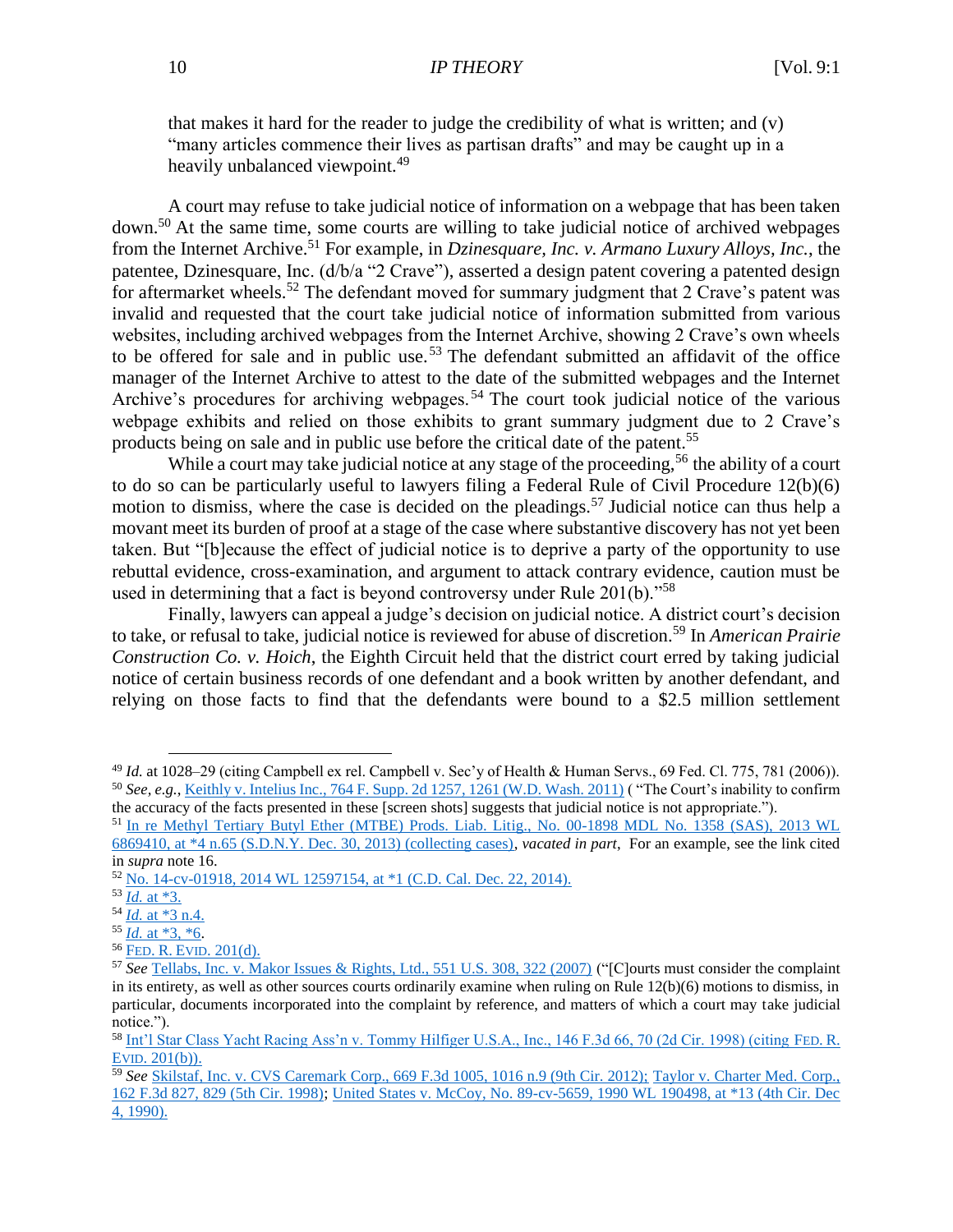agreement.<sup>60</sup> The district court had obtained defendant Tri-State Financial, LLC's (TSF) business records by asking TSF for them during trial.<sup>61</sup> The district court had also located defendant Hoich's book by conducting independent Internet research.<sup>62</sup> The Eighth Circuit concluded the district court had abused its discretion in the following ways:

- The court took judicial notice of statements Hoich made in his book about his success and friendships, despite these "facts" not being of the kind that are either generally known or can be accurately and readily determined from sources whose accuracy cannot reasonably be questioned, under Federal Rule of Evidence 201(b);
- The court failed to give defendant Hoich advance notice that the court intended to take judicial notice of certain TSF business records and of Hoich's book, such that Hoich could object and have an opportunity to be heard, as permitted under Federal Rule of Evidence 201(e);
- The court took judicial notice of the TSF business records despite them containing hearsay evidence without any foundation that would make them admissible at trial; and
- The court went outside the record by conducting independent Internet research.<sup>63</sup>

Consequently, the Eighth Circuit reversed the judgment as to Hoich.<sup>64</sup>

Under the abuse-of-discretion standard of review, an appellate court "will affirm such decisions unless they are arbitrary or clearly unreasonable."<sup>65</sup> For example, the "district court by definition abuses its discretion when it makes an error of law."<sup>66</sup> Given that whether to take judicial notice is determined based upon a clear application of the law, an erroneous or improper taking of judicial notice could result in a straightforward appeal. As to evidence of proof, if a judicial opinion cited to a source that was not mentioned by either side's counsel, that citation should be analyzed as to its permissibility under the relevant judicial notice rule.

## *c. Independent Factual Research to Confirm a Genuine Issue of Fact: A Third Category of Evidence?*

<span id="page-12-0"></span>Unless judicial notice of facts is taken in accordance with the substantive and procedural requirements of Federal Rule of Evidence 201, the factual record in a case is built from the presentation of facts by the parties in an adversarial manner.<sup>67</sup> Such facts can be then challenged by the opposing party through "[v]igorous cross-examination, presentation of contrary evidence, and careful instruction on the burden of proof."<sup>68</sup> Are courts permitted to consider facts presented in any other way?

<sup>60</sup> [560 F.3d 780, 798 \(8th Cir. 2009\).](https://1.next.westlaw.com/Document/If5a75010186511deb6a3a099756c05b7/View/FullText.html?transitionType=UniqueDocItem&contextData=(sc.UserEnteredCitation)&userEnteredCitation=560+F.3d+780)

 $61 \overline{Id}$ . [at 796.](https://1.next.westlaw.com/Document/If5a75010186511deb6a3a099756c05b7/View/FullText.html?transitionType=UniqueDocItem&contextData=(sc.UserEnteredCitation)&userEnteredCitation=560+F.3d+780)

<sup>62</sup> *[Id.](https://1.next.westlaw.com/Document/If5a75010186511deb6a3a099756c05b7/View/FullText.html?transitionType=UniqueDocItem&contextData=(sc.UserEnteredCitation)&userEnteredCitation=560+F.3d+780)*

<sup>63</sup> *Id.* [at 797–98 \(citing F](https://1.next.westlaw.com/Document/If5a75010186511deb6a3a099756c05b7/View/FullText.html?transitionType=UniqueDocItem&contextData=(sc.UserEnteredCitation)&userEnteredCitation=560+F.3d+780)ED. R. EVID. 201).

<sup>64</sup> *Hoich*[, 560 F.3d at 798.](https://1.next.westlaw.com/Document/If5a75010186511deb6a3a099756c05b7/View/FullText.html?transitionType=UniqueDocItem&contextData=(sc.UserEnteredCitation)&userEnteredCitation=560+F.3d+780)

<sup>65</sup> [In re Deepwater Horizon, 824 F.3d 571, 580–81 \(5th Cir. 2016\) \(citation omitted\).](https://1.next.westlaw.com/Document/Iad31e2702a1b11e6accba36daa2dab8f/View/FullText.html?transitionType=UniqueDocItem&contextData=(sc.UserEnteredCitation)&userEnteredCitation=824+F.3d+571)

<sup>66</sup> [Koon v. United States, 518 U.S. 81, 100 \(1996\).](https://1.next.westlaw.com/Document/I96da0f9e9c4511d9bdd1cfdd544ca3a4/View/FullText.html) 

<sup>67</sup> *See* FED. R. EVID. [201.](https://www.law.cornell.edu/rules/fre/rule_201)

<sup>68</sup> [Daubert v. Merrell Dow Pharms., Inc., 509 U.S. 579, 596 \(1993\).](https://1.next.westlaw.com/Document/Ia094c02a9c9a11d993e6d35cc61aab4a/View/FullText.html?transitionType=UniqueDocItem&contextData=(sc.UserEnteredCitation)&userEnteredCitation=509+U.S.+579)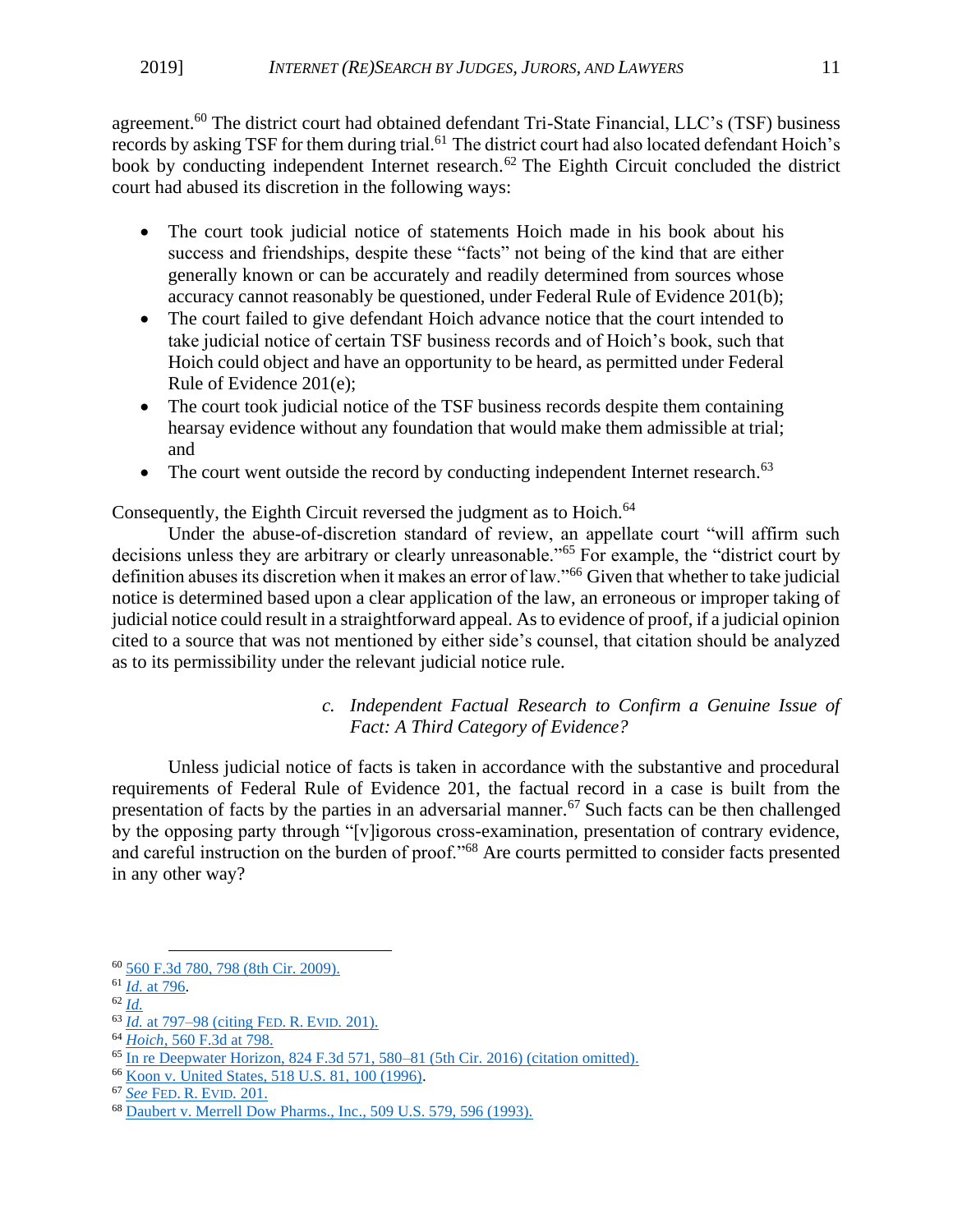The Seventh Circuit seemed to imply so in *Rowe v. Gibson*. <sup>69</sup> In *Rowe*, prison inmate Rowe filed a civil rights complaint against prison administrators, alleging that they had been deliberately indifferent to his digestive pain by giving him Zantac medication only at 9:30 am and 9:30 pm, instead of near his prescribed mealtimes.<sup>70</sup> The defendants moved for summary judgment, submitting an affidavit from the prison doctor (who was also a defendant in the lawsuit) that stated "it does not matter what time of day Mr. Rowe receives his Zantac prescription. Each Zantac pill is fully effective for twelve-hour increments. Zantac does not have to be taken before or with a meal to be effective."<sup>71</sup> Rowe did not move to exclude the prison doctor as an expert witness.<sup>72</sup> The district court granted summary judgment for the defendants.<sup>73</sup>

The Seventh Circuit reversed, noting that Rowe's allegations were sufficient to preclude summary judgment,  $^{74}$  but in doing so, the court cited to Zantac's website, the Mayo Clinic website, and various other health websites that advised users of the importance and benefits of taking Zantac thirty to sixty minutes before a meal.<sup>75</sup> The Seventh Circuit majority admitted that the accuracy of the facts from these websites was not indisputable, and thus could not be judicially noticed.<sup>76</sup> Nonetheless, the court noted:

When medical information can be gleaned from the websites of highly reputable medical centers, it is not imperative that it instead be presented by a testifying witness. Such information tends to fall somewhere between facts that require adversary procedure to determine and facts of which a court can take judicial notice, but it is closer to the second in a case like this in which the evidence presented by the defendants in the district court was sparse and the appellate court need only determine whether there is a factual dispute sufficient to preclude summary judgment.<sup>77</sup>

Over a strong dissent, the court reversed summary judgment, basing its decision on "Rowe's declarations, the timeline of his inability to obtain Zantac, the manifold contradictions in Dr. Wolfe's affidavits, and, last, the cautious, limited Internet research that [it had] conducted in default of the parties' having done so."<sup>78</sup> In holding as it did, the Seventh Circuit majority appeared to recognize a category of evidence neither presented via an adversarial method nor taken by judicial notice, but instead as "non-adversarial evidence that the court believes is probably correct."<sup>79</sup>

While the majority justified its use of Internet research by stating that the information was used merely to confirm that a genuine issue of fact existed, the dissent pointed out several complicated questions. Does this mean the district judge should have also performed the

<sup>69</sup> [798 F.3d 622 \(7th Cir. 2015\) \(Posner, J.\).](https://1.next.westlaw.com/Document/I554231c2471311e5b86bd602cb8781fa/View/FullText.html?transitionType=UniqueDocItem&contextData=(sc.UserEnteredCitation)&userEnteredCitation=798+F.3d+622)

<sup>70</sup> *Id.* [at 623–27.](https://1.next.westlaw.com/Document/I554231c2471311e5b86bd602cb8781fa/View/FullText.html?transitionType=UniqueDocItem&contextData=(sc.UserEnteredCitation)&userEnteredCitation=798+F.3d+622)

 $71 \overline{Id}$ . <u>[at 625.](https://1.next.westlaw.com/Document/I554231c2471311e5b86bd602cb8781fa/View/FullText.html?transitionType=UniqueDocItem&contextData=(sc.UserEnteredCitation)&userEnteredCitation=798+F.3d+622)</u>

<sup>72</sup> *Id.* [at 630.](https://1.next.westlaw.com/Document/I554231c2471311e5b86bd602cb8781fa/View/FullText.html?transitionType=UniqueDocItem&contextData=(sc.UserEnteredCitation)&userEnteredCitation=798+F.3d+622)

 $73 \overline{Id}$ . [at 623.](https://1.next.westlaw.com/Document/I554231c2471311e5b86bd602cb8781fa/View/FullText.html?transitionType=UniqueDocItem&contextData=(sc.UserEnteredCitation)&userEnteredCitation=798+F.3d+622)

 $74 \overline{Id}$ . [at 631.](https://1.next.westlaw.com/Document/I554231c2471311e5b86bd602cb8781fa/View/FullText.html?transitionType=UniqueDocItem&contextData=(sc.UserEnteredCitation)&userEnteredCitation=798+F.3d+622)

<sup>75</sup> *Id.* [at 625–26. When discussing the possible credibility of information found on corporate websites, Judge Richard](https://1.next.westlaw.com/Document/I554231c2471311e5b86bd602cb8781fa/View/FullText.html?transitionType=UniqueDocItem&contextData=(sc.UserEnteredCitation)&userEnteredCitation=798+F.3d+622)  [Posner noted that "\[i\]t might be thought that a corporate website . . . would be a suspect source of information. Not](https://1.next.westlaw.com/Document/I554231c2471311e5b86bd602cb8781fa/View/FullText.html?transitionType=UniqueDocItem&contextData=(sc.UserEnteredCitation)&userEnteredCitation=798+F.3d+622)  [so; the manufacturer would be taking grave risks if it misrepresented the properties of its product."](https://1.next.westlaw.com/Document/I554231c2471311e5b86bd602cb8781fa/View/FullText.html?transitionType=UniqueDocItem&contextData=(sc.UserEnteredCitation)&userEnteredCitation=798+F.3d+622) *Id.* at 626. <sup>76</sup> *Id.* [at 629.](https://1.next.westlaw.com/Document/I554231c2471311e5b86bd602cb8781fa/View/FullText.html?transitionType=UniqueDocItem&contextData=(sc.UserEnteredCitation)&userEnteredCitation=798+F.3d+622)

 $\frac{77}{1}$ *Id.* [at 628–29.](https://1.next.westlaw.com/Document/I554231c2471311e5b86bd602cb8781fa/View/FullText.html?transitionType=UniqueDocItem&contextData=(sc.UserEnteredCitation)&userEnteredCitation=798+F.3d+622)

<sup>78</sup> *Id.* [at 630.](https://1.next.westlaw.com/Document/I554231c2471311e5b86bd602cb8781fa/View/FullText.html?transitionType=UniqueDocItem&contextData=(sc.UserEnteredCitation)&userEnteredCitation=798+F.3d+622)

<sup>79</sup> *Id.* [at 630 \(Hamilton, J., concurring in part, dissenting in part\).](https://1.next.westlaw.com/Document/I554231c2471311e5b86bd602cb8781fa/View/FullText.html?transitionType=UniqueDocItem&contextData=(sc.UserEnteredCitation)&userEnteredCitation=798+F.3d+622)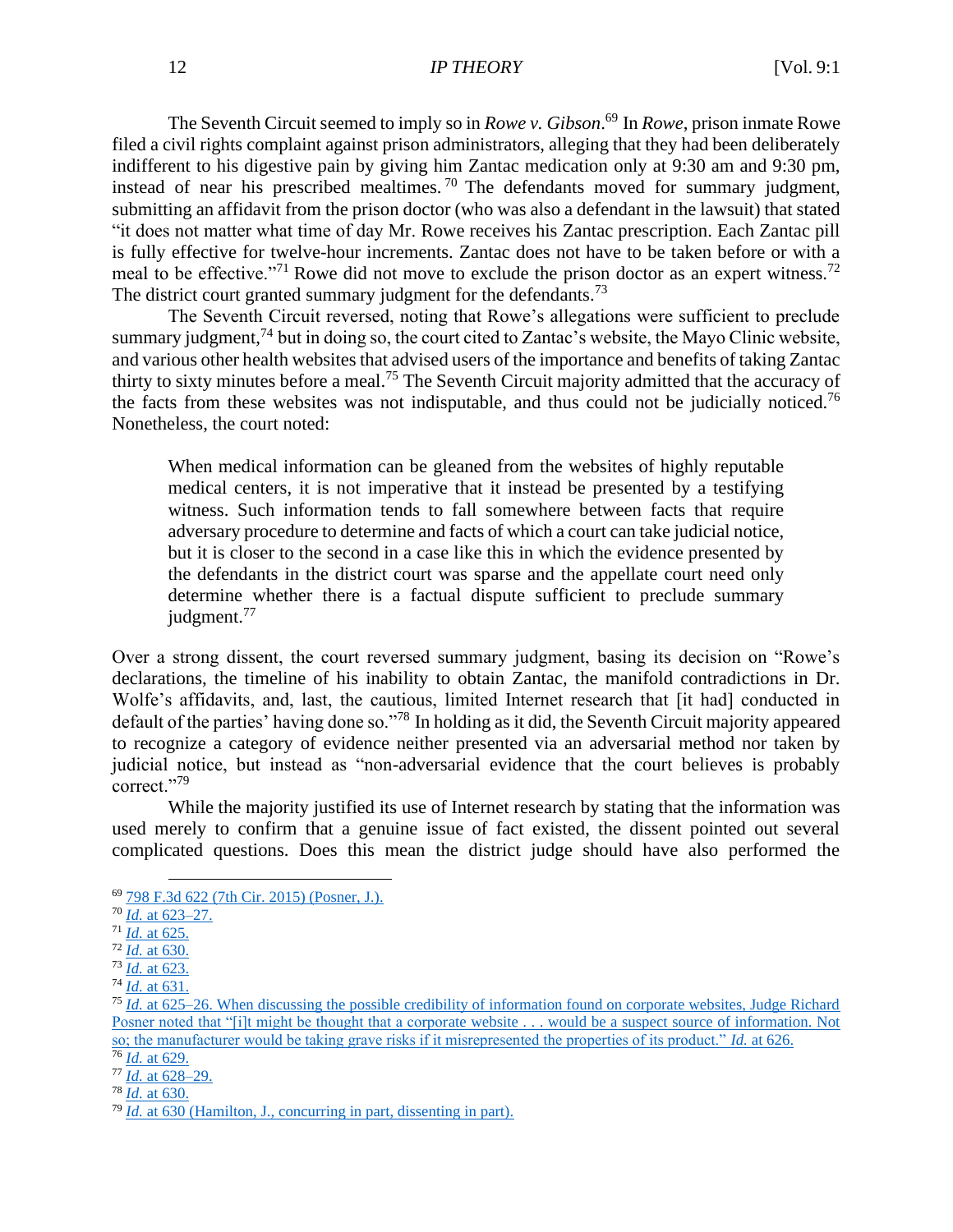independent factual research? What are the standards that apply? How can parties plan for judges conducting independent factual research? And finally, how reliable is the research? <sup>80</sup> These questions remain, and it is left to be seen how many other courts, if any, will follow in the footsteps of the Seventh Circuit in endorsing engagement of this type of factual research by judges.

# II. INTERNET RESEARCH BY JURORS

<span id="page-14-0"></span>A touchstone of the U.S. judicial system is a fair trial by an impartial trier of fact—"a jury capable and willing to decide the case solely on the evidence before it."<sup>81</sup> During the course of a trial, jurors are susceptible to influence from a number of sources not constituting evidence, such as comments from attorneys or the judge, conversations with family members or friends, reports from television or newspapers, and, in the past couple of decades, information disseminated on the Internet. The convenience of modern-day smartphones and easy access to the Internet has made Internet research particularly tempting for jurors. Whereas in the past jurors could only access the Internet from a computer in their home or in a library, jurors can now use a smartphone during lunch, during a break, or even inside the jury room to quickly and easily access a nearly unlimited amount of information.<sup>82</sup>

<span id="page-14-2"></span>Jurors typically do not defy court rules and conduct research on the Internet with nefarious intent. Rather, jurors often feel pressure to perform their civic duties and make the "right" decision, especially in cases where millions of dollars, or a person's guilt or innocence, are on the line.<sup>83</sup> Jurors may also access the Internet for research because they are confused by the meaning of technical or legal terms that were not clearly explained to them by attorneys or the judge.<sup>84</sup> In any event, it is axiomatic that "extra-record influences pose a substantial threat to the fairness of [a] proceeding because the extraneous information completely evades the safeguards of the judicial process."<sup>85</sup>

<span id="page-14-1"></span>Judges have acknowledged that there is no such thing as a perfect trial.<sup>86</sup> Rather, judges can do no more than manage the trial, including minimizing outside influences, to the best of their abilities. Judges are equipped with numerous procedural devices and safeguards to deter and minimize improper exposure of jurors to the Internet. For example, judges can hold jurors in contempt, take away their electronic devices, dismiss and replace them with alternates, or sequester them.<sup>87</sup> Surveys, however, have shown that the best way to ensure a jury's impartiality is through carefully crafted jury instructions.<sup>88</sup>

<sup>80</sup> *Id.* [at 641–44.](https://1.next.westlaw.com/Document/I554231c2471311e5b86bd602cb8781fa/View/FullText.html?transitionType=UniqueDocItem&contextData=(sc.UserEnteredCitation)&userEnteredCitation=798+F.3d+622)

<sup>81</sup> [McDonough Power Equip., Inc. v. Greenwood, 464 U.S. 548, 554 \(1984\)](https://1.next.westlaw.com/Document/I1d2021679c9711d993e6d35cc61aab4a/View/FullText.html) (citation omitted).

<sup>82</sup> *See* Thaddeus Hoffmeister, *[Google, Gadgets, and Guilt: Juror Misconduct in the Digital Age](https://1.next.westlaw.com/Document/I2c75a733843011e18b05fdf15589d8e8/View/FullText.html?navigationPath=Search%2Fv1%2Fresults%2Fnavigation%2Fi0ad6ad3e0000016cb67cabf1bc65819f%3FNav%3DANALYTICAL%26fragmentIdentifier%3DI2c75a733843011e18b05fdf15589d8e8%26parentRank%3D0%26startIndex%3D1%26contextData%3D%2528sc.Search%2529%26transitionType%3DSearchItem&listSource=Search&listPageSource=17d57387f9cd1f7f15a33c4092efa669&list=ANALYTICAL&rank=1&sessionScopeId=d5480c0843ac6f4bdb2af7506ab28c383c82a61caa46acc19a1e5a123b9139b6&originationContext=Smart%20Answer&transitionType=SearchItem&contextData=%28sc.Search%29)*, 83 U. COLO. L. REV. 409, 422–23 (2012).

<sup>83</sup> *Id.* [at 419–20.](https://1.next.westlaw.com/Document/I2c75a733843011e18b05fdf15589d8e8/View/FullText.html?navigationPath=Search%2Fv1%2Fresults%2Fnavigation%2Fi0ad6ad3e0000016cb67cabf1bc65819f%3FNav%3DANALYTICAL%26fragmentIdentifier%3DI2c75a733843011e18b05fdf15589d8e8%26parentRank%3D0%26startIndex%3D1%26contextData%3D%2528sc.Search%2529%26transitionType%3DSearchItem&listSource=Search&listPageSource=17d57387f9cd1f7f15a33c4092efa669&list=ANALYTICAL&rank=1&sessionScopeId=d5480c0843ac6f4bdb2af7506ab28c383c82a61caa46acc19a1e5a123b9139b6&originationContext=Smart%20Answer&transitionType=SearchItem&contextData=%28sc.Search%29)

<sup>84</sup> *Id.* [at 421.](https://1.next.westlaw.com/Document/I2c75a733843011e18b05fdf15589d8e8/View/FullText.html?navigationPath=Search%2Fv1%2Fresults%2Fnavigation%2Fi0ad6ad3e0000016cb67cabf1bc65819f%3FNav%3DANALYTICAL%26fragmentIdentifier%3DI2c75a733843011e18b05fdf15589d8e8%26parentRank%3D0%26startIndex%3D1%26contextData%3D%2528sc.Search%2529%26transitionType%3DSearchItem&listSource=Search&listPageSource=17d57387f9cd1f7f15a33c4092efa669&list=ANALYTICAL&rank=1&sessionScopeId=d5480c0843ac6f4bdb2af7506ab28c383c82a61caa46acc19a1e5a123b9139b6&originationContext=Smart%20Answer&transitionType=SearchItem&contextData=%28sc.Search%29)

<sup>85</sup> [United States v. Resko, 3 F.3d 684, 690 \(3d Cir. 1993\).](https://1.next.westlaw.com/Document/I4ce03f7696fc11d9bdd1cfdd544ca3a4/View/FullText.html?listSource=Search&navigationPath=Search%2fv1%2fresults%2fnavigation%2fi0ad6ad3e0000016cb67f7af7bc6582fe%3fNav%3dCASE%26fragmentIdentifier%3dI4ce03f7696fc11d9bdd1cfdd544ca3a4%26parentRank%3d0%26startIndex%3d1%26contextData%3d%2528sc.Search%2529%26transitionType%3dSearchItem&list=CASE&rank=1&listPageSource=7f2142b0cc635e95d8741debf3ec4bf9&originationContext=docHeader&contextData=(sc.Search)&transitionType=Document&needToInjectTerms=False&enableBestPortion=True&docSource=365bd65dcbf94c7494eb782c58f95ba8)

<sup>86</sup> *See McDonough*[, 464 U.S. at 553.](https://1.next.westlaw.com/Document/I1d2021679c9711d993e6d35cc61aab4a/View/FullText.html)

<sup>87</sup> Hoffmeister, *supra* note [82,](#page-14-2) at 437–41.

<sup>88</sup> Hon. Amy J. St. Eve, Hon. Charles P. Burns & Michael A. Zuckerman, *[More from the #Jury Box: The Latest on](https://1.next.westlaw.com/Document/I80b6cbdbbc9111e398db8b09b4f043e0/View/FullText.html?navigationPath=Search%2Fv1%2Fresults%2Fnavigation%2Fi0ad6ad3e0000016cb684c4c4bc6584f0%3FNav%3DANALYTICAL%26fragmentIdentifier%3DI80b6cbdbbc9111e398db8b09b4f043e0%26parentRank%3D0%26startIndex%3D1%26contextData%3D%2528sc.Search%2529%26transitionType%3DSearchItem&listSource=Search&listPageSource=4daac3b22b41588a12e237fce1231f18&list=ANALYTICAL&rank=1&sessionScopeId=d5480c0843ac6f4bdb2af7506ab28c383c82a61caa46acc19a1e5a123b9139b6&originationContext=Smart%20Answer&transitionType=SearchItem&contextData=%28sc.Search%29)  [Juries and Social Media](https://1.next.westlaw.com/Document/I80b6cbdbbc9111e398db8b09b4f043e0/View/FullText.html?navigationPath=Search%2Fv1%2Fresults%2Fnavigation%2Fi0ad6ad3e0000016cb684c4c4bc6584f0%3FNav%3DANALYTICAL%26fragmentIdentifier%3DI80b6cbdbbc9111e398db8b09b4f043e0%26parentRank%3D0%26startIndex%3D1%26contextData%3D%2528sc.Search%2529%26transitionType%3DSearchItem&listSource=Search&listPageSource=4daac3b22b41588a12e237fce1231f18&list=ANALYTICAL&rank=1&sessionScopeId=d5480c0843ac6f4bdb2af7506ab28c383c82a61caa46acc19a1e5a123b9139b6&originationContext=Smart%20Answer&transitionType=SearchItem&contextData=%28sc.Search%29)*, 12 DUKE L. & TECH. REV. 1, 64, 86 (2014).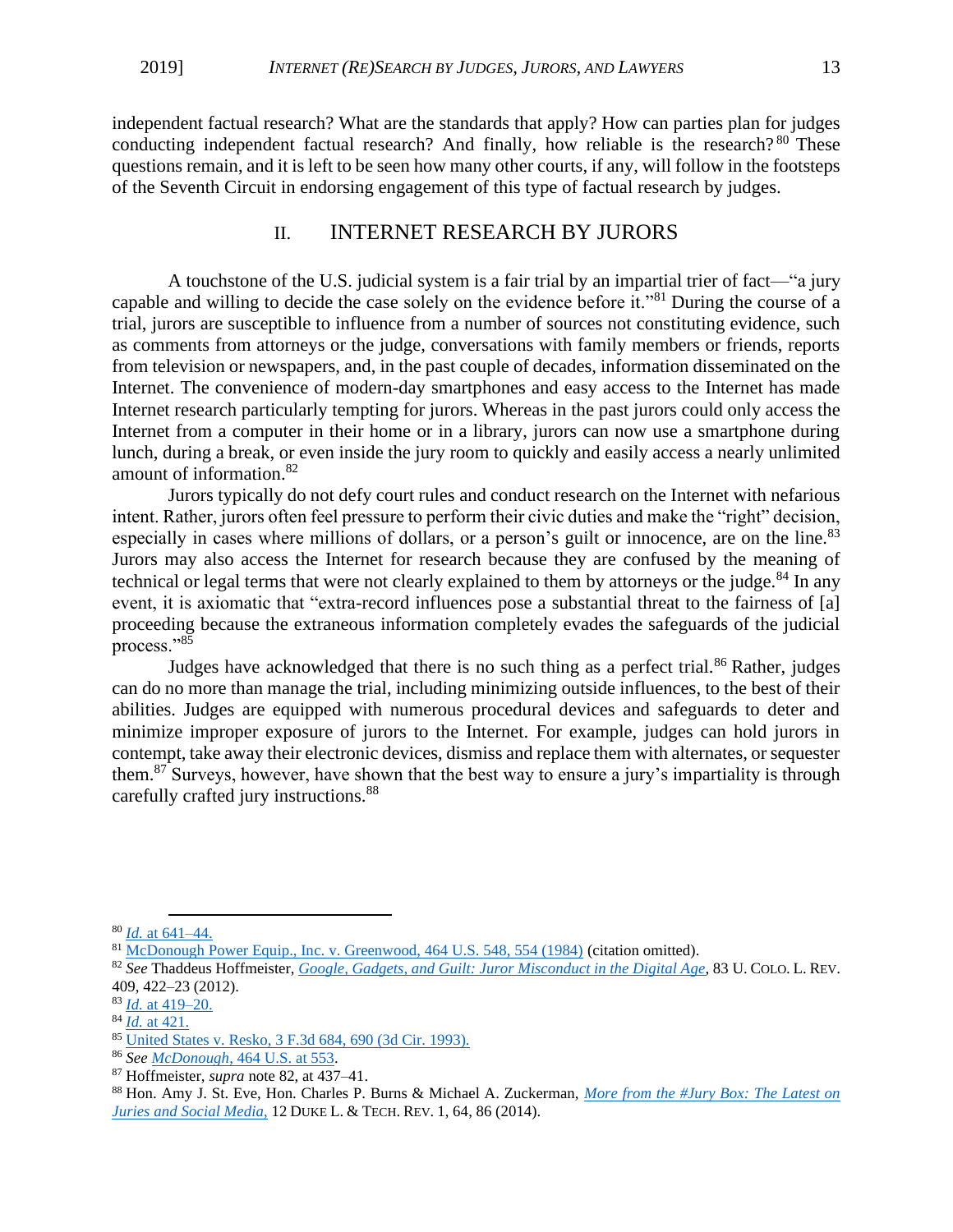### 14 *IP THEORY* [Vol. 9:1

#### *a. Model Jury Instructions*

In 2009, the Judicial Conference Committee on Court Administration and Case Management released model jury instructions specifically targeted toward deterring the use of social media during trial.<sup>89</sup> The Model Instructions stated:

Before Trial:

You, as jurors, must decide this case based solely on the evidence presented here within the four walls of this courtroom. This means that during the trial you must not conduct any independent research about this case, the matters in the case, and the individuals or corporations involved in the case. In other words, you should not consult dictionaries or reference materials, search the internet, websites, blogs, or use any other electronic tools to obtain information about this case or to help you decide the case. Please do not try to find out information from any source outside the confines of this courtroom. Until you retire to deliberate, you may not discuss this case with anyone, even your fellow jurors. After you retire to deliberate, you may begin discussing the case with your fellow jurors, but you cannot discuss the case with anyone else until you have returned a verdict and the case is at an end. I hope that for all of you this case is interesting and noteworthy. I know that many of you use cell phones, Blackberries, the internet and other tools of technology. You also must not talk to anyone about this case or use these tools to communicate electronically with anyone about the case. This includes your family and friends. You may not communicate with anyone about the case on your cell phone, through e-mail, Blackberry, iPhone, text messaging, or on Twitter, through any blog or website, through any internet chat room, or by way of any other social networking websites, including Facebook, My Space, LinkedIn, and YouTube.

At the Close of the Case:

During your deliberations, you must not communicate with or provide any information to anyone by any means about this case. You may not use any electronic device or media, such as a telephone, cell phone, smart phone, iPhone, Blackberry or computer; the internet, any internet service, or any text or instant messaging service; or any internet chat room, blog, or website such as Facebook, My Space, LinkedIn, YouTube or Twitter, to communicate to anyone any information about this case *or to conduct any research about this case* until I accept your verdict.<sup>90</sup>

Through its chair Judge Julie A. Robinson, the Committee distributed the model jury instructions to all federal district court judges, stating that "more explicit mention in jury instructions of the various methods and modes of electronic communication and research would help jurors better understand and adhere to the scope of the prohibition against the use of [devices such as cellular

<sup>89</sup> *Model Jury Instruction Recommended to Deter Juror Use of Electronic Communication Technologies During Trial,* FED. EVID. REV. (Feb. 9, 2010), [perma.cc/WNM8-8XEN.](file:///C:/Users/Sachin/Downloads/perma.cc/WNM8-8XEN)

<sup>90</sup> *Id.* (emphasis added).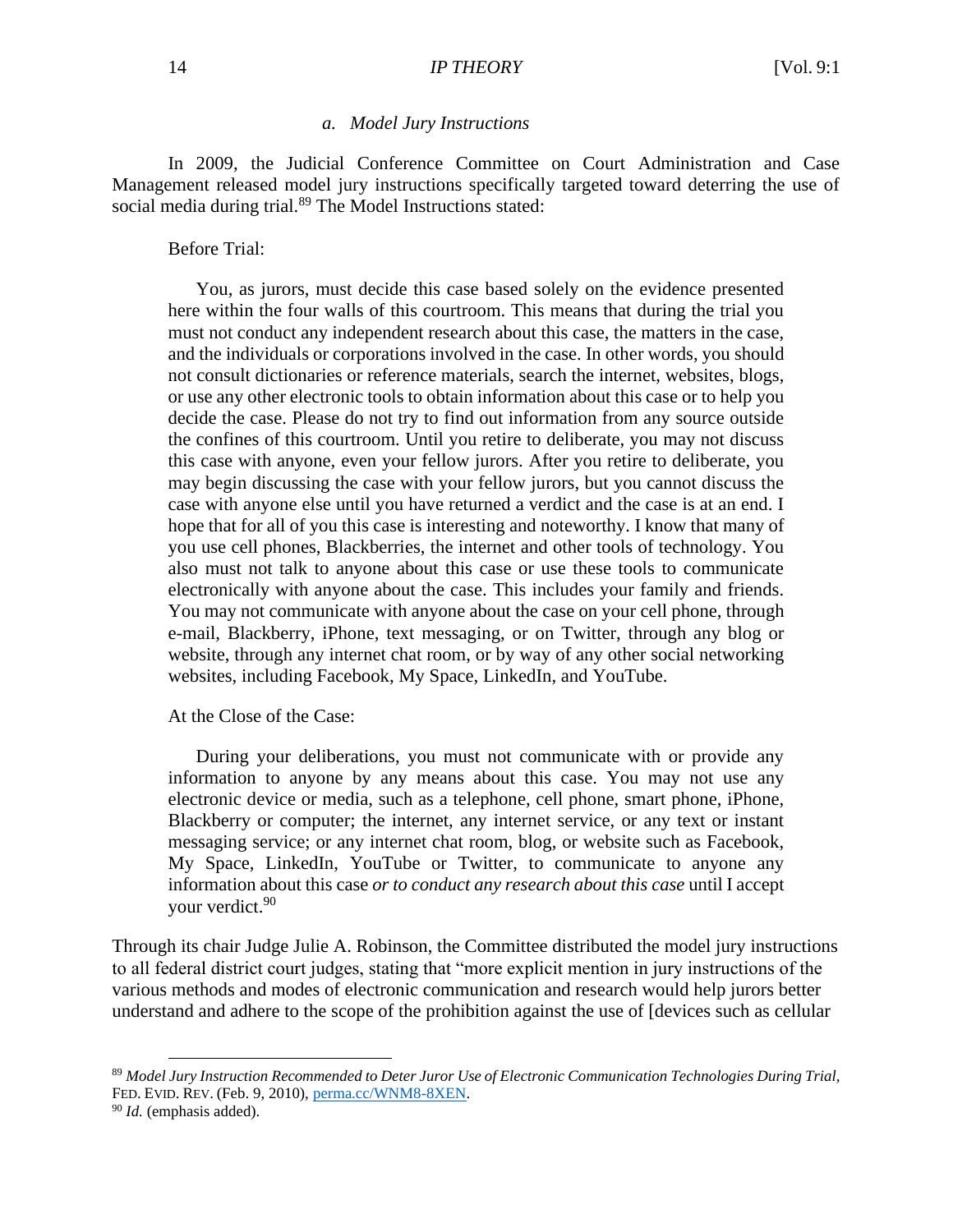telephones or computers to conduct research on the Internet or communicate with others about cases]."<sup>91</sup>

In June 2012, the Judicial Conference Committee on Court Administration and Case Management released revised model jury instructions, which added more detailed explanations of the consequences of social media or Internet use during a trial, along with instructions to jurors to report other jurors' violations of the instructions.<sup>92</sup>

Most courts with pattern jury instructions have incorporated warnings regarding Internet usage in some form. For example, the Fifth Circuit's Pattern Jury Instructions for Civil Cases recommends that the following instruction regarding Internet research be conveyed to jurors at the beginning of the trial:

[D]o not do any research—on the Internet, in libraries, in books, newspapers, magazines, or using any other source or method. Do not make any investigation about this case on your own. Do not visit or view any place discussed in this case and do not use Internet programs or other devices to search for or view any place discussed in the testimony. Do not in any way research any information about this case, the law, or the people involved, including the parties, the witnesses, the lawyers, or the judge, until after you have been excused as jurors. If you happen to see or hear anything touching on this case in the media, turn away and report it to me as soon as possible.

These rules protect the parties' right to have this case decided only on evidence they know about, that has been presented here in court. If you do any research, investigation or experiment that we do not know about, or gain any information through improper communications, then your verdict may be influenced by inaccurate, incomplete or misleading information that has not been tested by the trial process, which includes the oath to tell the truth and cross-examination. It could also be unfair to the parties' right to know what information the jurors are relying on to decide the case. Each of the parties is entitled to a fair trial by an impartial jury, and you must conduct yourself so as to maintain the integrity of the trial process. If you decide the case based on information not presented in court, you will have denied the parties a fair trial in accordance with the rules of this country and you will have done an injustice. It is very important that you abide by these rules. Failure to follow these instructions could result in the case having to be retried. 93

The Fifth Circuit's Pattern Jury Instructions recommend a similar instruction to be given after the jurors are sworn in.<sup>94</sup>

<sup>91</sup> Memorandum from Judge Julie A. Robinson, Chair of the Judicial Conference Comm. on Court Admin. and Case Mgmt. to the Judges of the United States District Courts (Jan. 28, 2010), [perma.cc/YV48-79ZG.](file:///C:/Users/Sachin/Downloads/perma.cc/YV48-79ZG)

<sup>&</sup>lt;sup>92</sup> U.S. Courts, *Revised Jury Instructions Hope to Deter Juror Use of Social Media During Trial (2012), <i>available at* http://www.uscourts.gov/news/2012/08/21/revised-jury-instructions-hope-deter-juror-use-social-media-during-trial [perma.cc/F9Y3-A4Z9] (Aug. 21, 2012) (last visited April 21, 2019).

<sup>93</sup> *Fifth Circuit Pattern Jury Instructions (Civil Cases)* (2014), http://www.lb5.uscourts.gov/juryinstructions/fifth/2014civil.pdf [perma.cc/F2Q2-V32X].  $94$   $\bar{I}$ *d.* [at 4–5.](file:///C:/Users/Sachin/Downloads/perma.cc/F2Q2-V32X)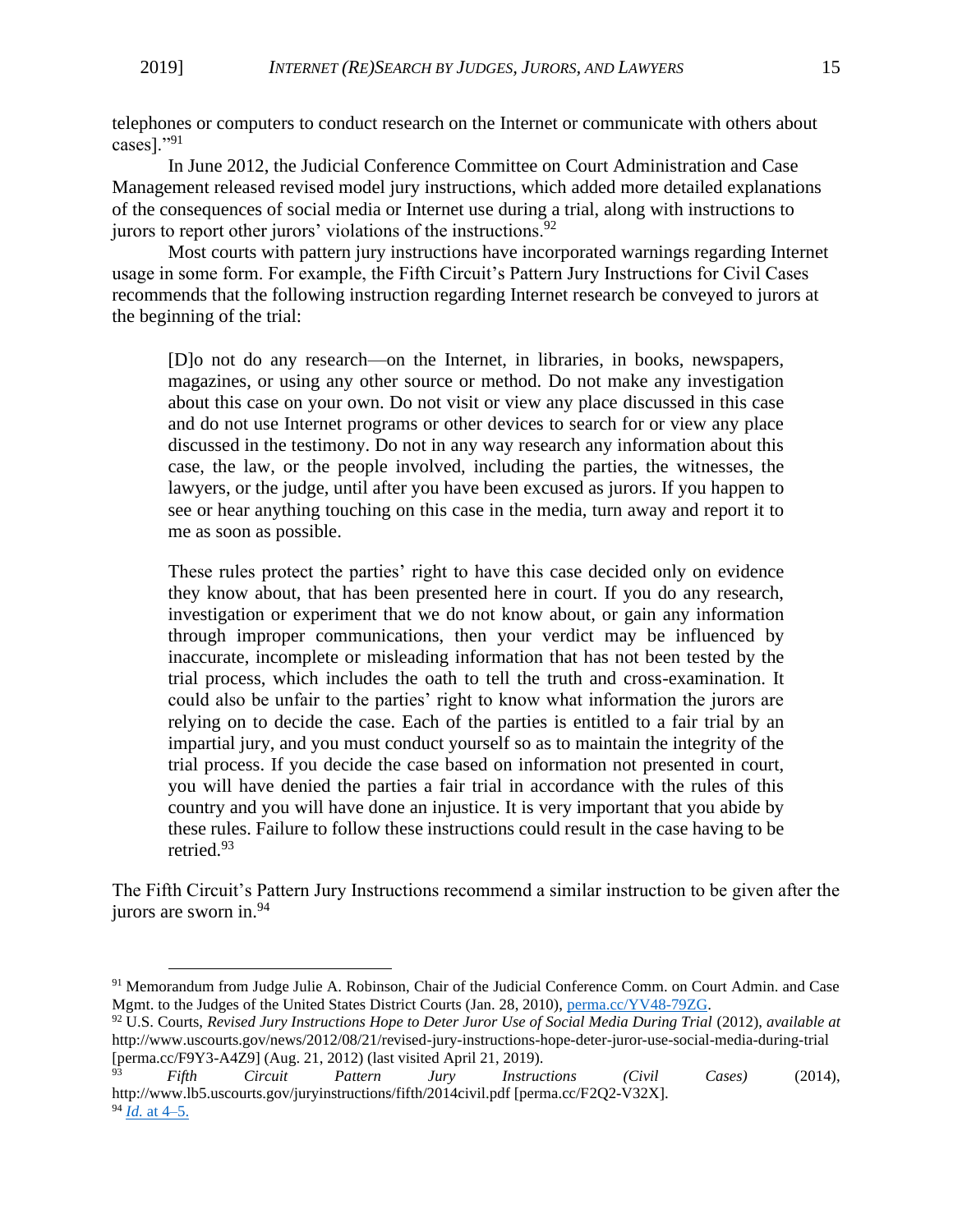Despite the efforts of the Judicial Conference Committee, a report released by the Federal Judicial Center in 2014 surveying nearly 500 federal district court judges revealed that jurors who used social media during trial or deliberations increased from 5.9% in 2011 to 6.7% in 2013.<sup>95</sup> Although the most common forms of social media accessed by jurors included Facebook, Twitter, and Internet chat rooms, several judges in the survey reported awareness of jurors performing case-related research on the Internet.<sup>96</sup>

Attorneys can also assist in the prevention of unauthorized juror research, such as by requesting specific instructions to the jury about Internet usage where standard instructions do not exist. Attorneys (or their delegates) can also monitor each juror's social media presence throughout the course of a trial, paying special attention to public postings or comments made by a juror indicating juror misconduct. Attorney ethics rules, however, prevent attorneys from engaging in *ex parte* communications with a juror or prospective juror during a trial unless authorized to do so by law or court order.<sup>97</sup> As such, attorneys engaging in social media monitoring should be careful not to interact directly with any jurors, such as by sending a Facebook friend request or following a juror on Twitter.<sup>98</sup>

### *b. Recourse for Juror Misconduct*

<span id="page-17-0"></span>Parties may seek recourse for juror misconduct by making an objection, moving for a mistrial, and/or moving for a new trial.<sup>99</sup> Whether the court will agree to such measures depends on whether a party has been, or will potentially be, prejudiced by the misconduct.

<sup>95</sup> MEGHAN DUNN, *Jurors' and Attorneys' Use of Social Media During Voir Dire, Trials, and Deliberations: A Report to the Judicial Conference Committee on Court Administration and Case Management*, FED.JUD. CTR. (May 1, 2014), <https://www.fjc.gov/sites/default/files/2014/Jurors-Attorneys-Social-Media-Trial-Dunn-FJC-2014.pdf> [perma.cc/5FNU-WW7R].

 $\frac{96}{1}$  *Id.* [at 5, 6, 11.](file:///C:/Users/Sachin/Downloads/perma.cc/F2Q2-V32X)

<sup>97</sup> MODEL RULES OF PROF'L CONDUCT R. [3.5\(b\) \(2014\).](https://www.americanbar.org/groups/professional_responsibility/publications/model_rules_of_professional_conduct/rule_3_5_impartiality_decorum_of_the_tribunal/)

<sup>98</sup> Jason H. Casell, *[To Tweet or Not to Tweet: Juror Use of Electronic Communications and Social Networking Tools](https://1.next.westlaw.com/Document/I96c22bb6287411e18b05fdf15589d8e8/View/FullText.html?navigationPath=Search%2Fv1%2Fresults%2Fnavigation%2Fi0ad604ac0000016d1db2f3d21fd26529%3FNav%3DANALYTICAL%26fragmentIdentifier%3DI96c22bb6287411e18b05fdf15589d8e8%26parentRank%3D0%26startIndex%3D1%26contextData%3D%2528sc.Search%2529%26transitionType%3DSearchItem&listSource=Search&listPageSource=c0e4ea43caef9cdfd70e77366011cfb8&list=ANALYTICAL&rank=2&sessionScopeId=735b2ee8650dc220848d05711e73e2f301e37c3d0077ead95818605c5c6d6943&originationContext=Search%20Result&transitionType=SearchItem&contextData=%28sc.Search%29)*, 15(5) J. I[NTERNET](https://1.next.westlaw.com/Document/I96c22bb6287411e18b05fdf15589d8e8/View/FullText.html?navigationPath=Search%2Fv1%2Fresults%2Fnavigation%2Fi0ad604ac0000016d1db2f3d21fd26529%3FNav%3DANALYTICAL%26fragmentIdentifier%3DI96c22bb6287411e18b05fdf15589d8e8%26parentRank%3D0%26startIndex%3D1%26contextData%3D%2528sc.Search%2529%26transitionType%3DSearchItem&listSource=Search&listPageSource=c0e4ea43caef9cdfd70e77366011cfb8&list=ANALYTICAL&rank=2&sessionScopeId=735b2ee8650dc220848d05711e73e2f301e37c3d0077ead95818605c5c6d6943&originationContext=Search%20Result&transitionType=SearchItem&contextData=%28sc.Search%29) L. 1 (2011).

<sup>99</sup> Declaration of a mistrial or a new trial is generally an undesired result for all parties involved. "Like some ghoul in a late-night horror movie that repeatedly sits up in its grave and shuffles abroad, after being repeatedly killed and buried," the mistrial or new trial stalks our judicial system once again, frightening the parties, lawyers, and sometime judges (and their clerks). *See* [Lamb's Chapel v. Ctr. Moriches Union Free Sch. Dist., 508 U.S. 384, 398 \(1993\)](https://1.next.westlaw.com/Document/Iaf79aeac9c7e11d9bdd1cfdd544ca3a4/View/FullText.html?originationContext=typeAhead&transitionType=Default&contextData=(sc.Default)) (Scalia, J., concurring). *But see* [Di Santo v. Pennsylvania, 273 U.S. 34, 42 \(1927\)](https://1.next.westlaw.com/Document/I090972019cc311d991d0cc6b54f12d4d/View/FullText.html?originationContext=typeAhead&transitionType=Default&contextData=(sc.Default)) (Brandeis, J., dissenting, concurred by Holmes, J.) ("In the search for truth through the slow process of inclusion and exclusion, involving trial and error, it behooves us to reject, as guides, the decisions upon such questions which prove to have been mistaken."); OLIVER WENDELL HOLMES JR., THE C[OMMON](http://www.gutenberg.org/files/2449/2449-h/2449-h.htm) LAW 37 (1881) ("[T]ruth [is] often suggested by error."); JOHN S[TUART](https://socialsciences.mcmaster.ca/econ/ugcm/3ll3/mill/liberty.pdf) MILL, ON LIBERTY [79 \(1859\)](https://socialsciences.mcmaster.ca/econ/ugcm/3ll3/mill/liberty.pdf) ("If the opinion is right, they are deprived of the opportunity of exchanging error for truth; if wrong, they lose, what is almost as great a benefit, the clearer perception and livelier impression of truth, produced by its collision with error."). So it is better to do the trial right the first time. *See also* [Burnet v. Coronado Oil & Gas](https://1.next.westlaw.com/Document/Icde8e1079cc211d993e6d35cc61aab4a/View/FullText.html?originationContext=typeAhead&transitionType=Default&contextData=(sc.Default))   $Co., 285$  $Co., 285$  U.S. 393, 406 (1932) (Brandeis, J., dissenting, joined by Cardozo, J.) ("[I]n most matters it is more important that the applicable rule of law be settled than that it be settled right."). *But see* [Hyde v. United States, 225 U.S. 347,](https://1.next.westlaw.com/Document/I987425339cc111d9bc61beebb95be672/View/FullText.html?originationContext=typeAhead&transitionType=Default&contextData=(sc.Default))  [391 \(1912\)](https://1.next.westlaw.com/Document/I987425339cc111d9bc61beebb95be672/View/FullText.html?originationContext=typeAhead&transitionType=Default&contextData=(sc.Default)) (Holmes, J., dissenting) ("It is one of the misfortunes of the law that ideas become encysted in phrases and thereafter for a long time cease to provoke further analysis."); HOLMES, THE C[OMMON](http://www.gutenberg.org/files/2449/2449-h/2449-h.htm) LAW, *ante* at 5 ("[T]hen the rule adapts itself to the new reasons which have been found for it, and enters on a new career. The old form receives a new content, and in time even the form modifies itself to fit the meaning which it has received."). As a side note, U.S. Supreme Court Justices Louis D. Brandeis and Oliver Wendell Holmes Jr. were ahead of their time, building their "reputation on writing dissents that later became the majority opinions." For instance, [Di Santo](https://1.next.westlaw.com/Document/I090972019cc311d991d0cc6b54f12d4d/View/FullText.html?originationContext=typeAhead&transitionType=Default&contextData=(sc.Default)) (Brandeis, J., dissenting, concurred by Holmes, J.) was later overruled by *California v. Thompson*, 313 U.S. 109, 116 (1941); *[Burnet](https://1.next.westlaw.com/Document/Icde8e1079cc211d993e6d35cc61aab4a/View/FullText.html?originationContext=typeAhead&transitionType=Default&contextData=(sc.Default))*, 285 U.S. at 406 (Brandeis, J., dissenting, joined by Cardozo, J.) by *Helvering v. Mountain Producers Corp.*, 303 U.S. 376, 387 (1938); and *[Hyde](https://1.next.westlaw.com/Document/I987425339cc111d9bc61beebb95be672/View/FullText.html?originationContext=typeAhead&transitionType=Default&contextData=(sc.Default))* (Holmes, J., dissenting) by *Pena–Rodriguez v. Colorado*, 137 S. Ct. 855, 864 (2017).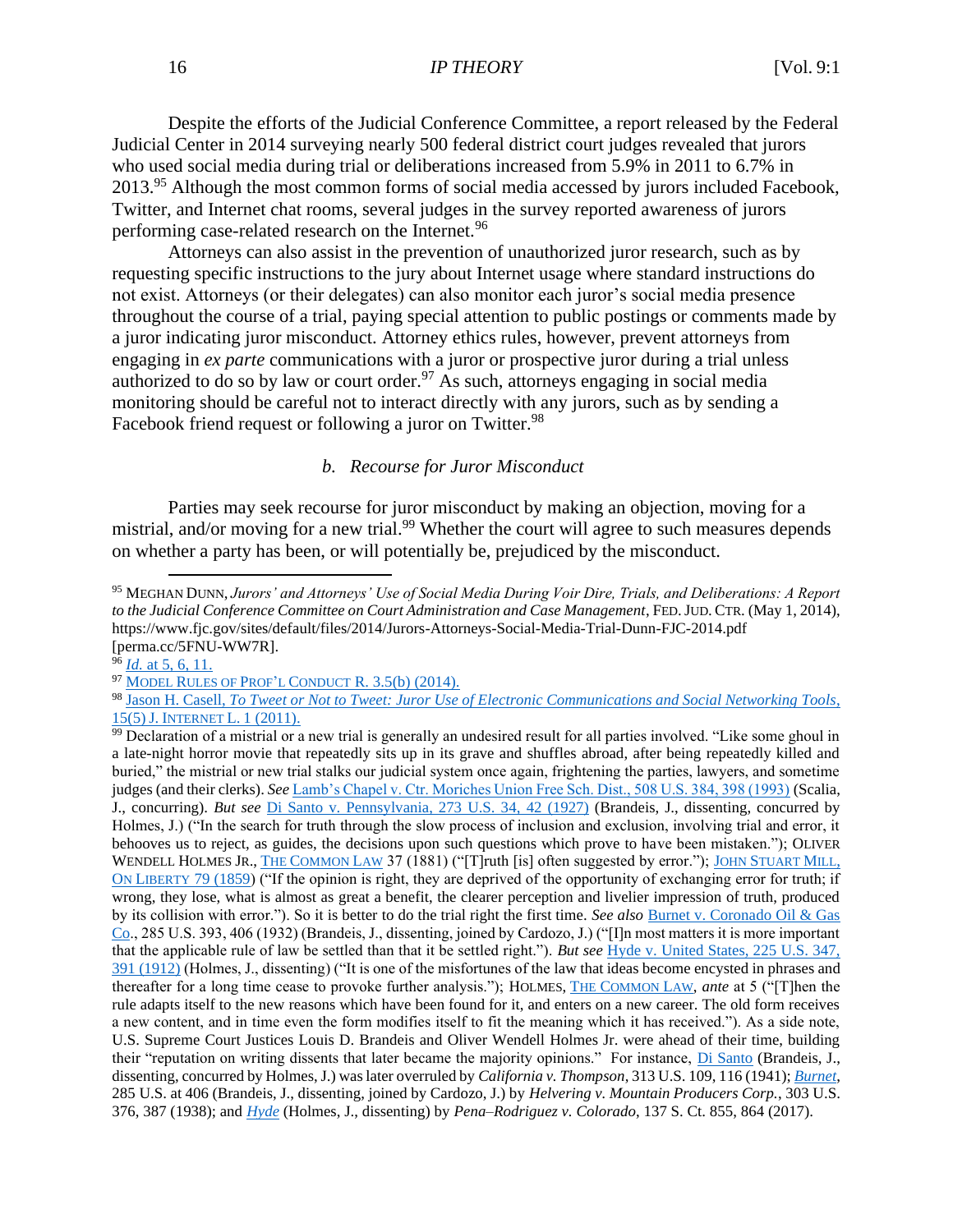For example, in *Bell v. Uribe*, finding lack of prejudice, the Ninth Circuit reversed a district court's grant of a habeas petition.<sup>100</sup> In the original trial, the trial judge had dismissed a juror (Juror No. 7) during jury deliberations, after another juror informed the court that Juror No. 7 worked in the mental health field and concluded that the defendants were suicidal and suffered from clinical depression. As such, Juror No. 7 became the lone holdout juror preventing the jury from reaching a unanimous verdict. Although the other jurors informed the judge that they prevented Juror No. 7 from offering her mental health opinion during the deliberation process, they also reported that Juror No. 7 had conducted research at home into the clinical definition of "depression" and brought in materials to show other jurors.<sup>101</sup> The trial court had instructed the jury to "not do any independent research, either on the internet or looking at legal books . . . or looking at a dictionary."<sup>102</sup> The Ninth Circuit found that the trial court's dismissal of Juror No. 7 was not improper, noting that "[e]ven assuming [Juror No. 7's] misconduct had not been prejudicial *yet*, the trial court could reasonably find that, if she remained on the jury, she was likely to indulge in further misconduct."<sup>103</sup>

Objections must be made timely, at the time of a party's discovery of the misconduct.<sup>104</sup> A party may not "take his chances on a favorable verdict and if unfavorable[,] get a second bite [at] the apple."<sup>105</sup>

### *i. Mistrials*

<span id="page-18-0"></span>During trial, in addition to making an objection, the aggrieved party can also move for a mistrial. A court's authority to declare mistrials is based on common law. "[T]rial judges may declare a mistrial whenever, in their opinion, taking all the circumstances into consideration, there is a manifest necessity for doing so. The decision to declare a mistrial is left to the sound discretion of the judge, but the power ought to be used with the greatest caution, under urgent circumstances, and for very plain and obvious cases."<sup>106</sup> The trial court has broad discretion in considering whether to grant a mistrial due to extrinsic or intrinsic influences on the jury, and the ultimate inquiry is: "Did the intrusion affect the jury's deliberations and thereby its verdict?"<sup>107</sup> A mistrial is warranted only if the extra-record information prejudiced the jury's impartiality.<sup>108</sup>

After deliberations have begun, however, many courts apply an objective test to decide whether a mistrial is warranted, focusing on (1) the nature of the information or contact at issue, and (2) its probable effect on a hypothetical average jury.<sup>109</sup> This is because the Federal Rules of Evidence, while allowing a juror to testify about whether extraneous prejudicial information was improperly brought to the jury's attention, prevents a court from eliciting testimony from a juror about *the effect* such information has upon the jurors during deliberations.<sup>110</sup>

<sup>100</sup> [748 F.3d 857, 865–66, 870 \(9th Cir. 2014\).](https://1.next.westlaw.com/Document/Idc605ccf828911e39ac8bab74931929c/View/FullText.html?originationContext=typeAhead&transitionType=Default&contextData=(sc.Default))

 $101$  *Id.* [at 860–62.](https://1.next.westlaw.com/Document/Idc605ccf828911e39ac8bab74931929c/View/FullText.html?originationContext=typeAhead&transitionType=Default&contextData=(sc.Default))

 $102 \overline{Id}$ . at 862.

 $103$   $\overline{Id}$  [at 866.](https://1.next.westlaw.com/Document/Idc605ccf828911e39ac8bab74931929c/View/FullText.html?originationContext=typeAhead&transitionType=Default&contextData=(sc.Default))

 $104$  FED. R. EVID.  $103(a)$ .

<sup>105</sup> Garcia [v. Murphy Pac. Marine Salvaging Co., 476](https://1.next.westlaw.com/Document/I00f1ab86900311d98e8fb00d6c6a02dd/View/FullText.html?originationContext=typeAhead&transitionType=Default&contextData=(sc.Default)) F.2d 303, 306 n.2 (5th Cir. 1973).

<sup>106</sup> Renico v. Lett, 559 U.S. 766, 773–74 [\(2010\) \(internal quotations and citations omitted\).](https://1.next.westlaw.com/Document/I5fee79e6569e11dfaad3d35f6227d4a8/View/FullText.html?originationContext=typeAhead&transitionType=Default&contextData=(sc.Default))

<sup>107</sup> Zamora v. [City of Houston,](https://1.next.westlaw.com/Document/I35131ffa477111e5a807ad48145ed9f1/View/FullText.html?transitionType=UniqueDocItem&contextData=(sc.Default)&userEnteredCitation=798+F.3d+326) 798 F.3d 326, 337 (5th Cir. 2015) (internal citation omitted).

<sup>108</sup> [Waldorf v. Shuta,](https://1.next.westlaw.com/Document/I4c6a251896fc11d9bdd1cfdd544ca3a4/View/FullText.html?originationContext=typeAhead&transitionType=Default&contextData=(sc.Default)) 3 F.3d 705, 709 (3d Cir. 1993).

<sup>109</sup> [In re Methyl Tertiary Butyl Ether \(MTBE\) Prods. Liab. Litig.](https://1.next.westlaw.com/Document/I5c401a4cc7e411df89dabf2e8566150b/View/FullText.html?transitionType=UniqueDocItem&contextData=(sc.Default)&userEnteredCitation=739+F.+Supp.+2d+576), 739 F. Supp. 2d 576, 611 (S.D.N.Y. 2010) [hereinafter "*In re MTBE*"].

 $^{110}$  *[Id.](https://1.next.westlaw.com/Document/I5c401a4cc7e411df89dabf2e8566150b/View/FullText.html?transitionType=UniqueDocItem&contextData=(sc.Default)&userEnteredCitation=739+F.+Supp.+2d+576)*; FED. R. EVID. [606\(b\).](https://www.law.cornell.edu/rules/fre/rule_606)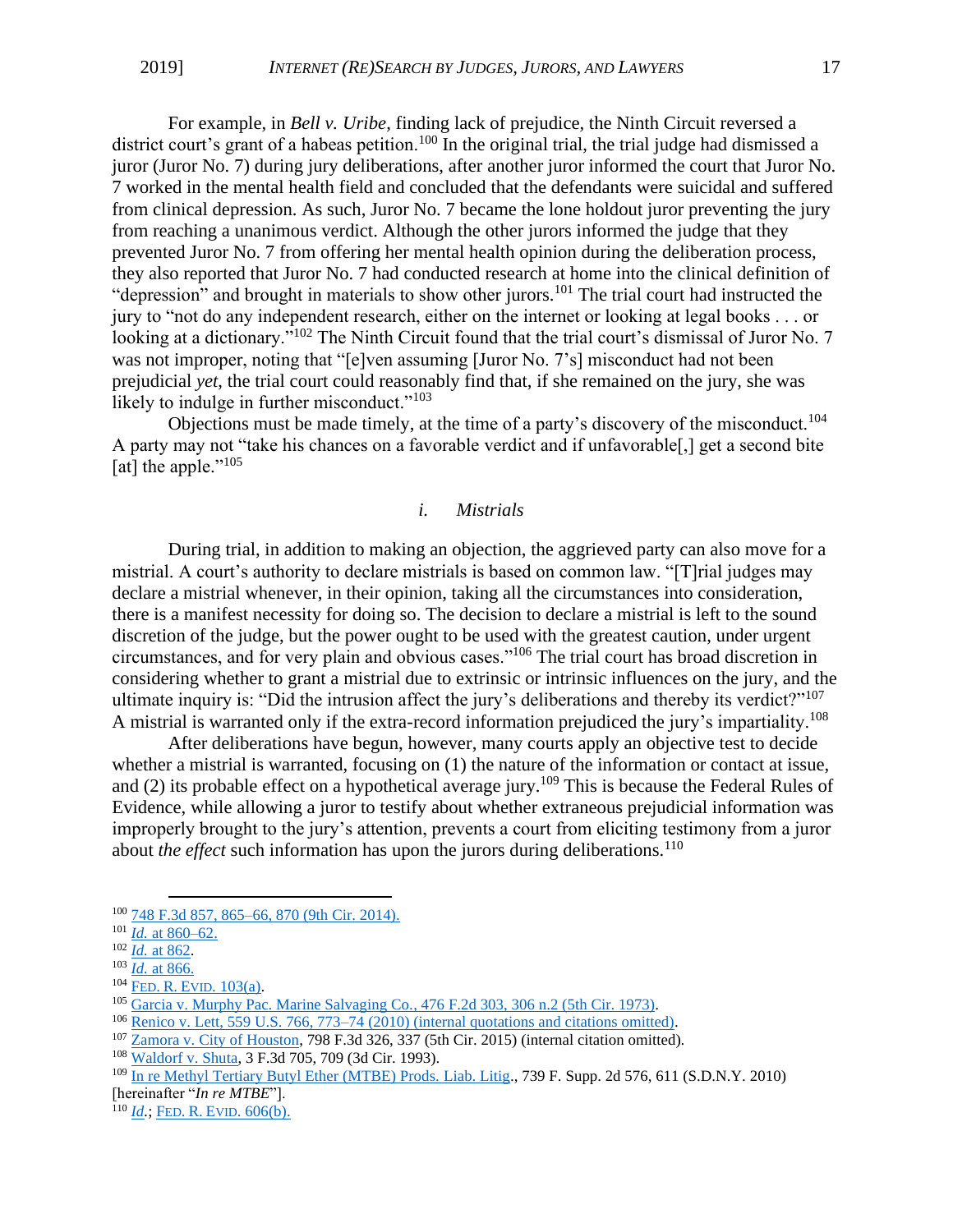### 18 *IP THEORY* [Vol. 9:1

For example, in one case a district court discovered that one juror had conducted Internet research to find out that the defendant in the trial was the only defendant left in the case, and that all other defendants had settled for a million dollars each.<sup>111</sup> Instead of inquiring as to whether such knowledge affected that juror's actual deliberations, the court reasoned that evidence at the trial indicating that there were other responsible companies and the court's instruction to the jury to apportion liability among the companies would have led a juror to "easily make the connection that these other defendants had settled without being informed that this was the case by another juror who claimed to have obtained the information from the Internet."<sup>112</sup> As such, the court concluded that the knowledge "would be highly unlikely to have prejudiced the average juror's deliberative process," and rejected the defendant's argument that the court had erred by not granting a mistrial. $^{113}$ 

### *ii. Motion for a New Trial*

<span id="page-19-0"></span>If juror misconduct is not discovered until after the verdict, then the aggrieved party may move for a new trial.<sup>114</sup> A party may also move for a new trial if the misconduct surfaced during trial, but the district court may refuse to order a mistrial.<sup>115</sup>

In a civil case, exposure of jurors to information outside of the record requires a showing that the information is prejudicial to the unsuccessful party.<sup>116</sup> Because a verdict has already been reached, Federal Rule of Evidence 606(b) limits the court's ability to inquire about the effect of such information upon the jury's deliberations.<sup>117</sup> Instead, the district court must analyze whether there is a "reasonable possibility" that the information altered the jury's verdict.<sup>118</sup>

# III. INTERNET RESEARCH BY LAWYERS

<span id="page-19-1"></span>While lawyers are not as tightly bound as judges and jurors, they should abide by at least two relevant rules: the competence requirement under Model Rule 1.1 of the *ABA Model Rules of Professional Conduct* (hereinafter, "Model Rule 1.1") and the certification requirements for representations to the court under Federal Rule of Civil Procedure 11(b) (hereinafter, "FRCP  $11(b)$ ").<sup>119</sup> A form of Model Rule 1.1 has been adopted in forty-nine states.<sup>120</sup>

<sup>111</sup> *In re MTBE,* [739 F. Supp. 2d at 611.](https://1.next.westlaw.com/Document/I5c401a4cc7e411df89dabf2e8566150b/View/FullText.html?transitionType=UniqueDocItem&contextData=(sc.Default)&userEnteredCitation=739+F.+Supp.+2d+576&firstPage=true&bhcp=1&CobaltRefresh=54417)

<sup>112</sup> *Id.* at [611–12.](https://1.next.westlaw.com/Document/I5c401a4cc7e411df89dabf2e8566150b/View/FullText.html?transitionType=UniqueDocItem&contextData=(sc.Default)&userEnteredCitation=739+F.+Supp.+2d+576)

<sup>113</sup> *Id.* [at 612.](https://1.next.westlaw.com/Document/I5c401a4cc7e411df89dabf2e8566150b/View/FullText.html?transitionType=UniqueDocItem&contextData=(sc.Default)&userEnteredCitation=739+F.+Supp.+2d+576)

<sup>114</sup> *See* FED. R. CIV. P. [59\(a\).](https://www.law.cornell.edu/rules/frcp/rule_59)

<sup>115</sup> *See* [Atl. Research Mktg. Sys., Inc. v. Troy, 659 F.3d 1345, 1360](https://1.next.westlaw.com/Document/Ieaba4435f01511e0a9e5bdc02ef2b18e/View/FullText.html?transitionType=UniqueDocItem&contextData=(sc.UserEnteredCitation)&userEnteredCitation=659+F.3d+1345) (Fed. Cir. 2011) (reversing the denial of defendant's motion for mistrial because the district court failed to conduct an adequate inquiry of the impact of the extraneous evidence on the other jurors).

<sup>116</sup> [Anderson v. Ford Motor Co., 186 F.3d 918, 920 \(8th Cir. 1999\)](https://1.next.westlaw.com/Document/I8706997094ad11d9bdd1cfdd544ca3a4/View/FullText.html?transitionType=UniqueDocItem&contextData=(sc.UserEnteredCitation)&userEnteredCitation=186+F.3d+918) (citing Banghart v. Origoverken, A.B., 49 F.3d 1302, 1306 (8th Cir. 1995)).

<sup>117</sup> *See* [United States v. Sotelo, 97 F.3d 782, 797 \(5th Cir. 1996\).](https://1.next.westlaw.com/Document/I5f33e6f1940311d9a707f4371c9c34f0/View/FullText.html?transitionType=UniqueDocItem&contextData=(sc.Search)&userEnteredCitation=97+F.3d+782)

<sup>118</sup> *Anderson*[, 186 F.3d at 921](https://1.next.westlaw.com/Document/I8706997094ad11d9bdd1cfdd544ca3a4/View/FullText.html?transitionType=UniqueDocItem&contextData=(sc.Default)&userEnteredCitation=186+F.3d+918) (citing Artis v. Hitachi Zosen Clearing, Inc., 967 F.2d 1132, 1142 (7th Cir. 1992)); [Haugh v. Jones & Laughlin Steel Corp., 949 F.2d 914, 917 \(7th Cir. 1991\).](https://1.next.westlaw.com/Document/I1f7cfa6a94c611d9a707f4371c9c34f0/View/FullText.html?transitionType=UniqueDocItem&contextData=(sc.Default)&userEnteredCitation=949+F.2d+914)

<sup>119</sup> MODEL CODE OF PROF'L. C[ONDUCT](https://www.americanbar.org/groups/professional_responsibility/publications/model_rules_of_professional_conduct/rule_1_1_competence/) r. 1.1; FED. R. CIV. P. [11\(b\).](https://1.next.westlaw.com/Document/N71274E70B96011D8983DF34406B5929B/View/FullText.html?originationContext=documenttoc&transitionType=CategoryPageItem&contextData=(sc.Default))

<sup>120</sup> *See* ABA CPR Policy Implementation Committee, Variations of the ABA Model Rules of Professional Conduct (last updated January 23, 2018),

https://www.americanbar.org/content/dam/aba/administrative/professional\_responsibility/mrpc\_1\_1.authcheckdam. pdf [perma.cc/XGD2-Z6VG].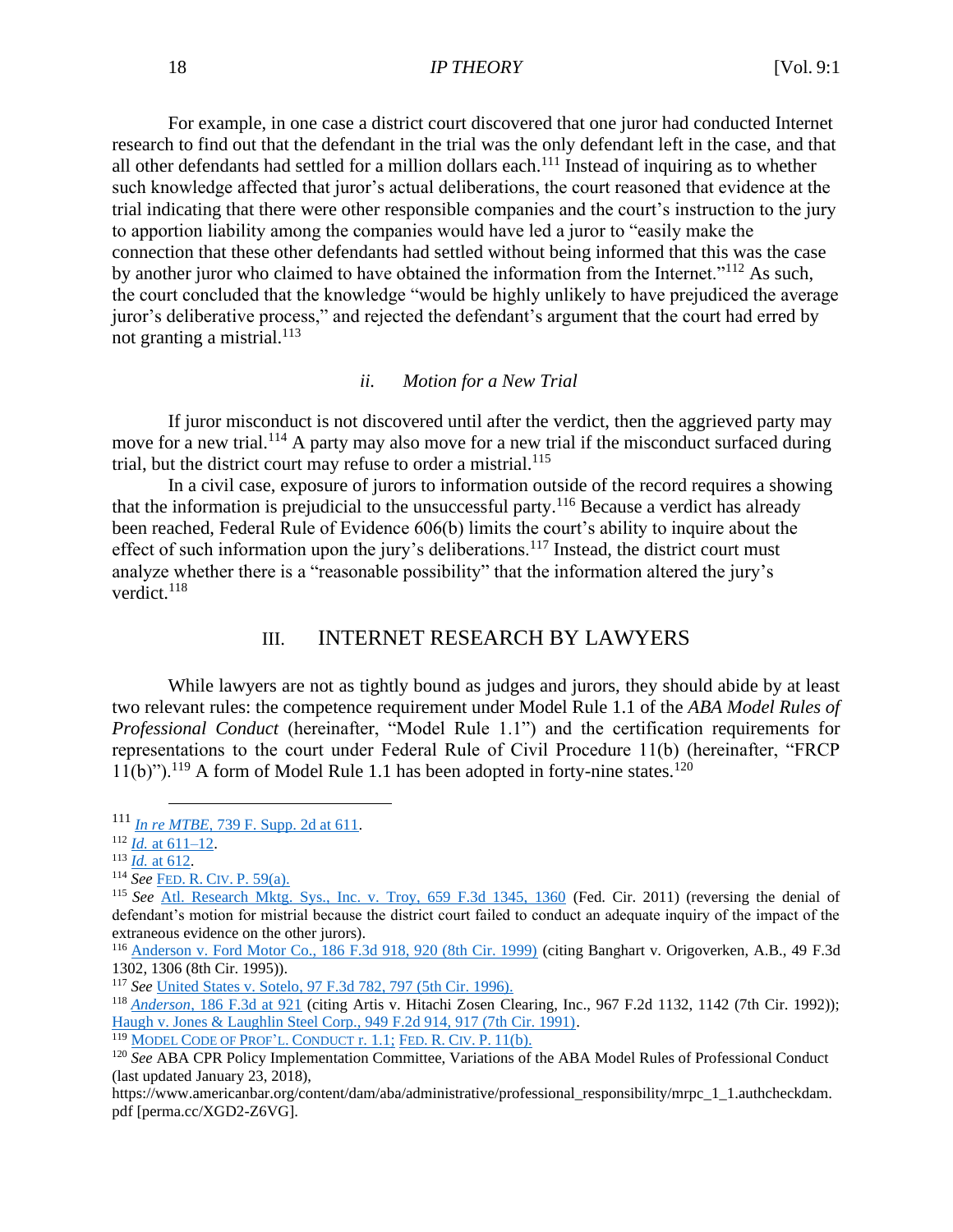FRCP 11(b) requires an attorney to conduct an "inquiry *reasonable* under the circumstances" before submitting any pleading, motion, or paper to the courts.<sup>121</sup> Model Rule 1.1 requires attorneys to provide competent representation, meaning the attorney must engage in "thoroughness and preparation *reasonably* necessary for the representation."<sup>122</sup> The comments to Model Rule 1.1 further state, "To maintain the requisite knowledge and skill, a lawyer should keep abreast of changes in the law and its practice, including the benefits and risks associated with relevant technology, engage in continuing study and education and comply with all continuing legal education requirements to which the lawyer is subject."<sup>123</sup> Thus, to maintain his duty of competence, a lawyer should make reasonable efforts to stay abreast of changes in technology.

Under the guidance of these two rules, attorneys need to be thorough and prepared in their representations. The following sections discuss implications on frequently encountered issues pertaining to legal and factual research.

### *a. Use of Free Internet Research Resources*

<span id="page-20-0"></span>It goes without saying that clients paying for the services of an attorney will expect their attorneys to have thoroughly reviewed the relevant case law. Most lawyers would agree that using solely hard copy texts would be inadequate to research complex legal issues, especially when few lawyers have access to sufficiently large libraries for such purpose.<sup>124</sup> On the other hand, there are an increasing number of free online resources that are quite comprehensive in their coverage. For example, Google Scholar provides access to state supreme and appellate court cases since 1950; federal district, appellate, tax and bankruptcy court decisions since 1923; and U.S. Supreme Court cases since 1791.<sup>125</sup> Similar services such as Open Jurist and Find a Case offer free access to millions of published case opinions.

<span id="page-20-1"></span>Lawyers may wonder if it is necessary for them to always use paid services such as Westlaw, LexisNexis, or Bloomberg Law to conduct case law research when the same cases are likely available for free elsewhere. A cautious attorney would answer in the affirmative, under most circumstances. If a lawyer conveys a case to her client or to cite it to the court, then she is representing that the case is good law, and the lawyer should have first made sure that it was still good law. Despite the advent of new and diverse legal research databases, most attorneys still turn to long-standing cite-checking tools like Shepard's or KeyCite in determining whether a case is valid and citable.<sup>126</sup>

The authors of this paper were unable to find a published federal or state court decision where a party or attorney was sanctioned for failing to cite-check a cited case. In one case, however, a court somewhat empathized with the plaintiffs, a group of homeless individuals, and their attorney regarding the high expense of using a research platform with cite-checking capabilities, but nonetheless mildly chastised the plaintiffs' attorney for relying upon an overturned case.<sup>127</sup> The court denied the plaintiffs' motion for class certification, stating:

 $121$  FED. R. CIV. P.  $11(b)$  (emphasis added).

<sup>&</sup>lt;sup>122</sup> MODEL RULES OF PROF'L C[ONDUCT](https://www.americanbar.org/groups/professional_responsibility/publications/model_rules_of_professional_conduct/rule_1_1_competence/) r, 1.1 (emphasis added).

<sup>123</sup> MODEL RULES OF PROF'L CONDUCT [r. 1.1 cmt. 8.](https://www.americanbar.org/groups/professional_responsibility/publications/model_rules_of_professional_conduct/rule_1_1_competence/)

<sup>124</sup> *See* M. H. Hoeflich & Frank Siler, *[New Technologies and Lawyer Competence](https://1.next.westlaw.com/Document/Ic35b867c612811e698dc8b09b4f043e0/View/FullText.html?navigationPath=Search%2Fv1%2Fresults%2Fnavigation%2Fi0ad73aa60000016d456bd33a133431b2%3FNav%3DMULTIPLECITATIONS%26fragmentIdentifier%3DIc35b867c612811e698dc8b09b4f043e0%26parentRank%3D0%26startIndex%3D1%26contextData%3D%2528sc.Search%2529%26transitionType%3DUniqueDocItem&listSource=Search&listPageSource=55102f06602655624f487c8fcfa9222e&list=MULTIPLECITATIONS&sessionScopeId=239475d8778dec2988d125e45f8cb4e40da1a1bd1c1a1db2cc335a081c26a1c6&originationContext=NonUniqueFindSelected&transitionType=UniqueDocItem&contextData=%28sc.Search%29)*, 85 J. KAN. B. ASS'N 38, 41 (2016).

<sup>&</sup>lt;sup>125</sup> Google Scholar Search Tips, https://scholar.google.com/intl/en/scholar/help.html [perma.cc/3YUG-J73Z] (last visited April 21, 2019) [hereinafter, "Google Scholar Search Tips"].

<sup>&</sup>lt;sup>126</sup> Shepard's® is available on LexisNexis, and KeyCite® is available on Thomson Reuters' Westlaw.

<sup>127</sup> [Lyall v. City of Denver, 319 F.R.D. 558, 569 \(D. Colo. 2017\).](https://1.next.westlaw.com/Document/Ib9aea3903bbc11e7bffecab88ce1f178/View/FullText.html?navigationPath=Search%2Fv1%2Fresults%2Fnavigation%2Fi0ad740360000016d0451b1837705cdd4%3FNav%3DCASE%26fragmentIdentifier%3DIb9aea3903bbc11e7bffecab88ce1f178%26parentRank%3D0%26startIndex%3D1%26contextData%3D%2528sc.Search%2529%26transitionType%3DSearchItem&listSource=Search&listPageSource=8ce8eae85b21aac46d03877b51eece2c&list=CASE&rank=1&sessionScopeId=065c5438c016bacdd6230a932fd248ed8c07fdf67362db076dd647d82f2b9f0e&originationContext=Smart%20Answer&transitionType=SearchItem&contextData=%28sc.Search%29)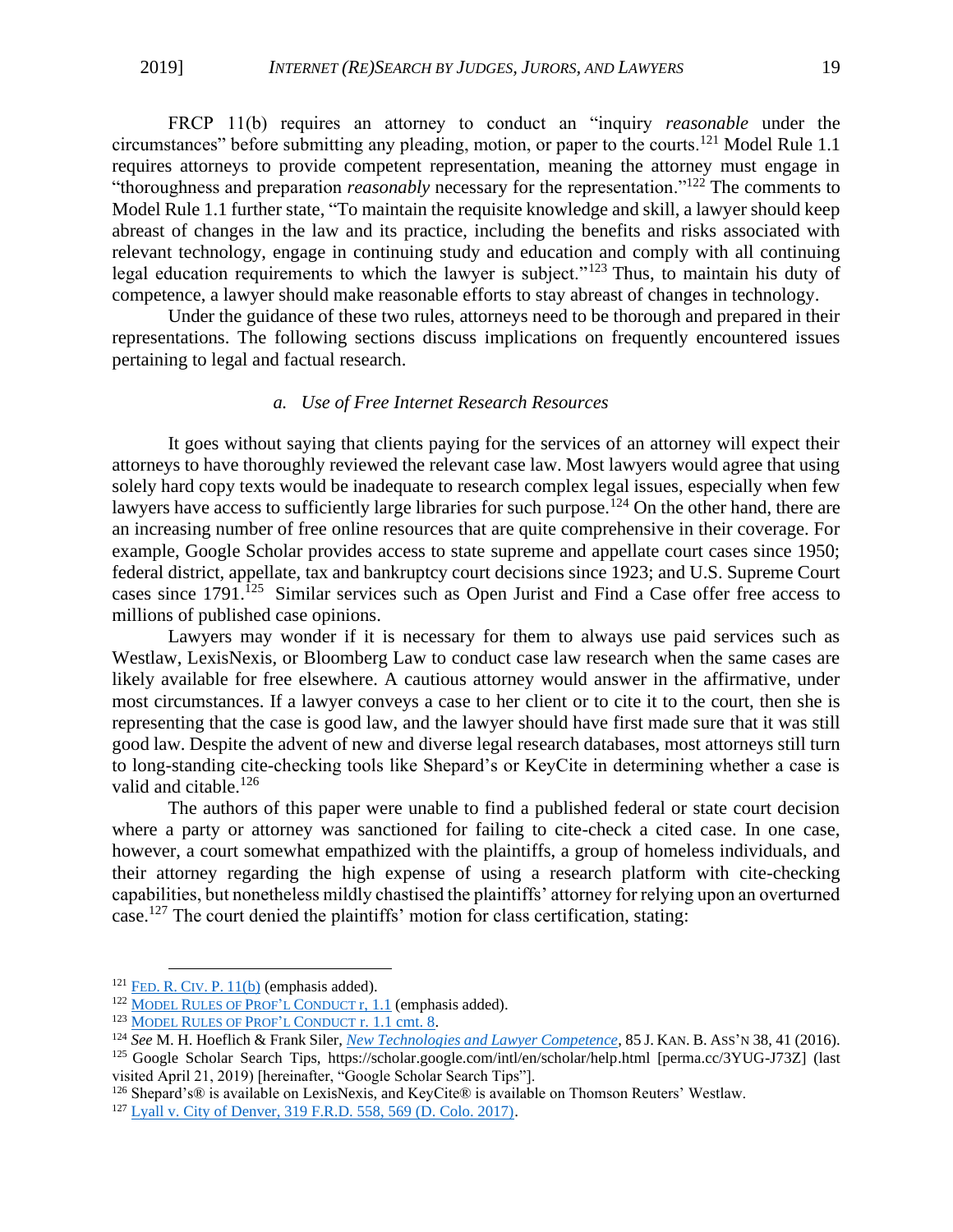This is the primary reason why the Court questions Mr. Flores–Williams's financial resources. If he had been using a service such as Westlaw or LexisNexis, it would have been nearly impossible for him to miss the red flag or stop sign icons. These services are expensive, however, prompting the Court to wonder whether Mr. Flores–Williams has avoided paying that money and has instead relied on free online resources. The Court cannot fault such thrift, if that is indeed the motive, but it does raise questions generally about his ability to sustain a class-action lawsuit.<sup>128</sup>

However, just because a party or attorney is unlikely to face sanctions does not mean that the attorney has complied with his duty to his client. Attorneys should make sure they conduct research in a thorough manner, within reason given the applicable circumstances.

Aside from lacking robust cite-checking capabilities, free online resources may not be as accurate as paid services. For example, Google Scholar itself states that "[l]egal opinions in Google Scholar are provided for informational purposes only and should not be relied on as a substitute for legal advice from a licensed lawyer. Google does not warrant that the information is complete or accurate."<sup>129</sup> In addition, updates to existing records on Google Scholar may take longer than a year.<sup>130</sup> Moreover, Google Scholar often publishes multiple versions of a single opinion. For example, a Google Scholar case law search for "*In re Cray, Inc.*" yields two versions—one containing the Federal Reporter citation (871 F.3d 1355 (2017)), and an earlier version of the opinion where a Federal Reporter citation had not yet been assigned.<sup>131</sup> If a lawyer fails to check carefully, she may accidentally cite an older version of an opinion when a newer one is available.

That is not to say the use of free legal resources is never acceptable. A lawyer who is simply retrieving a single case or doing background reading on an area of law may find free resources to be more convenient. However, until free resources are able to instill a level of confidence such that the information they provide is accurate and up-to-date, lawyers will generally need to consult paid resources to ensure they are meeting their duties to their clients and the courts.

### *b. Rotten Links*

<span id="page-21-0"></span>An administrative issue frequently encountered by both lawyers and courts is rotten Internet links. The phenomenon known as "link rot" describes when an Internet hyperlink points to a webpage that has been taken down. "Reference rot" occurs when the linked webpage exists, but the information originally referenced is no longer present.<sup>132</sup> Link rot and reference rot are widespread, to the point where judges have questioned whether the abundance of nonworking links risks "destroying *stare decisis*."<sup>133</sup>

<sup>128</sup> *Id.* [at 569 n.8.](https://1.next.westlaw.com/Document/Ib9aea3903bbc11e7bffecab88ce1f178/View/FullText.html?navigationPath=Search%2Fv1%2Fresults%2Fnavigation%2Fi0ad740360000016d0451b1837705cdd4%3FNav%3DCASE%26fragmentIdentifier%3DIb9aea3903bbc11e7bffecab88ce1f178%26parentRank%3D0%26startIndex%3D1%26contextData%3D%2528sc.Search%2529%26transitionType%3DSearchItem&listSource=Search&listPageSource=8ce8eae85b21aac46d03877b51eece2c&list=CASE&rank=1&sessionScopeId=065c5438c016bacdd6230a932fd248ed8c07fdf67362db076dd647d82f2b9f0e&originationContext=Smart%20Answer&transitionType=SearchItem&contextData=%28sc.Search%29)

<sup>129</sup> Google Scholar About, https://scholar.google.com/intl/en/scholar/about.html [perma.cc/E7SZ-N7DN].

<sup>130</sup> Google Scholar Search Tips, *supra* not[e 125.](#page-20-1)

<sup>131</sup> [In re Cray, Inc., 871 F.3d 1355 \(Fed. Cir. 2017\).](https://1.next.westlaw.com/Document/I21f108609f1a11e79e029b6011d84ab0/View/FullText.html?navigationPath=Search%2Fv1%2Fresults%2Fnavigation%2Fi0ad740360000016d04771e507705d51d%3FNav%3DCASE%26fragmentIdentifier%3DI21f108609f1a11e79e029b6011d84ab0%26parentRank%3D0%26startIndex%3D1%26contextData%3D%2528sc.Search%2529%26transitionType%3DSearchItem&listSource=Search&listPageSource=524400a49316776cbb81c2a809d4ad50&list=CASE&rank=1&sessionScopeId=065c5438c016bacdd6230a932fd248ed8c07fdf67362db076dd647d82f2b9f0e&originationContext=Smart%20Answer&transitionType=SearchItem&contextData=%28sc.Search%29)

<sup>132</sup> L. Jay Jackson, *'Link Rot' Is Degrading Legal Research and Case Cites*, ABA J. (Dec. 1, 2013, 9:40 AM), http://www.abajournal.com/magazine/article/link rot is degrading legal research and case cites/ [perma.cc/V6JS-ZDJL].

<sup>133</sup> *[Id.](file:///C:/Users/Sachin/Downloads/perma.cc/V6JS-ZDJL)* (quoting former Minnesota Supreme Court's Chief Justice, Eric Magnuson); [Roger J. Traynor,](https://repository.uchastings.edu/traynor_scholarship_pub/34/) *Reasoning in a Circle of Law*, 56 VA. L. REV. 739, 744 (1970) ( "*Stare decisis*[, to stand by decided cases, conjures up another phrase](https://repository.uchastings.edu/traynor_scholarship_pub/34/)  dear to Latin lovers-*stare super antiquas vias*[, to stand on the old paths."\);](https://repository.uchastings.edu/traynor_scholarship_pub/34/) *see also* [Hilton v. S.C. Pub. Rys. Comm'n,](https://1.next.westlaw.com/Document/I862bee7c9c9011d993e6d35cc61aab4a/View/FullText.html?navigationPath=Search%2Fv1%2Fresults%2Fnavigation%2Fi0ad740360000016d05060bd57705f58b%3FNav%3DCASE%26fragmentIdentifier%3DI862bee7c9c9011d993e6d35cc61aab4a%26parentRank%3D0%26startIndex%3D1%26contextData%3D%2528sc.Search%2529%26transitionType%3DSearchItem&listSource=Search&listPageSource=1d890518c4b58fd3eff93b0b9c2e4d12&list=CASE&rank=1&sessionScopeId=065c5438c016bacdd6230a932fd248ed8c07fdf67362db076dd647d82f2b9f0e&originationContext=Search%20Result&transitionType=SearchItem&contextData=%28sc.Search%29)  [502 U.S. 197, 202 \(1991\) \("Because of the strong considerations favoring adherence to](https://1.next.westlaw.com/Document/I862bee7c9c9011d993e6d35cc61aab4a/View/FullText.html?navigationPath=Search%2Fv1%2Fresults%2Fnavigation%2Fi0ad740360000016d05060bd57705f58b%3FNav%3DCASE%26fragmentIdentifier%3DI862bee7c9c9011d993e6d35cc61aab4a%26parentRank%3D0%26startIndex%3D1%26contextData%3D%2528sc.Search%2529%26transitionType%3DSearchItem&listSource=Search&listPageSource=1d890518c4b58fd3eff93b0b9c2e4d12&list=CASE&rank=1&sessionScopeId=065c5438c016bacdd6230a932fd248ed8c07fdf67362db076dd647d82f2b9f0e&originationContext=Search%20Result&transitionType=SearchItem&contextData=%28sc.Search%29) *stare decisis* . . . we will not depart from the doctrine of *stare decisis* [without some compelling justification."\);](https://1.next.westlaw.com/Document/I862bee7c9c9011d993e6d35cc61aab4a/View/FullText.html?navigationPath=Search%2Fv1%2Fresults%2Fnavigation%2Fi0ad740360000016d05060bd57705f58b%3FNav%3DCASE%26fragmentIdentifier%3DI862bee7c9c9011d993e6d35cc61aab4a%26parentRank%3D0%26startIndex%3D1%26contextData%3D%2528sc.Search%2529%26transitionType%3DSearchItem&listSource=Search&listPageSource=1d890518c4b58fd3eff93b0b9c2e4d12&list=CASE&rank=1&sessionScopeId=065c5438c016bacdd6230a932fd248ed8c07fdf67362db076dd647d82f2b9f0e&originationContext=Search%20Result&transitionType=SearchItem&contextData=%28sc.Search%29) [Welch v. Tex. Dep't of Highways](https://1.next.westlaw.com/Document/Ic1e320f19c1e11d991d0cc6b54f12d4d/View/FullText.html?navigationPath=Search%2Fv1%2Fresults%2Fnavigation%2Fi0ad740360000016d05031ab17705f4b3%3FNav%3DCASE%26fragmentIdentifier%3DIc1e320f19c1e11d991d0cc6b54f12d4d%26parentRank%3D0%26startIndex%3D1%26contextData%3D%2528sc.Search%2529%26transitionType%3DSearchItem&listSource=Search&listPageSource=72cf9b993ba6a7cc2dff8e41ac716e9b&list=CASE&rank=1&sessionScopeId=065c5438c016bacdd6230a932fd248ed8c07fdf67362db076dd647d82f2b9f0e&originationContext=Smart%20Answer&transitionType=SearchItem&contextData=%28sc.Search%29)  & Pub. Transp., 483 U.S. 468, 494 (1987) ("[*S*]*tare decisis* [is of fundamental importance to the rule of law."\);](https://1.next.westlaw.com/Document/Ic1e320f19c1e11d991d0cc6b54f12d4d/View/FullText.html?navigationPath=Search%2Fv1%2Fresults%2Fnavigation%2Fi0ad740360000016d05031ab17705f4b3%3FNav%3DCASE%26fragmentIdentifier%3DIc1e320f19c1e11d991d0cc6b54f12d4d%26parentRank%3D0%26startIndex%3D1%26contextData%3D%2528sc.Search%2529%26transitionType%3DSearchItem&listSource=Search&listPageSource=72cf9b993ba6a7cc2dff8e41ac716e9b&list=CASE&rank=1&sessionScopeId=065c5438c016bacdd6230a932fd248ed8c07fdf67362db076dd647d82f2b9f0e&originationContext=Smart%20Answer&transitionType=SearchItem&contextData=%28sc.Search%29)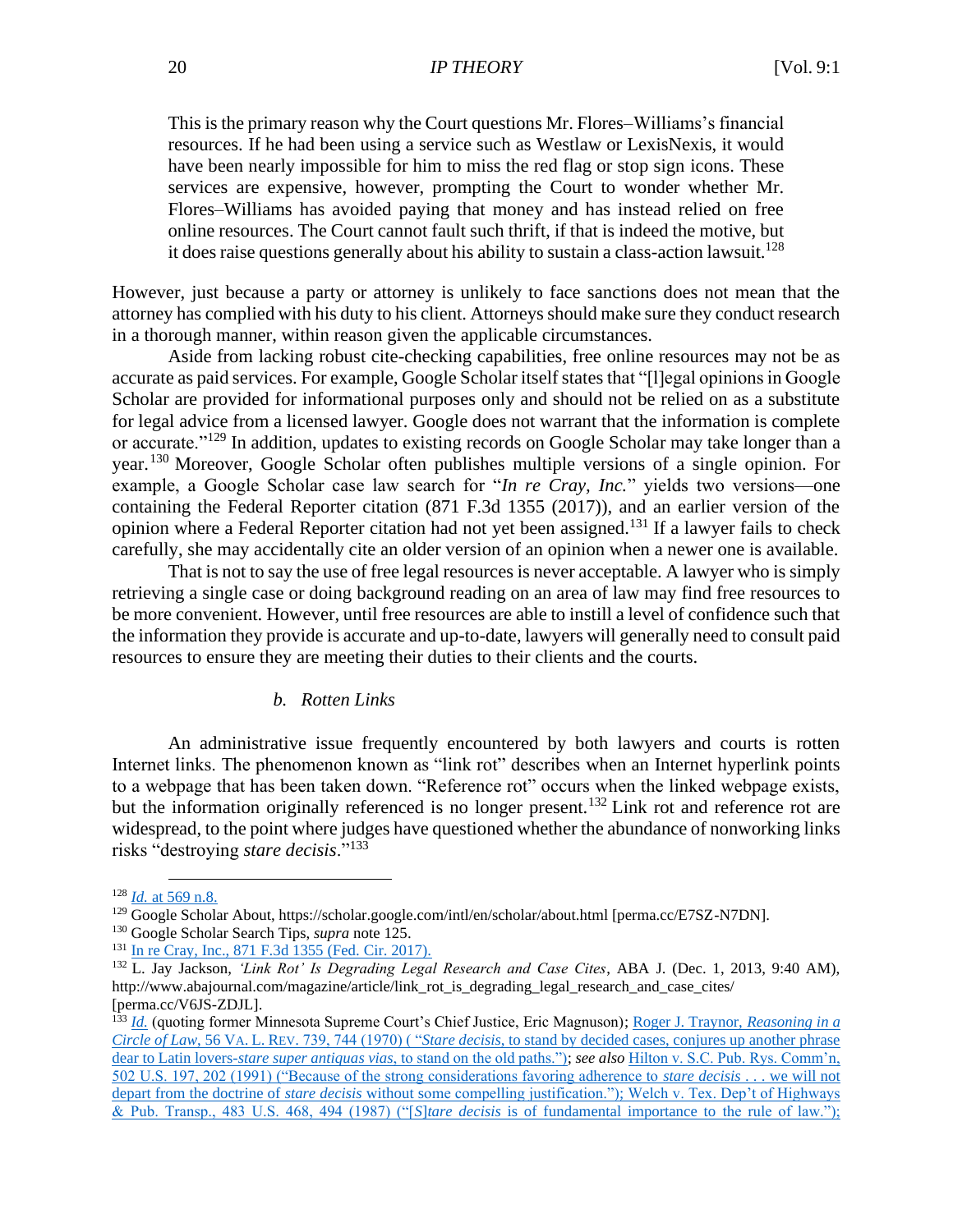This problem is not new. As early as 1995, researchers documenting the impact of fleeting web content found dead links in one-third of scholarly e-journal articles from 1993 to 1995.<sup>134</sup> A similar study found 29% of the websites cited by the U.S. Supreme Court from 1996 to 2010 nonfunctioning, many of which linked to government or education domains.<sup>135</sup> Another study found that 70% of the links in three different Harvard law journals from 1999 to 2012 were dead.<sup>136</sup>

<span id="page-22-0"></span>Rotten links in a court opinion detract from the substance of the opinion. "Citations provide both authorial verification of the original source material at the moment they are used and the needed information for readers to later find the cited source."<sup>137</sup> For attorneys, citing to a broken link in a complaint or brief may be an embarrassing gaffe at best, and can substantively affect the outcome of the decision at worst. For example, in *Royer v. Federal Bureau of Prisons*, the Federal Bureau of Prisons failed to obtain dismissal of a prison inmate's allegations of due process and free speech violations after the Bureau cited in its brief several links to websites no longer in existence; the Bureau had attempted to rely on these websites to allege that an organization with which the inmate had communicated was linked to international terrorism.<sup>138</sup>

Fortunately, the problem of rotten links is being actively addressed by services such as Perma.cc from the Harvard Library Innovation Lab, which creates archived records of webpages and a permanent web link to those records. <sup>139</sup> The difference between the Internet Archive (archive.org) and Perma.cc is that archive.org *automatically*, but "only occasionally[,] trawls and stores any given corner of the Internet, meaning there is no guarantee that a given page would be archived to reflect what an author or editor saw at the moment of citation," whereas Perma.cc requires authors and editors to generate a Perma.cc link from the original website, which they can then use as a citation (instead of the original website's link).<sup>140</sup>

<sup>137</sup> *See supra* [note 135, at 275.](https://1.next.westlaw.com/Document/I3f8ed0f3016711e38578f7ccc38dcbee/View/FullText.html?navigationPath=Search%2Fv1%2Fresults%2Fnavigation%2Fi0ad740360000016d049143957705da19%3FNav%3DANALYTICAL%26fragmentIdentifier%3DI3f8ed0f3016711e38578f7ccc38dcbee%26parentRank%3D0%26startIndex%3D1%26contextData%3D%2528sc.Search%2529%26transitionType%3DSearchItem&listSource=Search&listPageSource=25a4ee3c3805730ed7f9d9fe6f8d5ead&list=ANALYTICAL&rank=1&sessionScopeId=065c5438c016bacdd6230a932fd248ed8c07fdf67362db076dd647d82f2b9f0e&originationContext=Search%20Result&transitionType=SearchItem&contextData=%28sc.Search%29)

[Helvering v. Hallock, 309 U.S. 106, 119 \(1940\) \(Frankfurter, J.\) \(emphasis added\) \("\[](https://1.next.westlaw.com/Document/Ib91c5eaa9cb811d9bc61beebb95be672/View/FullText.html?navigationPath=Search%2Fv1%2Fresults%2Fnavigation%2Fi0ad740360000016d04fc68e67705f2c7%3FNav%3DCASE%26fragmentIdentifier%3DIb91c5eaa9cb811d9bc61beebb95be672%26parentRank%3D0%26startIndex%3D1%26contextData%3D%2528sc.Search%2529%26transitionType%3DSearchItem&listSource=Search&listPageSource=d5b0bd0518a43f95ea909cb157ad9684&list=CASE&rank=1&sessionScopeId=065c5438c016bacdd6230a932fd248ed8c07fdf67362db076dd647d82f2b9f0e&originationContext=Search%20Result&transitionType=SearchItem&contextData=%28sc.Search%29)*S*]*tare decisis* embodies an [important social policy. It represents an element of continuity in law, and is rooted in the psychologic need to satisfy](https://1.next.westlaw.com/Document/Ib91c5eaa9cb811d9bc61beebb95be672/View/FullText.html?navigationPath=Search%2Fv1%2Fresults%2Fnavigation%2Fi0ad740360000016d04fc68e67705f2c7%3FNav%3DCASE%26fragmentIdentifier%3DIb91c5eaa9cb811d9bc61beebb95be672%26parentRank%3D0%26startIndex%3D1%26contextData%3D%2528sc.Search%2529%26transitionType%3DSearchItem&listSource=Search&listPageSource=d5b0bd0518a43f95ea909cb157ad9684&list=CASE&rank=1&sessionScopeId=065c5438c016bacdd6230a932fd248ed8c07fdf67362db076dd647d82f2b9f0e&originationContext=Search%20Result&transitionType=SearchItem&contextData=%28sc.Search%29)  [reasonable expectations."\);](https://1.next.westlaw.com/Document/Ib91c5eaa9cb811d9bc61beebb95be672/View/FullText.html?navigationPath=Search%2Fv1%2Fresults%2Fnavigation%2Fi0ad740360000016d04fc68e67705f2c7%3FNav%3DCASE%26fragmentIdentifier%3DIb91c5eaa9cb811d9bc61beebb95be672%26parentRank%3D0%26startIndex%3D1%26contextData%3D%2528sc.Search%2529%26transitionType%3DSearchItem&listSource=Search&listPageSource=d5b0bd0518a43f95ea909cb157ad9684&list=CASE&rank=1&sessionScopeId=065c5438c016bacdd6230a932fd248ed8c07fdf67362db076dd647d82f2b9f0e&originationContext=Search%20Result&transitionType=SearchItem&contextData=%28sc.Search%29) Thorstenn v. Barnard, 842 F.2d [1393, 1397 \(3d Cir. 1988\) \(Higginbotham, J., dissenting\)](https://1.next.westlaw.com/Document/I6272dca0957411d9a707f4371c9c34f0/View/FullText.html?navigationPath=Search%2Fv1%2Fresults%2Fnavigation%2Fi0ad740360000016d050acc347705f64e%3FNav%3DCASE%26fragmentIdentifier%3DI6272dca0957411d9a707f4371c9c34f0%26parentRank%3D0%26startIndex%3D1%26contextData%3D%2528sc.Search%2529%26transitionType%3DSearchItem&listSource=Search&listPageSource=86c8ff5ba7648046ad9dfb468d06dbf8&list=CASE&rank=2&sessionScopeId=065c5438c016bacdd6230a932fd248ed8c07fdf67362db076dd647d82f2b9f0e&originationContext=Smart%20Answer&transitionType=SearchItem&contextData=%28sc.Search%29)  [\(quoting Lord Mansfield in Jones v. Randell, 98 Eng.Rep. 954, 955 \(1774\)\) \("Precedents only serve to illustrate](https://1.next.westlaw.com/Document/I6272dca0957411d9a707f4371c9c34f0/View/FullText.html?navigationPath=Search%2Fv1%2Fresults%2Fnavigation%2Fi0ad740360000016d050acc347705f64e%3FNav%3DCASE%26fragmentIdentifier%3DI6272dca0957411d9a707f4371c9c34f0%26parentRank%3D0%26startIndex%3D1%26contextData%3D%2528sc.Search%2529%26transitionType%3DSearchItem&listSource=Search&listPageSource=86c8ff5ba7648046ad9dfb468d06dbf8&list=CASE&rank=2&sessionScopeId=065c5438c016bacdd6230a932fd248ed8c07fdf67362db076dd647d82f2b9f0e&originationContext=Smart%20Answer&transitionType=SearchItem&contextData=%28sc.Search%29)  [principles, and to give them a fixed authority."\);](https://1.next.westlaw.com/Document/I6272dca0957411d9a707f4371c9c34f0/View/FullText.html?navigationPath=Search%2Fv1%2Fresults%2Fnavigation%2Fi0ad740360000016d050acc347705f64e%3FNav%3DCASE%26fragmentIdentifier%3DI6272dca0957411d9a707f4371c9c34f0%26parentRank%3D0%26startIndex%3D1%26contextData%3D%2528sc.Search%2529%26transitionType%3DSearchItem&listSource=Search&listPageSource=86c8ff5ba7648046ad9dfb468d06dbf8&list=CASE&rank=2&sessionScopeId=065c5438c016bacdd6230a932fd248ed8c07fdf67362db076dd647d82f2b9f0e&originationContext=Smart%20Answer&transitionType=SearchItem&contextData=%28sc.Search%29) [Dodge v. Cole, 97 Ill. 338, 364 \(1881\) \("Precedents are useful as](https://1.next.westlaw.com/Document/Ia483b912ceec11d9a489ee624f1f6e1a/View/FullText.html?navigationPath=Search%2Fv1%2Fresults%2Fnavigation%2Fi0ad740360000016d050fb3b87705f736%3FNav%3DCASE%26fragmentIdentifier%3DIa483b912ceec11d9a489ee624f1f6e1a%26parentRank%3D0%26startIndex%3D1%26contextData%3D%2528sc.Search%2529%26transitionType%3DSearchItem&listSource=Search&listPageSource=b1e4f47dd7f007bd8c25b6e295fd76a7&list=CASE&rank=1&sessionScopeId=065c5438c016bacdd6230a932fd248ed8c07fdf67362db076dd647d82f2b9f0e&originationContext=Smart%20Answer&transitionType=SearchItem&contextData=%28sc.Search%29)  [evidences of what the law is, and serve as guides in the application of those principles."\)](https://1.next.westlaw.com/Document/Ia483b912ceec11d9a489ee624f1f6e1a/View/FullText.html?navigationPath=Search%2Fv1%2Fresults%2Fnavigation%2Fi0ad740360000016d050fb3b87705f736%3FNav%3DCASE%26fragmentIdentifier%3DIa483b912ceec11d9a489ee624f1f6e1a%26parentRank%3D0%26startIndex%3D1%26contextData%3D%2528sc.Search%2529%26transitionType%3DSearchItem&listSource=Search&listPageSource=b1e4f47dd7f007bd8c25b6e295fd76a7&list=CASE&rank=1&sessionScopeId=065c5438c016bacdd6230a932fd248ed8c07fdf67362db076dd647d82f2b9f0e&originationContext=Smart%20Answer&transitionType=SearchItem&contextData=%28sc.Search%29); BENJAMIN N. CARDOZO, THE PARADOXES OF LEGAL SCIENCE 29 (1928) ("What has once been settled by a precedent will not be unsettled overnight, for certainty and uniformity are gains not lightly to be sacrificed."). *But see* [Washington v. W.C. Dawson](https://1.next.westlaw.com/Document/I0e3cd93a9cb611d9bdd1cfdd544ca3a4/View/FullText.html?navigationPath=Search%2Fv1%2Fresults%2Fnavigation%2Fi0ad740360000016d0514defb7705f881%3FNav%3DCASE%26fragmentIdentifier%3DI0e3cd93a9cb611d9bdd1cfdd544ca3a4%26parentRank%3D0%26startIndex%3D1%26contextData%3D%2528sc.Search%2529%26transitionType%3DSearchItem&listSource=Search&listPageSource=9e9628bf3956ac5f65f96963e09c4689&list=CASE&rank=1&sessionScopeId=065c5438c016bacdd6230a932fd248ed8c07fdf67362db076dd647d82f2b9f0e&originationContext=Smart%20Answer&transitionType=SearchItem&contextData=%28sc.Search%29)  [& Co., 264 U.S. 219, 237 \(1924\) \(Brandeis, J., dissenting\) \(emphasis added\) \("](https://1.next.westlaw.com/Document/I0e3cd93a9cb611d9bdd1cfdd544ca3a4/View/FullText.html?navigationPath=Search%2Fv1%2Fresults%2Fnavigation%2Fi0ad740360000016d0514defb7705f881%3FNav%3DCASE%26fragmentIdentifier%3DI0e3cd93a9cb611d9bdd1cfdd544ca3a4%26parentRank%3D0%26startIndex%3D1%26contextData%3D%2528sc.Search%2529%26transitionType%3DSearchItem&listSource=Search&listPageSource=9e9628bf3956ac5f65f96963e09c4689&list=CASE&rank=1&sessionScopeId=065c5438c016bacdd6230a932fd248ed8c07fdf67362db076dd647d82f2b9f0e&originationContext=Smart%20Answer&transitionType=SearchItem&contextData=%28sc.Search%29)*Stare decisis* is ordinarily a wise rule [of action. But it is not a universal, inexorable command."\);](https://1.next.westlaw.com/Document/I0e3cd93a9cb611d9bdd1cfdd544ca3a4/View/FullText.html?navigationPath=Search%2Fv1%2Fresults%2Fnavigation%2Fi0ad740360000016d0514defb7705f881%3FNav%3DCASE%26fragmentIdentifier%3DI0e3cd93a9cb611d9bdd1cfdd544ca3a4%26parentRank%3D0%26startIndex%3D1%26contextData%3D%2528sc.Search%2529%26transitionType%3DSearchItem&listSource=Search&listPageSource=9e9628bf3956ac5f65f96963e09c4689&list=CASE&rank=1&sessionScopeId=065c5438c016bacdd6230a932fd248ed8c07fdf67362db076dd647d82f2b9f0e&originationContext=Smart%20Answer&transitionType=SearchItem&contextData=%28sc.Search%29) [Hertz v. Woodman, 218 U.S. 205, 212 \(1910\) \(emphasis](https://1.next.westlaw.com/Document/If2666bcc9cc111d9bdd1cfdd544ca3a4/View/FullText.html?navigationPath=Search%2Fv1%2Fresults%2Fnavigation%2Fi0ad740360000016d051754f47705f94b%3FNav%3DCASE%26fragmentIdentifier%3DIf2666bcc9cc111d9bdd1cfdd544ca3a4%26parentRank%3D0%26startIndex%3D1%26contextData%3D%2528sc.Search%2529%26transitionType%3DSearchItem&listSource=Search&listPageSource=fa700573aeaf7c87cdc8927ec8366137&list=CASE&rank=1&sessionScopeId=065c5438c016bacdd6230a932fd248ed8c07fdf67362db076dd647d82f2b9f0e&originationContext=Smart%20Answer&transitionType=SearchItem&contextData=%28sc.Search%29)  added) ("The rule of *stare decisis*[, though one tending to consistency and uniformity of decision, is not inflexible."\);](https://1.next.westlaw.com/Document/If2666bcc9cc111d9bdd1cfdd544ca3a4/View/FullText.html?navigationPath=Search%2Fv1%2Fresults%2Fnavigation%2Fi0ad740360000016d051754f47705f94b%3FNav%3DCASE%26fragmentIdentifier%3DIf2666bcc9cc111d9bdd1cfdd544ca3a4%26parentRank%3D0%26startIndex%3D1%26contextData%3D%2528sc.Search%2529%26transitionType%3DSearchItem&listSource=Search&listPageSource=fa700573aeaf7c87cdc8927ec8366137&list=CASE&rank=1&sessionScopeId=065c5438c016bacdd6230a932fd248ed8c07fdf67362db076dd647d82f2b9f0e&originationContext=Smart%20Answer&transitionType=SearchItem&contextData=%28sc.Search%29) *cf.* [Di Santo v. Pennsylvania, 273 U.S. 34, 42 \(1927\) \(Brandeis, J., dissenting\) \("The human experience embodied in](https://1.next.westlaw.com/Document/I090972019cc311d991d0cc6b54f12d4d/View/FullText.html?navigationPath=Search%2Fv1%2Fresults%2Fnavigation%2Fi0ad740360000016d051c2c4c7705faf9%3FNav%3DCASE%26fragmentIdentifier%3DI090972019cc311d991d0cc6b54f12d4d%26parentRank%3D0%26startIndex%3D1%26contextData%3D%2528sc.Search%2529%26transitionType%3DSearchItem&listSource=Search&listPageSource=91a9e6cafa46382d00b68056ab391118&list=CASE&rank=1&sessionScopeId=065c5438c016bacdd6230a932fd248ed8c07fdf67362db076dd647d82f2b9f0e&originationContext=Smart%20Answer&transitionType=SearchItem&contextData=%28sc.Search%29)  the doctrine of *stare decisis* [teaches us, also, that often it is better to follow a precedent . . . . But the doctrine of](https://1.next.westlaw.com/Document/I090972019cc311d991d0cc6b54f12d4d/View/FullText.html?navigationPath=Search%2Fv1%2Fresults%2Fnavigation%2Fi0ad740360000016d051c2c4c7705faf9%3FNav%3DCASE%26fragmentIdentifier%3DI090972019cc311d991d0cc6b54f12d4d%26parentRank%3D0%26startIndex%3D1%26contextData%3D%2528sc.Search%2529%26transitionType%3DSearchItem&listSource=Search&listPageSource=91a9e6cafa46382d00b68056ab391118&list=CASE&rank=1&sessionScopeId=065c5438c016bacdd6230a932fd248ed8c07fdf67362db076dd647d82f2b9f0e&originationContext=Smart%20Answer&transitionType=SearchItem&contextData=%28sc.Search%29) *stare decisis* [does not command that we err again."\);](https://1.next.westlaw.com/Document/I090972019cc311d991d0cc6b54f12d4d/View/FullText.html?navigationPath=Search%2Fv1%2Fresults%2Fnavigation%2Fi0ad740360000016d051c2c4c7705faf9%3FNav%3DCASE%26fragmentIdentifier%3DI090972019cc311d991d0cc6b54f12d4d%26parentRank%3D0%26startIndex%3D1%26contextData%3D%2528sc.Search%2529%26transitionType%3DSearchItem&listSource=Search&listPageSource=91a9e6cafa46382d00b68056ab391118&list=CASE&rank=1&sessionScopeId=065c5438c016bacdd6230a932fd248ed8c07fdf67362db076dd647d82f2b9f0e&originationContext=Smart%20Answer&transitionType=SearchItem&contextData=%28sc.Search%29) [State v. Falkner, 182 N.C. 793, 807 \(1921\) \(Clark, J., dissenting\)](https://1.next.westlaw.com/Document/I81e24d71044411da8ac8f235252e36df/View/FullText.html?navigationPath=Search%2Fv1%2Fresults%2Fnavigation%2Fi0ad740360000016d051ea8907705fb7b%3FNav%3DCASE%26fragmentIdentifier%3DI81e24d71044411da8ac8f235252e36df%26parentRank%3D0%26startIndex%3D1%26contextData%3D%2528sc.Search%2529%26transitionType%3DSearchItem&listSource=Search&listPageSource=1e4fb3a135d3955647854ff259917fc9&list=CASE&rank=1&sessionScopeId=065c5438c016bacdd6230a932fd248ed8c07fdf67362db076dd647d82f2b9f0e&originationContext=Smart%20Answer&transitionType=SearchItem&contextData=%28sc.Search%29)  [\("There is no superstitious sanctity attaching to a precedent."\);](https://1.next.westlaw.com/Document/I81e24d71044411da8ac8f235252e36df/View/FullText.html?navigationPath=Search%2Fv1%2Fresults%2Fnavigation%2Fi0ad740360000016d051ea8907705fb7b%3FNav%3DCASE%26fragmentIdentifier%3DI81e24d71044411da8ac8f235252e36df%26parentRank%3D0%26startIndex%3D1%26contextData%3D%2528sc.Search%2529%26transitionType%3DSearchItem&listSource=Search&listPageSource=1e4fb3a135d3955647854ff259917fc9&list=CASE&rank=1&sessionScopeId=065c5438c016bacdd6230a932fd248ed8c07fdf67362db076dd647d82f2b9f0e&originationContext=Smart%20Answer&transitionType=SearchItem&contextData=%28sc.Search%29) ROSCOE POUND, INTERPRETATIONS OF LEGAL HISTORY 1 (1923) ("Law must be stable, and yet it cannot stand still.").

<sup>134</sup> *See* Wallace Koehler, *A Longitudinal Study of Web Pages Continued: A Consideration of Document Persistence*, 9 INFO. RES. 2 (January 2004), http://www.informationr.net/ir/9-2/paper174.html [perma.cc/6CZX-BZDL].

<sup>135</sup> Raizel Liebler & June Liebert, *[Something Rotten in the State of Legal Citation: The Life Span of a United States](https://1.next.westlaw.com/Document/I3f8ed0f3016711e38578f7ccc38dcbee/View/FullText.html?navigationPath=Search%2Fv1%2Fresults%2Fnavigation%2Fi0ad740360000016d049143957705da19%3FNav%3DANALYTICAL%26fragmentIdentifier%3DI3f8ed0f3016711e38578f7ccc38dcbee%26parentRank%3D0%26startIndex%3D1%26contextData%3D%2528sc.Search%2529%26transitionType%3DSearchItem&listSource=Search&listPageSource=25a4ee3c3805730ed7f9d9fe6f8d5ead&list=ANALYTICAL&rank=1&sessionScopeId=065c5438c016bacdd6230a932fd248ed8c07fdf67362db076dd647d82f2b9f0e&originationContext=Search%20Result&transitionType=SearchItem&contextData=%28sc.Search%29)  [Supreme Court Citation Containing an Internet Link \(1996-2010\)](https://1.next.westlaw.com/Document/I3f8ed0f3016711e38578f7ccc38dcbee/View/FullText.html?navigationPath=Search%2Fv1%2Fresults%2Fnavigation%2Fi0ad740360000016d049143957705da19%3FNav%3DANALYTICAL%26fragmentIdentifier%3DI3f8ed0f3016711e38578f7ccc38dcbee%26parentRank%3D0%26startIndex%3D1%26contextData%3D%2528sc.Search%2529%26transitionType%3DSearchItem&listSource=Search&listPageSource=25a4ee3c3805730ed7f9d9fe6f8d5ead&list=ANALYTICAL&rank=1&sessionScopeId=065c5438c016bacdd6230a932fd248ed8c07fdf67362db076dd647d82f2b9f0e&originationContext=Search%20Result&transitionType=SearchItem&contextData=%28sc.Search%29)*, 15 YALE J. L. & TECH. 273, 273 (2013).

<sup>136</sup> Jonathan Zittrain, Kendra Albert & Lawrence Lessig, *[Perma: Scoping and Addressing the Problem of Link and](https://1.next.westlaw.com/Document/I5074cc69ab9711e398db8b09b4f043e0/View/FullText.html?navigationPath=Search%2Fv1%2Fresults%2Fnavigation%2Fi0ad740360000016d049c6c317705dc52%3FNav%3DANALYTICAL%26fragmentIdentifier%3DI5074cc69ab9711e398db8b09b4f043e0%26parentRank%3D0%26startIndex%3D1%26contextData%3D%2528sc.Search%2529%26transitionType%3DSearchItem&listSource=Search&listPageSource=6f16d67448f4cab6dc4d1669f4ec7e5e&list=ANALYTICAL&rank=1&sessionScopeId=065c5438c016bacdd6230a932fd248ed8c07fdf67362db076dd647d82f2b9f0e&originationContext=Smart%20Answer&transitionType=SearchItem&contextData=%28sc.Search%29)  [Reference Rot in Legal Citations](https://1.next.westlaw.com/Document/I5074cc69ab9711e398db8b09b4f043e0/View/FullText.html?navigationPath=Search%2Fv1%2Fresults%2Fnavigation%2Fi0ad740360000016d049c6c317705dc52%3FNav%3DANALYTICAL%26fragmentIdentifier%3DI5074cc69ab9711e398db8b09b4f043e0%26parentRank%3D0%26startIndex%3D1%26contextData%3D%2528sc.Search%2529%26transitionType%3DSearchItem&listSource=Search&listPageSource=6f16d67448f4cab6dc4d1669f4ec7e5e&list=ANALYTICAL&rank=1&sessionScopeId=065c5438c016bacdd6230a932fd248ed8c07fdf67362db076dd647d82f2b9f0e&originationContext=Smart%20Answer&transitionType=SearchItem&contextData=%28sc.Search%29)*, 127 HARV. L. REV. F. 176, 178 (2014).

<sup>138</sup> [No. 10-cv-146, 2010 WL 4827727, at \\*3 \(E.D. Va. Nov. 19, 2010\).](https://1.next.westlaw.com/Document/I06b27079fc8d11df852cd4369a8093f1/View/FullText.html?navigationPath=Search%2Fv1%2Fresults%2Fnavigation%2Fi0ad740360000016d04a31ada7705ddc2%3FNav%3DCASE%26fragmentIdentifier%3DI06b27079fc8d11df852cd4369a8093f1%26parentRank%3D0%26startIndex%3D1%26contextData%3D%2528sc.Search%2529%26transitionType%3DSearchItem&listSource=Search&listPageSource=ed020e4409faa30b8313aa18d6414e3c&list=CASE&rank=2&sessionScopeId=065c5438c016bacdd6230a932fd248ed8c07fdf67362db076dd647d82f2b9f0e&originationContext=Smart%20Answer&transitionType=SearchItem&contextData=%28sc.Search%29)

<sup>139</sup> Brett, *Link Rot for Lawyers: A Prodigious Problem*, PERMA.CC BLOG (Feb. 1, 2018), https://blogs.harvard.edu/perma/ 2018/02/01/link-rot-for-lawyers-a-prodigious-problem [perma.cc/4BVB-R5YL]. <sup>140</sup> *See supra* note [136,](#page-22-0) at 190. According to a January 2019 authors' inquiry email with [info@perma.cc,](mailto:info@perma.cc) Perma.cc

offers three types of account: (1) a free account that allows users to create 10 links/month, (2) a subscription account